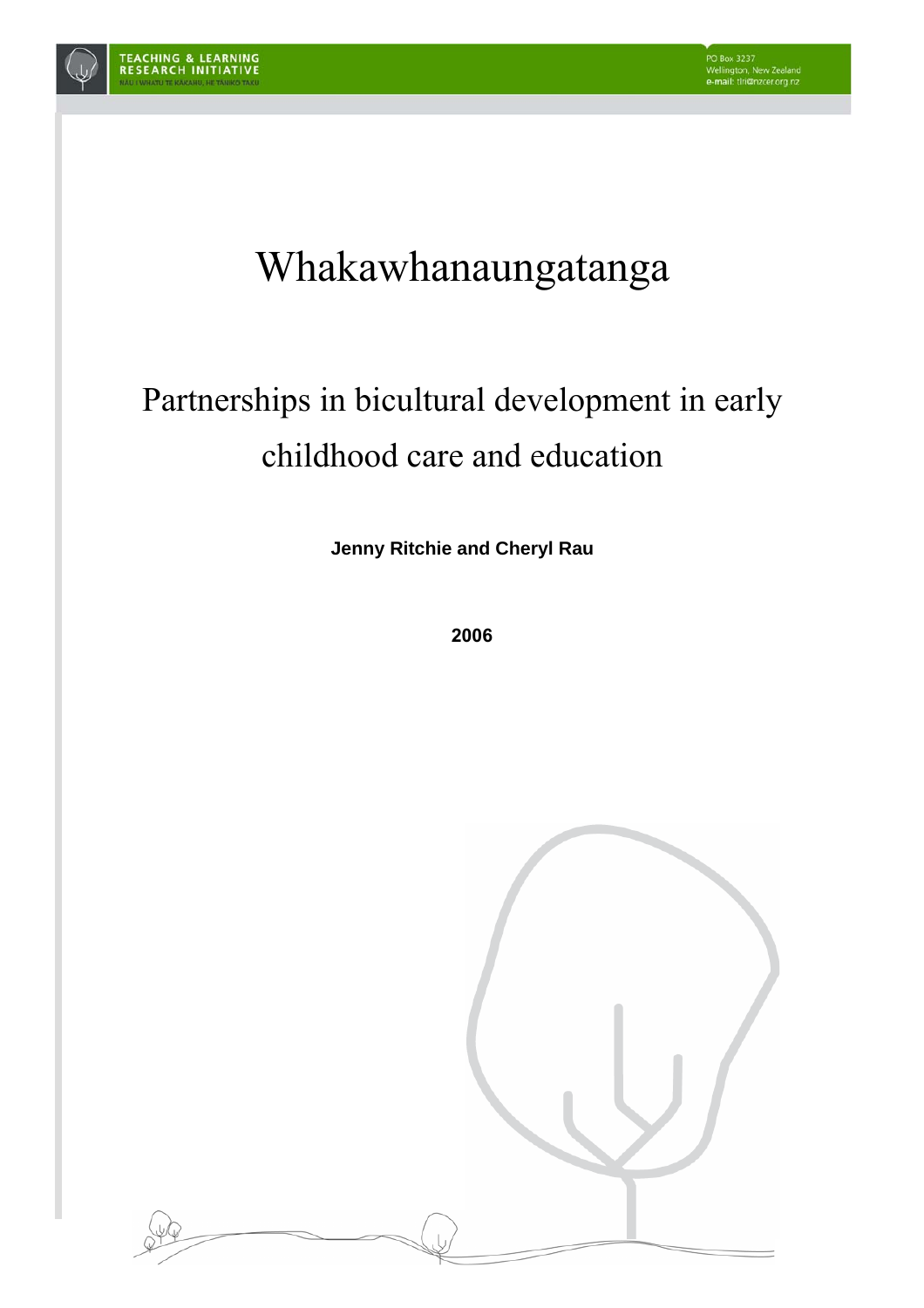Teaching and Learning Research Initiative Distributed by NZCER Distribution Services P O Box 3237 Wellington New Zealand © Crown, 2006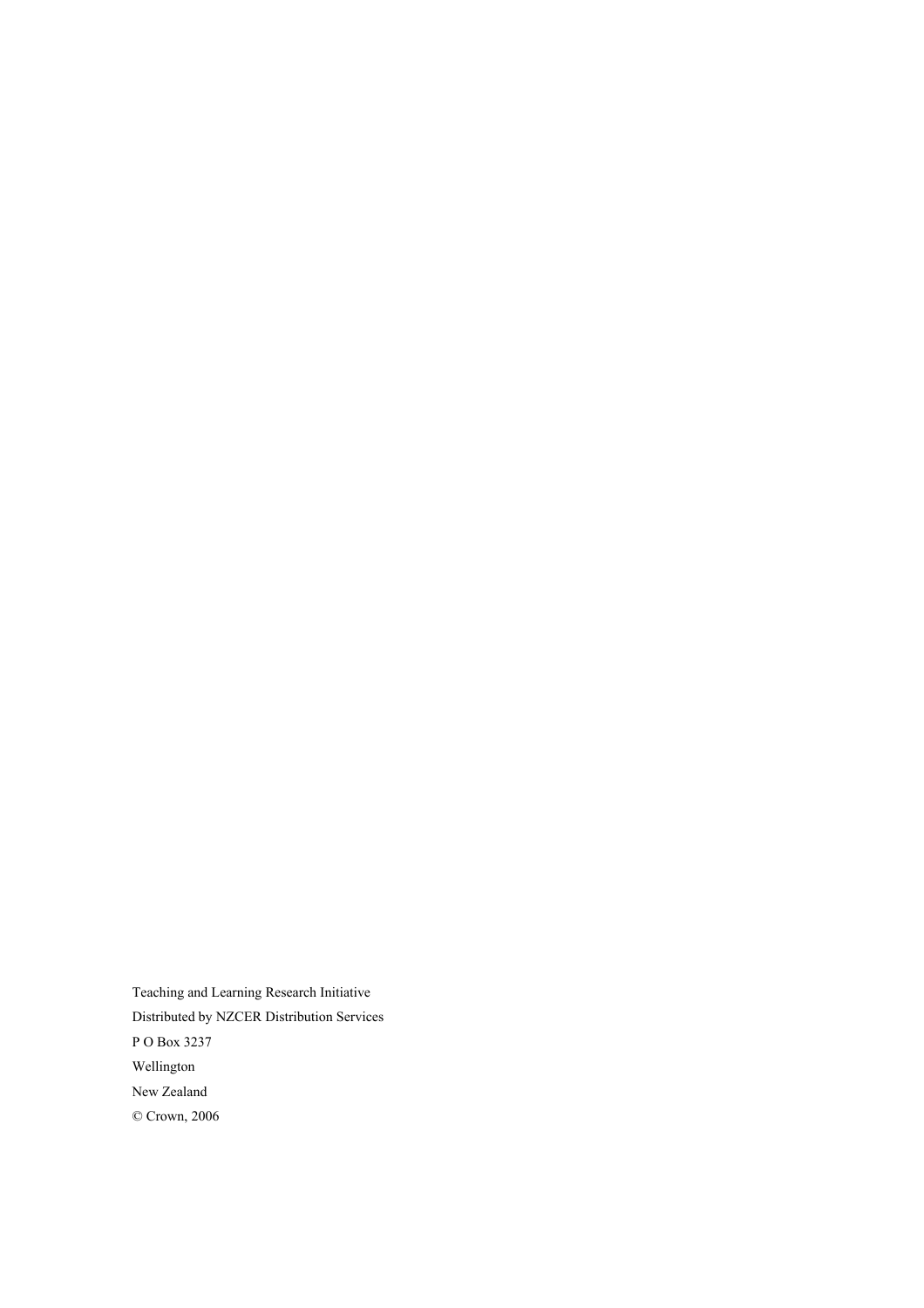# Contents

|  | 3. Findings                                                                               |  |
|--|-------------------------------------------------------------------------------------------|--|
|  | Encouraging the participation of whānau Māori within early childhood education settings 9 |  |
|  |                                                                                           |  |
|  |                                                                                           |  |
|  |                                                                                           |  |
|  |                                                                                           |  |
|  |                                                                                           |  |
|  |                                                                                           |  |
|  |                                                                                           |  |
|  |                                                                                           |  |
|  |                                                                                           |  |
|  |                                                                                           |  |
|  |                                                                                           |  |
|  |                                                                                           |  |
|  |                                                                                           |  |
|  |                                                                                           |  |
|  |                                                                                           |  |
|  |                                                                                           |  |
|  |                                                                                           |  |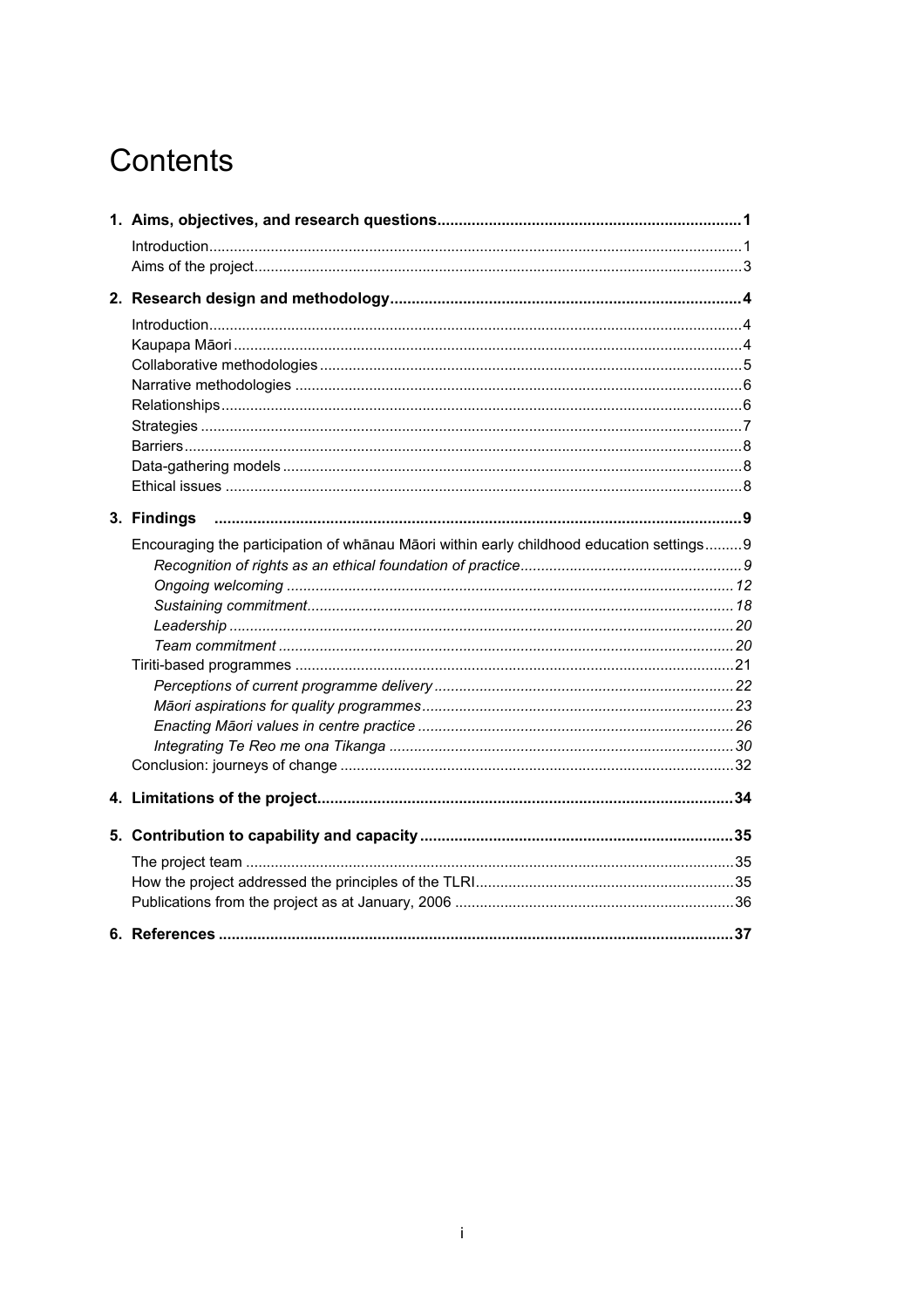# Acknowledgements

We wish to honour our research partners who have provided their endorsement, wisdom, support, and energy to this research project—Hei Ara Kōkiri Tuwaretoa Education Initiative Tuwaretoa Education Initiative, a partnership between Ministry of Education and Tuwharetoa Māori Trust Board; early childhood colleagues from Unitec New Zealand; Hanna Clannad; the Waikato Kindergarten Association; and early childhood colleagues from the University of Waikato—as well as each one of the individual co-researchers, both within these partner organisations and from a range of additional institutions. We also wish to acknowledge the work of our administrative and transcription support staff from Te Pūtahi Rangahau Mātauranga o Wilf Malcolm/Wilf Malcolm Institute of Educational Research at the University of Waikato.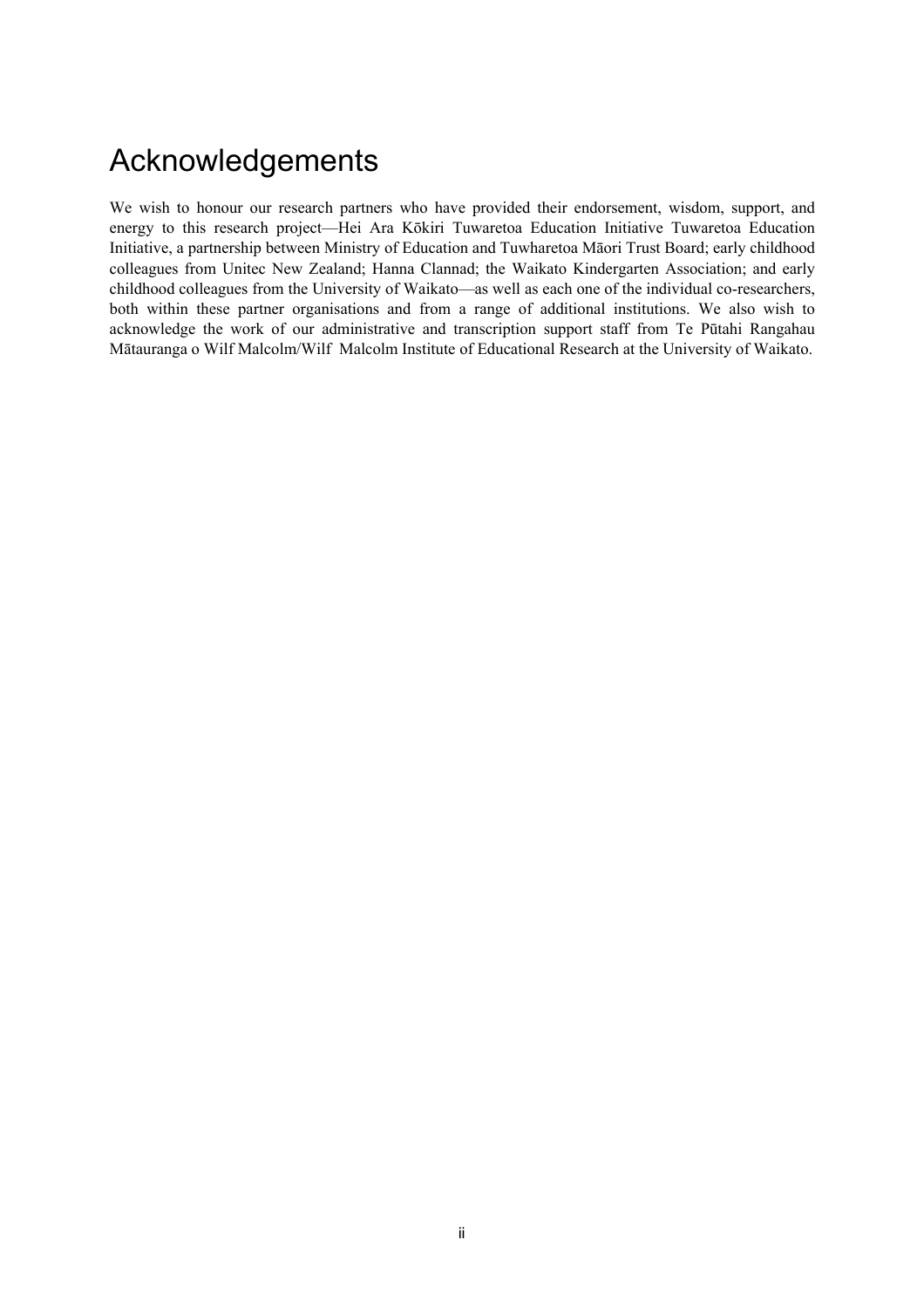# 1. Aims, objectives, and research questions

### **Introduction**

This project aimed to build on the theoretical and methodological foundations established in a doctoral research project recently completed by Jenny Ritchie (2002). The intention was to utilise collaborative partnerships between teacher educators, professional development providers, and early childhood educators, in order to identify effective strategies for building and strengthening relationships between early childhood educators and whänau/hapū/iwi Māori within early childhood care and education settings. The research was premised on findings of Ritchie (2002): that strengthening provision of the bicultural aspirations of the early childhood curriculum, *Te Whāriki* (Ministry of Education, 1996b), within mainstream early childhood education and care settings is a central professional responsibility for educators; and that a key strategy for achieving this objective is for educators to build relationships with the whänau Mäori of children in their settings (whakawhanaungatanga). This greater participation by whänau Mäori in mainstream early childhood settings is facilitated through educator attitudes that maintain a climate and environment that are respectful and reflect Te Reo me ōna Tikanga. In centres that reflect a whakawhanaungatanga approach, whänau are welcomed and invited into the early childhood centre, eventually working in partnership with the professional educators to contribute to programme design, implementation, and assessment. These partnerships between whänau and educators can enhance the provision of programmes that are both culturally responsive and culturally validating for Mäori children and their whänau. A further context for this study was the master's research of Cheryl Rau (2002) that identified and employed key concepts in Kaupapa Mäori education and research theories, focusing on intergenerational transmission of Mäori values through whänau relationships and practices. Rau's research also identified whanaungatanga as a Mäori-preferred pedagogy that empowers Mäori through collaborative learning processes.

Māori participation in early childhood education still lags behind that of non-Māori (45 percent as opposed to 68 percent—Ministry of Education, 2004). In recent years, Mäori children's share of enrolments in Kōhanga Reo has declined, while the proportion who participate in education and care centres has increased. In July 2002, enrolments of Mäori children in Kōhanga Reo were only 32 percent of all Mäori enrolments in early childhood education (Ministry of Social Development, 2003). This compares to figures from 1996, when Kōhanga Reo were the largest providers of early childhood education for Māori (46.3 percent of Māori children; Statistics New Zealand/Tatauranga Aotearoa, 2004). This trend has major implications, for both the majority of Mäori children who are participating in early childhood education and care settings other than Kōhanga Reo, and the providers of these services. Whakawhanaungatanga approaches for involving whänau Māori within early childhood centres have the potential to increase Mäori participation in early childhood education, since Mäori seek educational experiences that validate their identity as Mäori, and offer Te Reo and tikanga, including key Mäori values such as a sense of whanaungatanga (Hirini, 1997; Pere, 1982; G. H. Smith, 1995, 1997). Surveys of Mäori families have indicated that even those who send their children to conventional early childhood centres and schools, rather than to köhanga reo and Kura Kaupapa, still want their children to learn their language and expect that this aspiration will be supported within this regular educational provision (AGB/McNair, 1992; M. Durie, 2001; Else, 1997; Te Puni Kökiri/Ministry of Mäori Development, 1998a, 1998b).

An example of a whanaungatanga approach from the previous research (Ritchie, 2002) was that of a kindergarten teacher, who related how she built a relationship with a Mäori child's grandmother that led to this kuia providing traditional stories and local Mäori knowledge to include in the kindergarten's programme. Wally Penetito (1998) has written that "Reclaiming whänau/hapü/iwi histories must be an important element in the knowledge-to-identity equation and one everybody can get involved in" (p. 105). Positive identity is an important aspect of educational success for Māori children (A. Durie, 1997). Following the previous research, the current project intended to explore ways in which employing a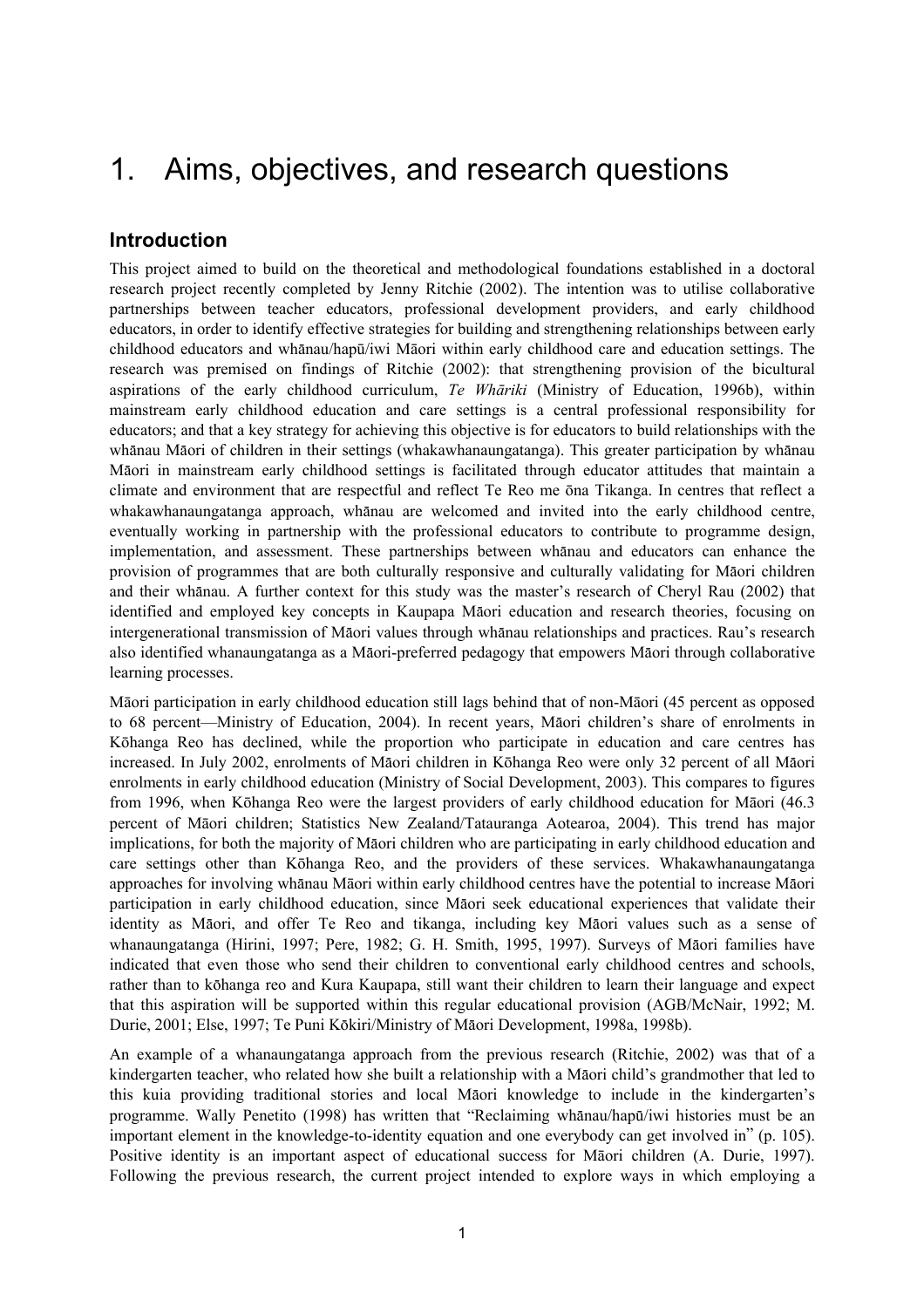whanaungatanga approach in mainstream early childhood settings might contribute to enhanced educational experiences and hence positive outcomes for Mäori children.

This research project also aimed to address the problem, identified previously by Ritchie (2002), that mainstream educators and teacher educators lack confidence and competence in delivering education programmes that are bicultural in content and process, in line with the expectations of *Te Whāriki* (Ministry of Education, 1996b). The research kaupapa was also consistent with Te Tiriti o Waitangi obligations to protect and sustain taonga<sup>1</sup> Māori and enable Māori to exercise tino rangatiratanga<sup>2</sup> over their taonga.

The preamble of Te Tiriti, the version that was signed by over 500 Mäori chiefs (Orange, 1987; Walker, 2004), clearly states the intention of the Crown to preserve for Mäori their tino rangatiratanga and their land, in order that they might continue to live in peace and quiet. The preamble also introduces the Articles of Te Tiriti as "laws" by which settlers are invited to coexist in this country under the governance of the Crown, ceded in Article 1 (Way, 2000, p. 19). Article 2 of the Mäori version of Te Tiriti guaranteed to Mäori their tino rangatiratanga, which has been explained as "full authority, status, and prestige with regard to their (Mäori) possessions and interests" (Waitangi Tribunal, cited in Brookfield, 1989, p. 5). This can also be interpreted as self-determination (Irwin, 1993; G. H. Smith, 1997). Tino rangatiratanga included Mäori control over lands, villages, and homes, and everything else of value—"te tino rangatiratanga o o ratou wenua o ratou kainga me o ratou taonga katoa", as stated in Article 2 of the Mäori version of Te Tiriti (Kawharu, 1989, p. 317; Sharp, 2001, p.38). Article 3 of Te Tiriti reinforces the intention of the Crown to protect Mäori interests and extends to them the same rights and privileges as enjoyed by British subjects (Sharp, 2001), while retaining "their own sovereignty of Indigenous citizenship" (Moon, 2002, p. 130). A verbal protocol, read to the assembled chiefs at the Waitangi signing, and considered by many to be the fourth article, affirmed that Mäori beliefs and customs (ritenga) had equal standing with those of the Christian faiths represented by the missionaries present (Colenso, 1890; Moon & Biggs, 2004; Orange, 1987, 2004).

The whanaungatanga approach that is the focus of this project satisfies both the tino rangatiratanga aspiration for Mäori control over mätauranga Mäori, and the Tiriti-based notion of "partnership". The Waitangi Tribunal believes that partnership means that the Crown is required to assume responsibility for:

enabling the Māori voice to be heard:

 $\overline{a}$ 

- allowing Mäori perspectives to influence the type of provision delivered to Mäori and the form of its delivery;
- empowering Mäori to design and provide services for Mäori; and
- presenting a coherent and accountable face in order to sustain a high-quality relationship with its Treaty partner (Waitangi Tribunal, 2001, p. xxvi).

A whanaungatanga approach is also consistent with *Te Whäriki*'s 'principle' of Whänau Tangata-Family and Community, and 'strand' of Mana Whenua-Belonging (Ministry of Education, 1996b, pp. 14–15). The Family and Community principle is that "The wider world of the family and community is part of the early childhood curriculum" (p. 14). In the section "Ngā Taumata Whakahirahira", *Te Whāriki* states that one of the key values within te ao Māori is that children are supported in knowing whanaungatanga: "Ko tetahi o ngā tino uara o te ao Māori kia mōhio ngā mokopuna ki te whanaungatanga" (p. 33). The Belonging strand requires that "Children and their families feel a sense of belonging", so that both children and their families experience an environment in which "connecting links with the family and the wider world are affirmed and extended", and "where they know they have a place" (p. 15).

In this project, the term 'early childhood educators' is used for the following range of professionals, all of whom work within the field of early childhood education and care: teachers within early childhood settings

<sup>&</sup>lt;sup>1</sup> Taonga are things which are highly prized, including both tangibles such as children and land, and intangibles such as Te Reo Mäori. 2

<sup>&</sup>lt;sup>2</sup> Tino rangatiratanga is literally, the highest chieftainship or authority, also translated as self-determination.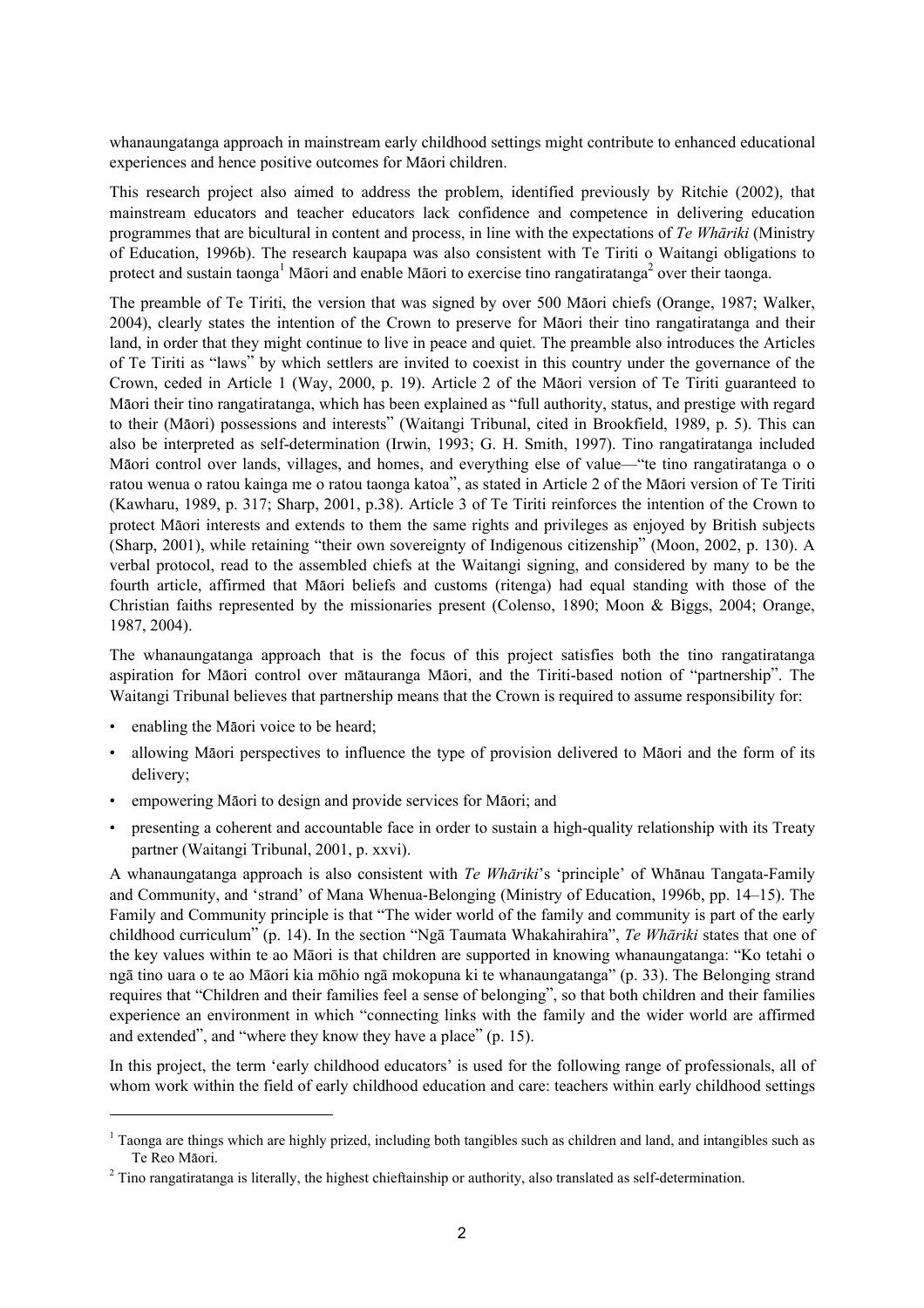other than Kōhanga Reo; teacher educators; professional development providers; specialist educators; and educators working under the maru<sup>3</sup> of an Iwi Education Initiative. Within this research, we are designating programmes that are founded in and reflect an intention to honour Te Tiriti o Waitangi as "Tiriti-based programmes".

# **Aims of the project**

The research questions/aims of project were to:

- articulate ways that early childhood educators in settings other than Kōhanga Reo encourage the participation of whānau Māori within early childhood education settings; and
- identify the strategies by which early childhood educators implement their understandings of commitments derived from Te Tiriti o Waitangi and expressed in the bicultural early childhood curriculum, *Te Whāriki*, through the delivery of Tiriti-based programmes.

<sup>&</sup>lt;sup>3</sup> Maru is power, authority, or shelter.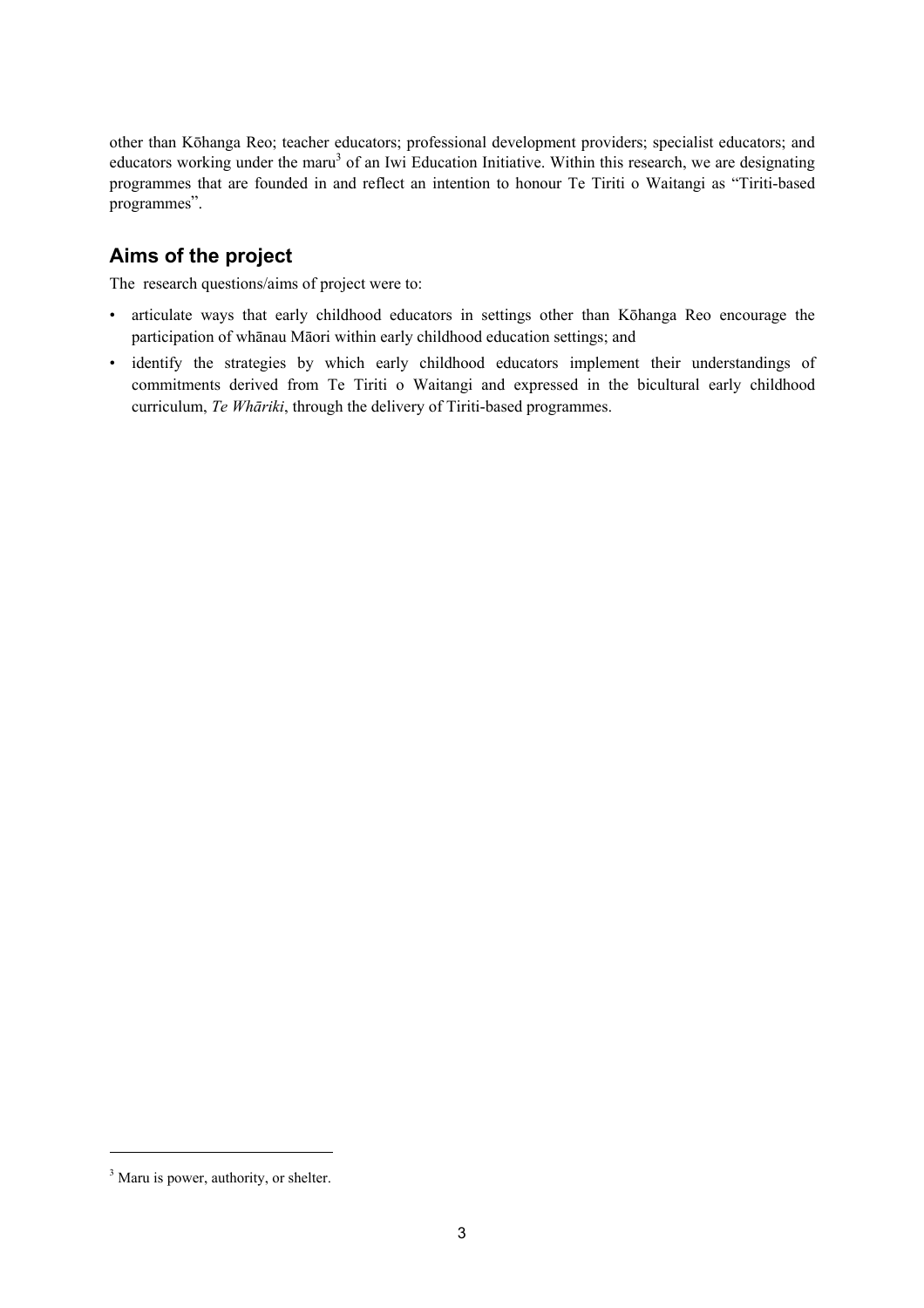# 2. Research design and methodology

# **Introduction**

The New Zealand Ministry of Education's (2002) strategic plan for early childhood contains "a focus on collaborative relationships for Mäori" that seeks to "create an environment where the wider needs of Māori children, their parents, and whänau (families) are recognised and acknowledged" (p. 16), opportunities are generated for whänau, hapü and iwi (tribes)to work with early childhood services, and early childhood services are encouraged to become more responsive to the needs of Mäori children. Mason Durie (2001) has endorsed the need for collaborative relationships within education in Aotearoa/New Zealand such as partnerships between iwi and mainstream education services.

The philosophy and methodologies utilised in this project aimed to reflect this commitment to collaboration as an integral process. Drawing upon a kaupapa Māori framework, whilst simultaneously informed by an eclectic and emergent paradigm drawing from Western collaborative and narrative early childhood research models, our research collaboration represents a convergence of methodological pathways. Just as Tilly and Tamati Reedy worked alongside Margaret Carr and Helen May in a parallel process to write *Te Whāriki*, we aimed to honour the complexities of multiple paradigms, through enacting a restorying process that enabled convergence to emerge from a willingness to engage with divergence.

Our commitment to collaboration and inclusion, and the resulting emergent paradigm, has allowed for flexibility and variety dependent on and responsive to the expressed preferences of different participant groupings. Data were drawn from the narratives of teachers, Playcentre educators, professional development providers, an Iwi Education Authority, and specialist and teacher educators, as they chose to share them. These co-researchers also participated in individual and collective co-theorising hui. Over 30 initial and co-theorising individual and group interviews were conducted and transcribed. Written contributions were also received by email and through the project's interactive website, which was designed to open the project to interested early childhood educators nationwide.

### **Kaupapa Māori**

Amid the shifting tides that are moving towards an increasing recognition and validation of Māori paradigms, it is timely for Western thinking to reposition its narratives alongside those of Māori and other Indigenous peoples (Colbung, Glover, Rau, & Ritchie, in press; Ritchie & Rau, 2004). In recent years Māori have increasingly asserted self-determining processes within educational research. Both Russell Bishop's *Collaborative Research Stories: Whakawhanaungatanga* (1996) and Linda Tuhiwai Smith's *Decolonising Methodologies. Research and Indigenous Peoples* (1999) have inspired and affirmed a kaupapa Māori research paradigm, which was carried forward within this TLRI project. In kaupapa Māori research, Māori exert their agency and take charge of their own processes. Kaupapa Māori research applies inbuilt accountability mechanisms that actively moderate processes and outcomes, ensuring that Māori cultural practices and meanings are intact and the mana of the collective is upheld (Bevan-Brown, 1998). Kaupapa Māori research is about empowerment. The way in which knowledge is conceptualised, recorded and validated is critical to whānau, hapū and iwi. Researchers and partners are part of a larger collective that acts collaboratively as the authority for authenticating the research.

When reflecting on our role within the multiple tiers of research partnerships that formed the project, we were reminded of the concept of aroha—an overarching framework that encompasses reciprocal obligation between people related though common ancestry; loyalty; obligation; commitment; an inbuilt support system; stability; self-sufficiency; and spiritual protection (Patterson, 1992; Pere, 1982; Reedy, 1995). Lynley Head (2001) has reported that in the early days of Māori/Pākehā relations, Māori sought, inclusively, to embrace the Pākehā newcomers into this paradigm: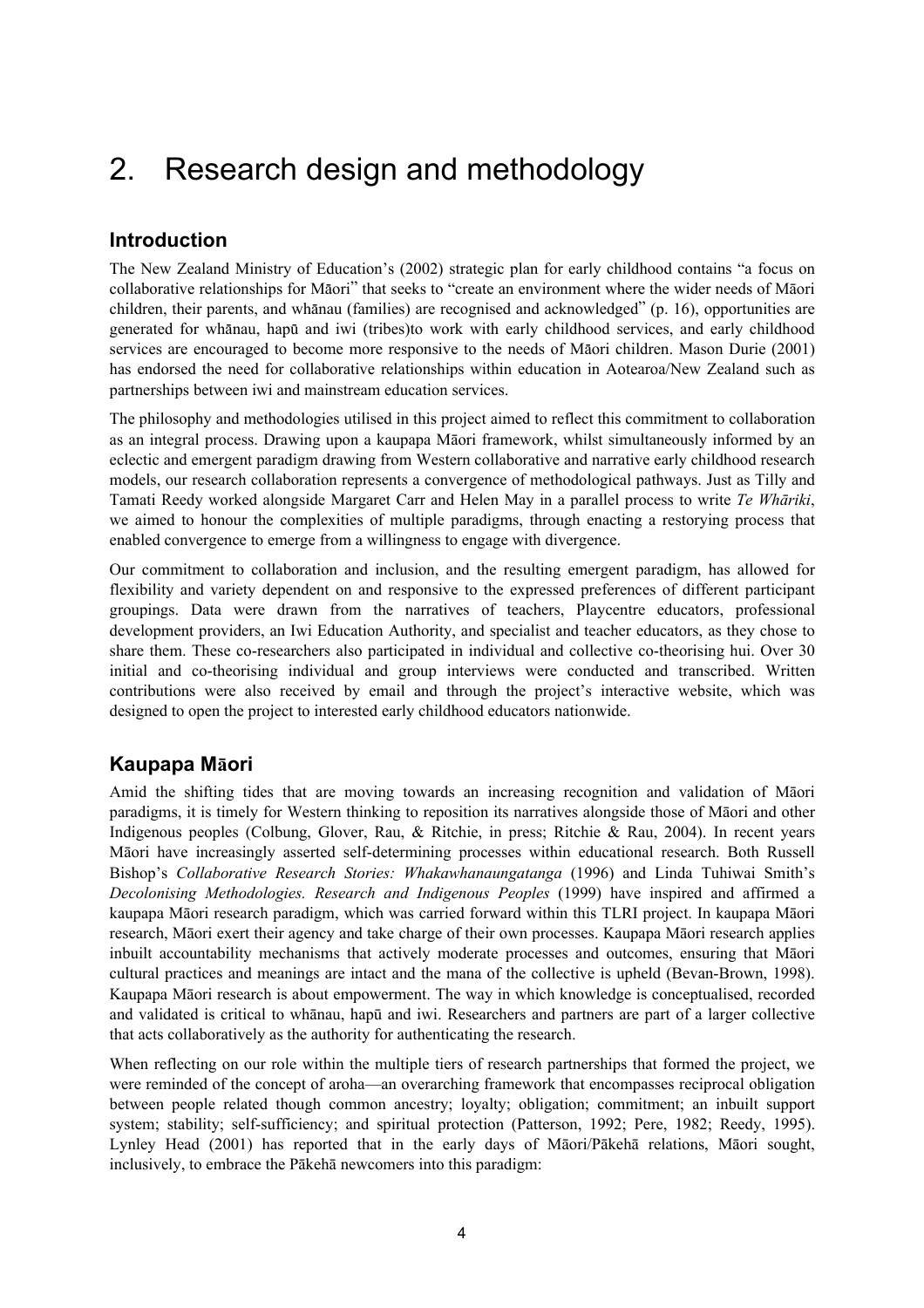The tie that bound them into political kinship was aroha, 'love' in the sense of the warmth and duty of care owed to family. 'Ka nui toku aroha ki a koe', 'great is my love for you' was the commonest opening salutation in letters, whether to officials or family members. (p. 111)

We came to see our research as following in a historical tradition of Tiriti-based relationships, and our methodology as located in a Tiriti-based positioning. Our aim has been to honour both Māori and Western methodologies, and the inherent ethical codes within each, in order to ensure that they both are positioned at the centre, the heart of the research, through ongoing mutual dialogue and respectful engagement with our divergences.

# **Collaborative methodologies**

Collaborative approaches to research are founded in a recognition of our interconnectedness and common experiences as humans, parents, whānau/hapū/iwi members, educators, children, researchers, and global citizens. With Schensul and Schensul (1992) we share an ecological perspective in collaborative research that recognises the complexities of the environments in which we live, work, and research, that our "ways of operating are inextricably bound up with those of others", since we "are linked by economic, political, biophysical, social, religious, emotional, and ideological principles and practices, which constitute the context in which we live and wish to change" (p. 197). They also remind us that our research areas are multidimensional and can only be addressed in collaborative contexts. Collaborative research is not just eliciting data through the co-operation of research participants. In collaborative research, the focus is on collective processes of theorising the research, whereby participants not only participate in data gathering, but are also involved in research design, data analysis and interpretation (Aubrey, David, Godfrey, & Thompson*.* 2000). This process has been variously referred to as "co-exploration" (Diller, cited in Noddings, 1995, p. 93), "whitiwhiti kōrero"<sup>4</sup> (Holmes, cited in Bishop, 1996, p. 104), "collaborative storying" (Connelly & Clandinin, 1990, p. 336), and "spiral discourse" (Bishop & Glynn, 1999, p. 119).

In any research enterprise, issues of embedded power effects can be either ignored or critiqued. The Teaching and Learning Research Initiative (TLRI) projects are required to "involve partnership between researchers and practitioners, from the design and conduct of the research, to communicating the results to teachers and other educators who can use them to make a difference to practice"—giving practice value, ngä hua ritenga (Teaching and Learning Research Initiative/Nāu i whatu te kākahu, 2006). This requirement necessitates collaborative relationships between researchers and educator partners, and an emergent, reflexive methodological paradigm. The emergent collaborative narrative methodology which we employed in this study required that we, as project leaders, applied a commitment to continually critique power effects within our reflection and collaborative processes.

Collaborative research methodologies can seek to expose and struggle with the ways power/knowledge is enacted through competing discourses (Foucault, 1980). This is a multifaceted and challenging process, as subjectivities and understandings are complex and shifting. Power effects permeate not only the multiple and often competing discourses, but also each individual's positionings and conscious and subconscious manoeuvrings, as located within the wider social, cultural, and historical context (Jones & Brown, 2001). As collaborative narratives emerge, an important part of this process of knowledge construction is to reflect upon whose knowledges are being privileged (Canella, 1999). The methodological processes that we have been implementing go some way towards addressing concerns regarding legitimation and representation (Bishop & Glynn, 1999; Dahlberg, Moss, & Pence, 1999), since collaborative narratives and co-theorising privilege the participants' authentic voices (Ritchie, 2002; Swadener & Marsh, 1995).

<sup>4</sup> Whitiwhiti is an exchange or crossing over, körero is discussion, talk, conversation.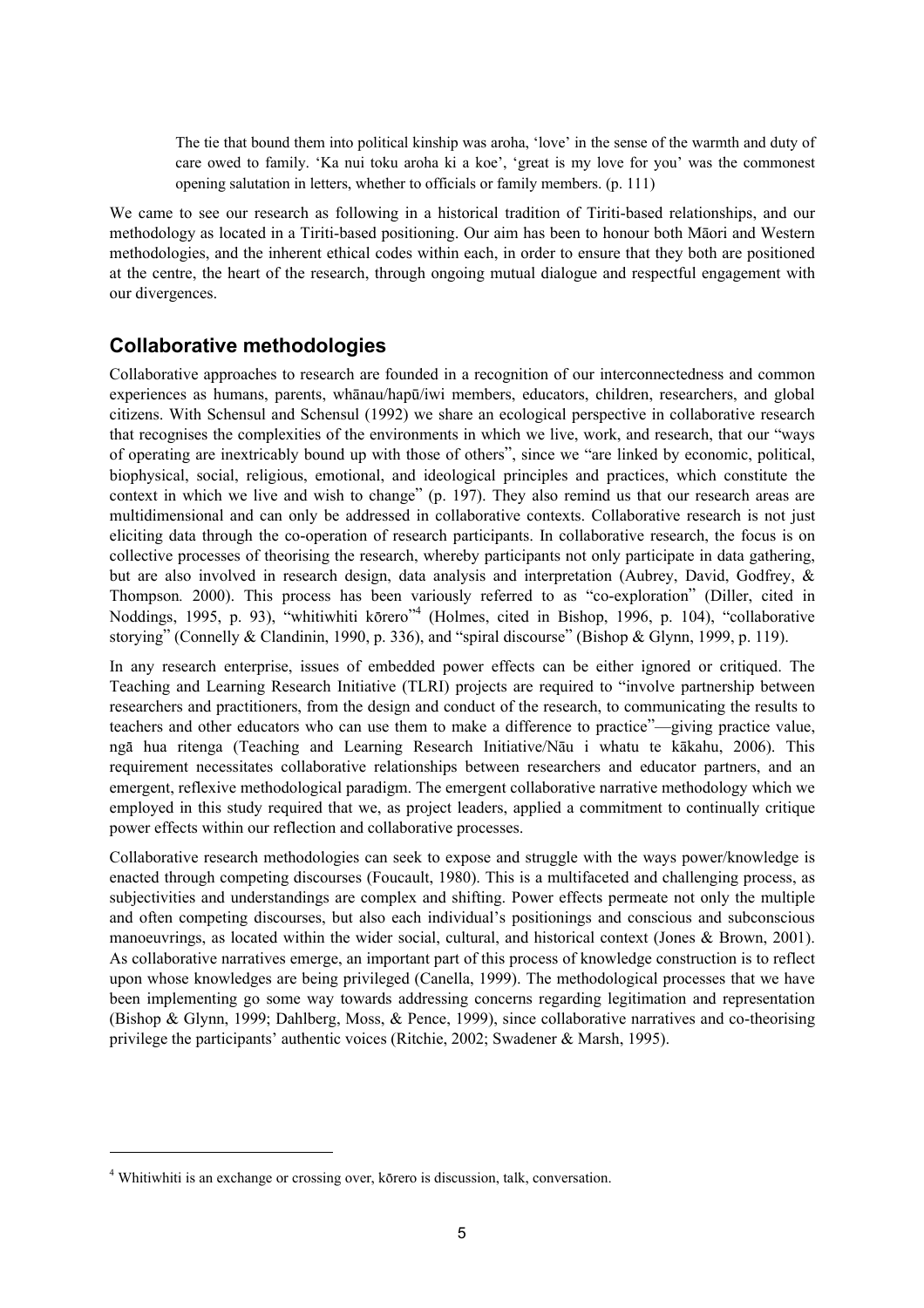# **Narrative methodologies**

Stories are integral to human existence. They form the basis of how we understand ourselves, communicate with others, and understand the external world. Native scholars have used the metaphor of 'the story' to describe the basic building blocks of human understanding (Davis, 2004). Narrative methodologies privilege the actual voices of research participants. As Bishop (1996) has written, "Stories allow power and control to reside within the domain of the research participant. Māori lawyer Moana Jackson identifies this control as 'the power to define' what knowledge is created and how it is created/defined" (p. 24).

It is recognised, however, that there are pitfalls in the use of narrative methodologies that are inherent in the restorying quality of narrative as the research process moves from the participants' telling of their lived stories to collaboratively theorising and delivering the academic research story (Swadener & Marsh, 1995). As Mäori researcher and academic Linda Tuhiwai Smith (1999) has written:

academic writing is a form of selecting, arranging and presenting knowledge. It privileges sets of texts, views about the history of an idea, what issues count as significant; and, by engaging in the same process uncritically, we too can render Indigenous writers invisible or unimportant while reinforcing the validity of other writers. If we write without thinking critically about our writing, it can be dangerous. Writing can also be dangerous because we reinforce and maintain a style of discourse which is never innocent. (p. 36)

As leaders of the project, we acknowledged the need to maintain ongoing critique of reflexive practice (Jones & Brown, 2001), by scrutinising the power dynamics within our relationships as co-researchers and those embedded in our relationships with co-researchers (L. T. Smith, 1999). We worked at making both our espoused and covert theoretical assumptions transparent, recognising that as researchers we "have the power to distort, to make invisible, to overlook, to exaggerate and to draw conclusions, based not on factual data, but on assumptions, hidden value judgments, and often downright misunderstandings" (L. T. Smith, 1999, p. 176).

We were aware of the political nature of research in validating and privileging selected discourses, and aim to utilise this reality to make it possible for other educators to apply knowledge gained from the narratives that we are able to share through these projects (McLaren, 1991). As project leaders, we were constantly mindful that when stories are shared we, as listeners and as researchers, filtered them through our own cultural and historical contexts, and continual vigilance was needed to ensure that genuine co-construction of meanings took place.

### **Relationships**

Respectful relationships, including our relationships with people, places, time, and things, were the foundation of our methodology. These unique contexts guided our processes and interactions. The strength of collaborative narrative research lies in the relationships that underpin and guide the entire research process. Narrative research relies on the quality of these relationships, as well as factors such as mutual regard and trust, honesty, and a sense of caring for and about people that is similar to friendship (Schulz, Schroeder, & Brody, 1997). In the research context, an ethic of care (Daloz, 1990; Gilligan, 1982; Noddings, 1995) means that the researchers honour their relationships with participants and know that misrepresenting their meanings would damage the integrity of both the data and the relationships (Ritchie, 2001a, 2002). We consider ourselves privileged to have been part of a generous storying community of voices. As leaders of the project, we feel a strong need to acknowledge the contribution of the understandings and wisdom that were shared.

Leading Māori education academic Linda Tuhiwai Smith (1999) has emphasised the centrality of respect to Indigenous world views:

The term 'respect' is consistently used by Indigenous peoples to underscore the significance of our relationships and humanity. Through respect the place of everyone and everything in the universe is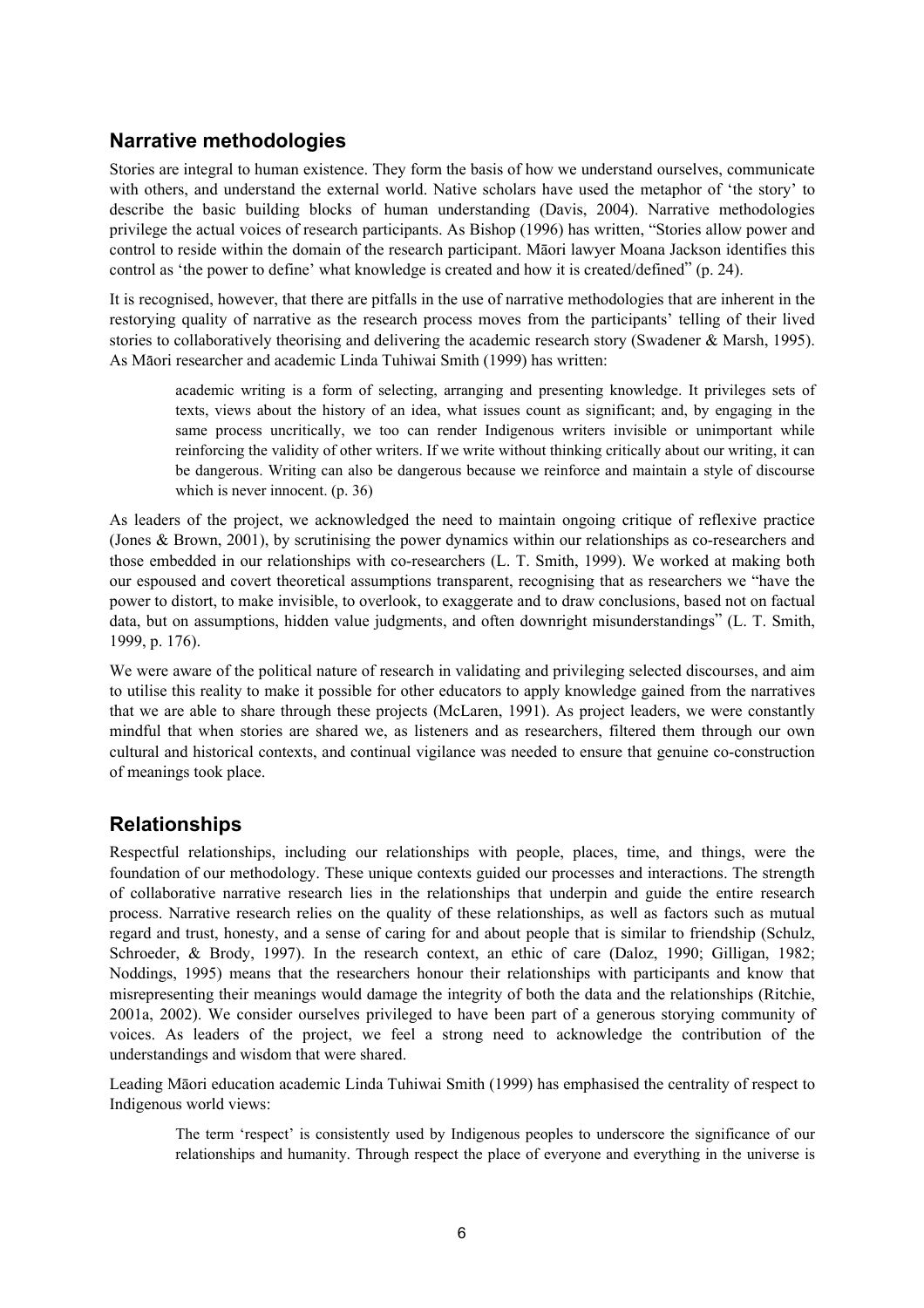kept in balance and harmony. Respect is a reciprocal, shared, constantly interchanging principle which is expressed through all aspects of social conduct. (p. 120)

Marcelle Townsend-Cross (2004), who is of Biripi (Manning River, New South Wales, Australia) and Worimi (Karuah River, Hunter region, New South Wales,) descent, explains that respect is grounded in connectivity: "True respect cannot occur between strangers. True respect is a deep and emotional relationship developed through understanding and connectivity" (p. 5). We already had long-standing relationships with all the co-researchers we invited to participate in this research. Their willingness to take part in the project was also connected to their trust in our integrity as colleagues and researchers. Riana,  $5$  a kindergarten head teacher, explained to Cheryl the reasons for her willingness to join the project:

I don't often become involved in research projects, I'm very particular about who I choose to research with and for. I've really got to believe in the kaupapa of the research and know that the input that I can have, coming from our centre is going to be put to really good use. I'm not just in there as the token Māori—quite often that's why we get offered to go into research projects … probably one reason is because you and Jenny are both doing it. I think one of the other reasons is that I really believe in the kaupapa and I see huge gaps in terms of how our Māori tamariki and their whānau, but I have concerns about how *Te Whāriki* is actually delivered for the tamariki and for those whānau.

# **Strategies**

 $\overline{a}$ 

Our methodological pathway has sought to uphold integrity by valuing our relationships within the collective of co-researchers. In practice this has meant:

- applying a fundamental commitment to being respectful in our relationships with partner researchers;
- being open and responsive to dialogue;
- acknowledging emergent tensions and finding ways of resolution through kōrero (talking); and
- demonstrating a willingness to renegotiate pathways.

We were guided by Ngahuia Te Awekotuku's (1991) discussion of some ethical considerations in Māori research methodology. While respectful relationships are built over time, we needed to be mindful of the whānau/hapū/iwi context and its protocols: that a face seen is a face known; to know and enact ways of looking, listening, and speaking; to care for and support others; to tread carefully; to respect the prestige of people; and not to parade one's own knowledge:

- Aroha ki te tangata (a respect for people)
- Kanohi kitea (the face seen; that is, present yourself to people face to face)
- Titiro, whakarongo ... kōrero (look, listen ... speak)
- Manaaki ki te tangata (share and host people, be generous)
- Kia tupato (be cautious)
- Kaua e takahi te mana o te tangata (do not trample over the *mana* of people)
- Kaua e mahaki (don't flaunt your knowledge). (L. T. Smith, 1999, p. 120)

As lead researchers, one Māori and the other Pākehā, we also maintained an ongoing dialogue, reflection, and critique of our process and learnings that embodied the trust, respect, honesty, and challenge that underpinned our relationship as co-directors. This dialogue, based on an openness to understandings from the other's cultural paradigm, meant that we frequently reconsidered and reconceptualised our perspectives.

 $<sup>5</sup>$  All the names of our co-researchers in this project have been changed.</sup>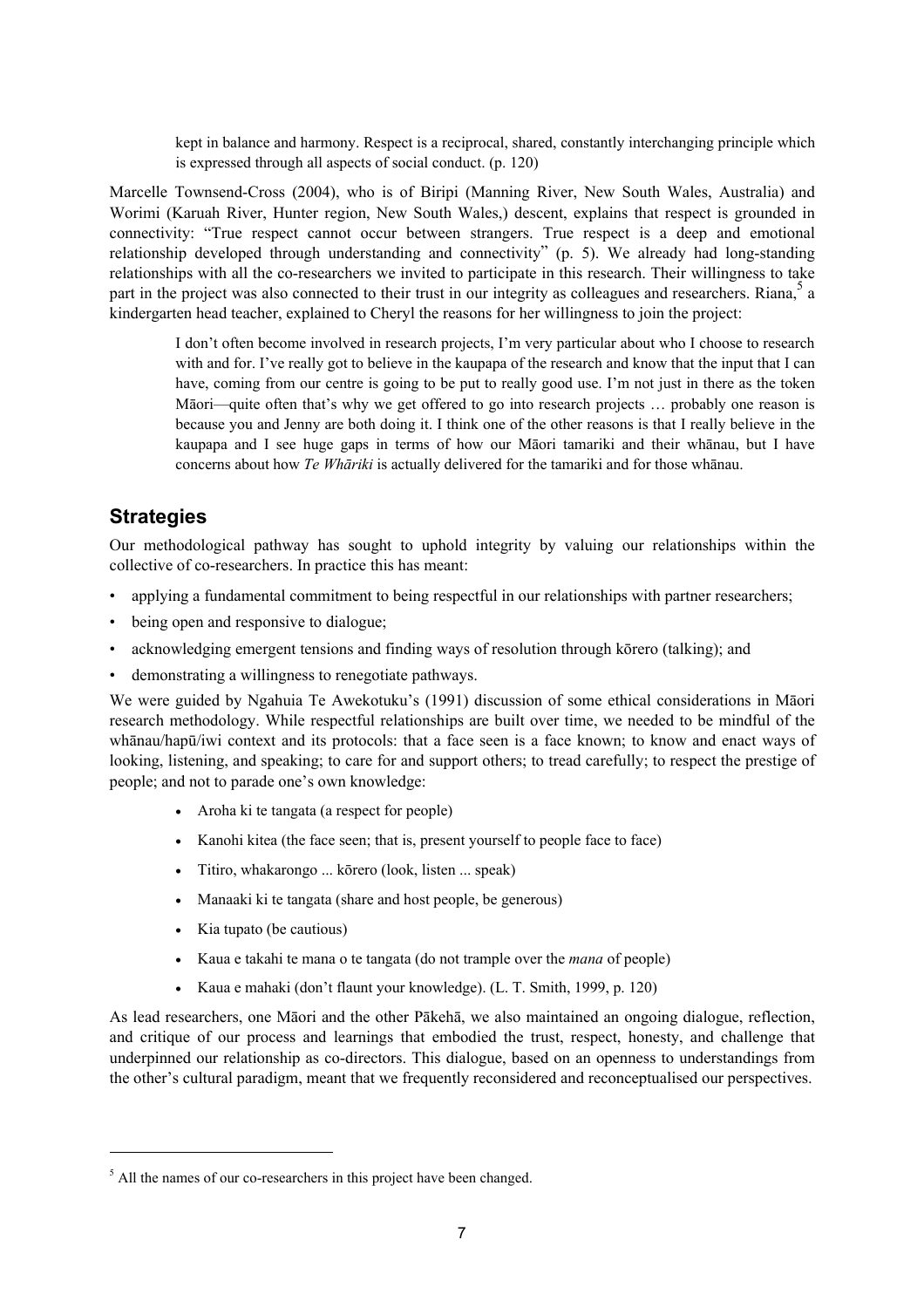# **Barriers**

We were disappointed that the website did not get more use. The ethical requirements that had to be completed in order to gain access to the interactive forum were time consuming, which may have discouraged some potential participants. In addition, many of the people who did complete the ethics process and gained access to the site chose not to contribute their thoughts to the discussions. Dr Pak Yoong (2005) has highlighted the need to find ways of generating a sense of online community that encourages more active participation.

# **Data-gathering models**

In partnership research such as the TLRI model, there are inherent tensions in the dynamics between lead researchers and co-researchers. We did not wish to place unrealistic expectations and workload burdens on our co-researchers, but wanted to ensure enough flexibility for co-researchers to deliver data in ways that suited them, rather than impose our model into settings in which we were not the experts. Once identified, these kinds of tensions can be worked through, as long as there is honest and open communication that allows such clarification. Many of our co-researchers chose to provide their data through audiotaped conversations with us. Others preferred to write for us, sometimes in response to a framework of topics and questions that we provided on request. One organisation conducted two different audiotaped focus-group discussions, using their own framework. This diversity of data-gathering models provided a wide range and depth of data through self-determining processes that eliminated many potential barriers.

# **Ethical issues**

Our commitment to being responsive to the needs of our co-researchers meant that we attended to ethical issues as they arose. The ethical issues we encountered during the research were:

- Identifiability: Co-researchers could choose whether or not to be identified in the research. When an individual or organisation chooses to be named, other individuals or organisations may become identifiable in a domino effect. Acknowledging individuals as co-researchers without attributing specific data within published material can protect anonymity. In the case of an organisation, this can be achieved by not acknowledging the provenance of particular data. Instead, we genericised data excerpts within an overarching category. The spread among our co-researchers, encompassing teacher educators, specialist educators, and professional development providers from a range of institutional settings beyond the listed "Partner" organisations, made this feasible.
- Website access: Ethical procedures for gaining access to the website delayed immediate access and removed spontaneity. When we heard of difficulties, we responded immediately. Website design was important in making the site user friendly.
- Timeframes: Tight timeframes for conference presentations meant that we weren't always able to provide drafts of our papers to co-researchers in advance, so that they could check how we had interpreted and positioned their data. Those whose data was included can still check material before publication.
- Transcription: Feedback from co-researchers indicated that on one occasion our written rendering of spoken Te Reo had not been accurate. Extra care is required in checking the transcription of data contributed orally in Te Reo, and also to ensure that it is vetted before being included in any presentations or written articles.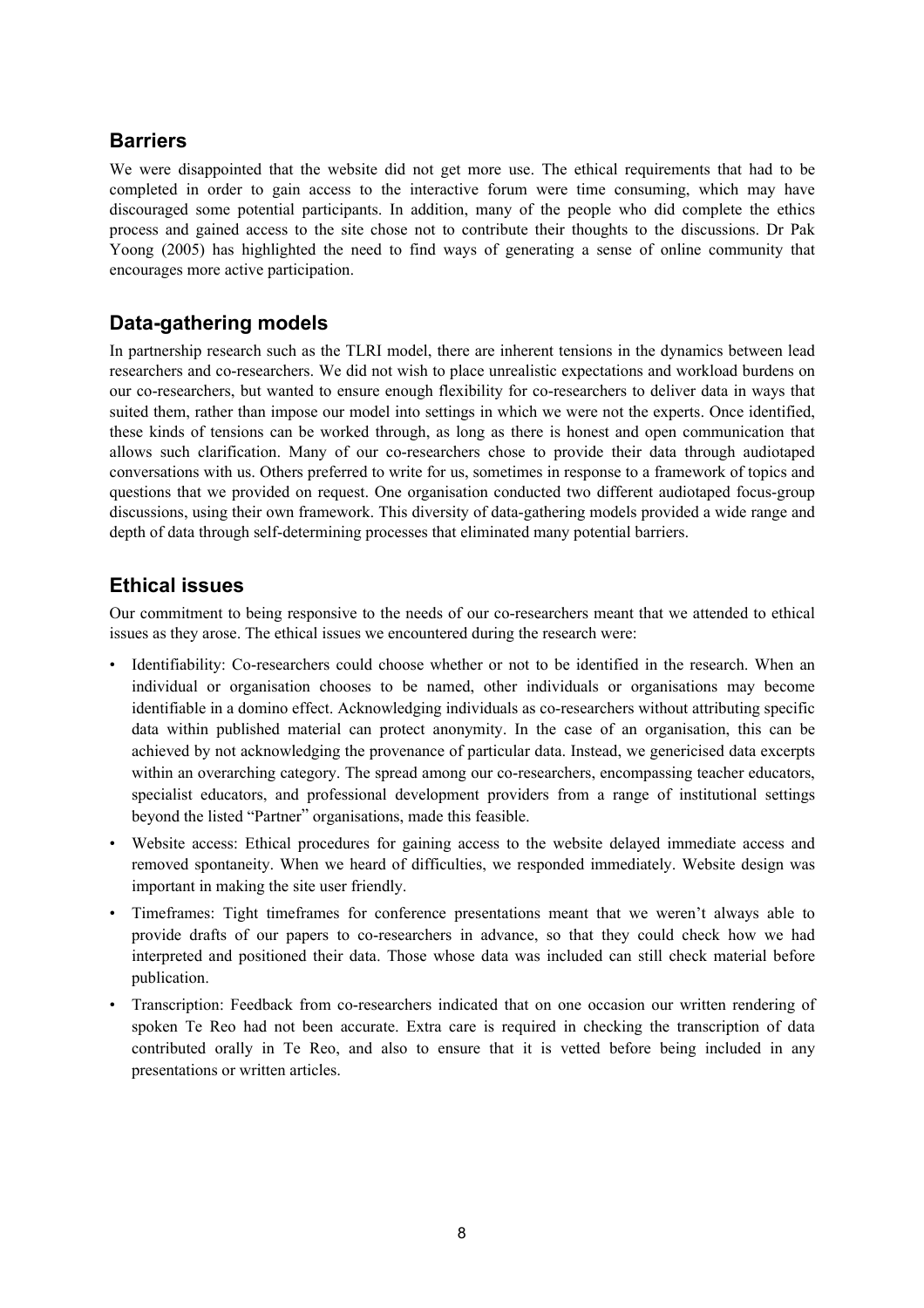# 3. Findings

The two broad areas of findings discussed in this section are:

- how early childhood educators in settings other than Kōhanga Reo are encouraging the participation of whānau Māori within early childhood education settings; and
- what strategies early childhood educators are employing to implement their understandings of commitments derived from Te Tiriti o Waitangi and expressed in the bicultural early childhood curriculum, *Te Whāriki*, through the delivery of Tiriti-based programmes.

### **Encouraging the participation of whānau Māori within early childhood education settings**

This segment of the report gives voice to the findings of our research partners, highlighting the ideas, actions and processes they regard as critical in contributing towards the participation of whānau Māori within the early childhood community. The following sections will cover:

- rights and ethics:
- ongoing welcoming as a key strategy; and
- the issue of sustaining commitment (including ways of overcoming setbacks, leadership roles, and the importance of a shared philosophy).

We begin with an overview of the rationale provided by co researchers of the rights and ethics that underpin their commitment to practices that engage the participation of whānau Māori within early childhood services other than Kōhanga Reo. We continue with a section focusing on "ongoing welcoming" as a key strategy for encouraging the involvement of whānau Māori within early childhood education services. Lastly, we cover some issues around sustaining commitment to the kaupapa of Tiriti-based early childhood education, including stories of overcoming setbacks, assuming leadership, and the importance of having a shared commitment within the teaching team.

#### Recognition of rights as an ethical foundation of practice

The early childhood community in Aotearoa can be seen to have been progressive in its positioning of a commitment to ethics and rights within its philosophy and practice (May, 2001). The recognition of children's rights to voice, to being heard in social policies and programmes, has recently become more prominent in education, research, and policy making (Ministry of Social Development, 2004; A. B. Smith, Taylor, & Gollop, 2000). A second aspect of rights that has received attention is the contemporary recognition of the rights of Indigenous peoples (including Māori in Aotearoa), which can only be fully understood in the context of the historical background of colonisation (Colbung et al., in press; M. Durie, 2003; Kaomea, 2003). These rights include not only the right to be heard—often denied to both Māori women and children (H. Mead, 1996)—but also to grow up imbued with a sense of knowing who they are as cultural beings (Freire & Macedo, 1995), fluent in the languages and knowledges of their local community. The final focus here is that of a Māori perspective of mana whenua, recognising within the Māori world view the rights of the local people to their unique spiritual connection to their positionality: their local knowledges, songs, and stories, located within their traditional territory.

Internationally as well as in Aotearoa, we are faced with the challenge of addressing the historical impact of colonisation, which has had an ongoing negative legacy on the wellbeing of Indigenous peoples. Jeannette Rhedding-Jones (2001), writing of the Norwegian context in which she is an "outsider", wonders whose voices are heard within early childhood settings when the programmes are determined by members of the dominant culture. She asks: "What kinds of constructions are the monocultural professionals creating for cross-cultural meetings and mergings?" (p. 139). Rhedding-Jones expresses her concern that discourses of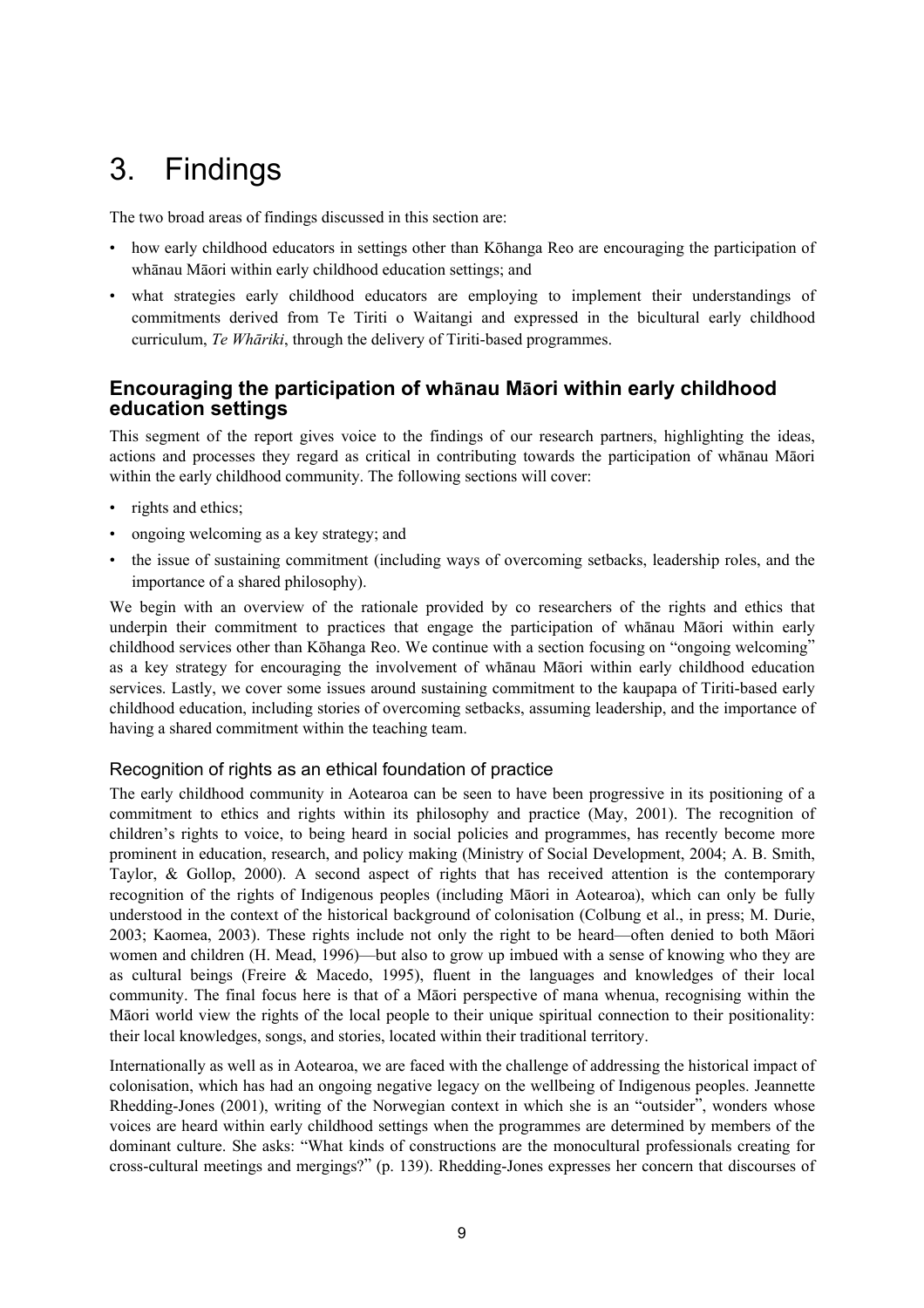"multiculturalism" obscure recognition of indigeneity, and allow the perpetuation of colonialist positionings, leaving Indigenous children, their families, and cultures marginalised. "The taken-forgrantedness of whiteness thus allows for continuing tyranny and privilege not seen and heard by those doing the tyrannising and getting the privilege" (Rhedding-Jones, 2001, p. 145). Similarly, Indigenous Hawaiian academic Julie Kaomea (2004) has described the discourses reinforcing the historical and contemporary impact of colonisation as rhizomatic, operating dynamically, laterally, and intermittently through "an invisible network of filiative connections, psychological internalizations and unconsciously complicit associations" (p. 22).

Globally, there is increasing recognition of the rights of Indigenous peoples to equitable access and opportunities, particularly for education. The United Nations *Convention (No. 169) Concerning Indigenous and Tribal Peoples in Independent Countries* (1989a) requires that governments prioritise education for Indigenous peoples "at all levels on at least an equal footing with the rest of the national community". Article 27 states that:

Education programmes and services for the peoples concerned shall be developed and implemented in co-operation with them to address their special needs, and shall incorporate their histories, their knowledge and technologies, their value systems and their further social, economic and cultural aspirations. They shall participate in the formulation, implementation and evaluation of plans and programmes for national and regional development which may affect them directly. (United Nations, 1989a)

Article 30 of the same convention states that:

Governments shall adopt measures appropriate to the traditions and cultures of the peoples concerned, to make known to them their rights and duties, especially in regard to labour, economic opportunities, education and health matters, social welfare and their rights deriving from this Convention.

Similarly, Article 30 of the *United Nations Convention on the Rights of The Child* (1989b) requires that:

In those States in which ethnic, religious or linguistic minorities or persons of Indigenous origin exist, a child belonging to such a minority or who is Indigenous shall not be denied the right, in community with other members of his or her group, to enjoy his or her own culture, to profess and practise his or her own religion, or to use his or her own language.

In order to move beyond colonising models (Colbung et al., in press) this international recognition of these rights now requires to be translated into the transformation of educational and other institutions at the national and local levels. Intrinsic to this process is the need to generate both understandings of the insidious legacy of the colonial era and strategies to develop new tools and pathways beyond these limitations (Kaomea, 2003, 2004).

Viewed in the global context, *Te Whāriki* is groundbreaking in its recognition of indigeneity and its validation of Māori knowledges and cultures alongside those of the Western paradigm. *Te Whāriki* provides a way forward for the early childhood community of Aotearoa to transform its practice in enactment of an ethical stance, one that honours the languages and cultures of the tangata whenua, the original people of this land. Recognising children's rights to their identities as cultural beings (Freire & Macedo, 1995), located in the cultural world of their Indigenous community, is a key concern of educators committed to Tiriti-based early childhood education, and one shared by co-researchers within this project.

Karina, a Māori co-researcher, articulated her conception of an ethical society, founded in respectful relationships:

Some years ago I had a discussion about Inuits having an ethical society and this goal of striving towards having an ethical society had an impact on me in terms of people supporting people and having touchstones, or foundations of what we believed as a nation, coupled with that idea of citizenship and rights, of what do we want for ourselves as a people? So we start to articulate our values as a nation in terms of being an ethical society, determining or identifying some strategies and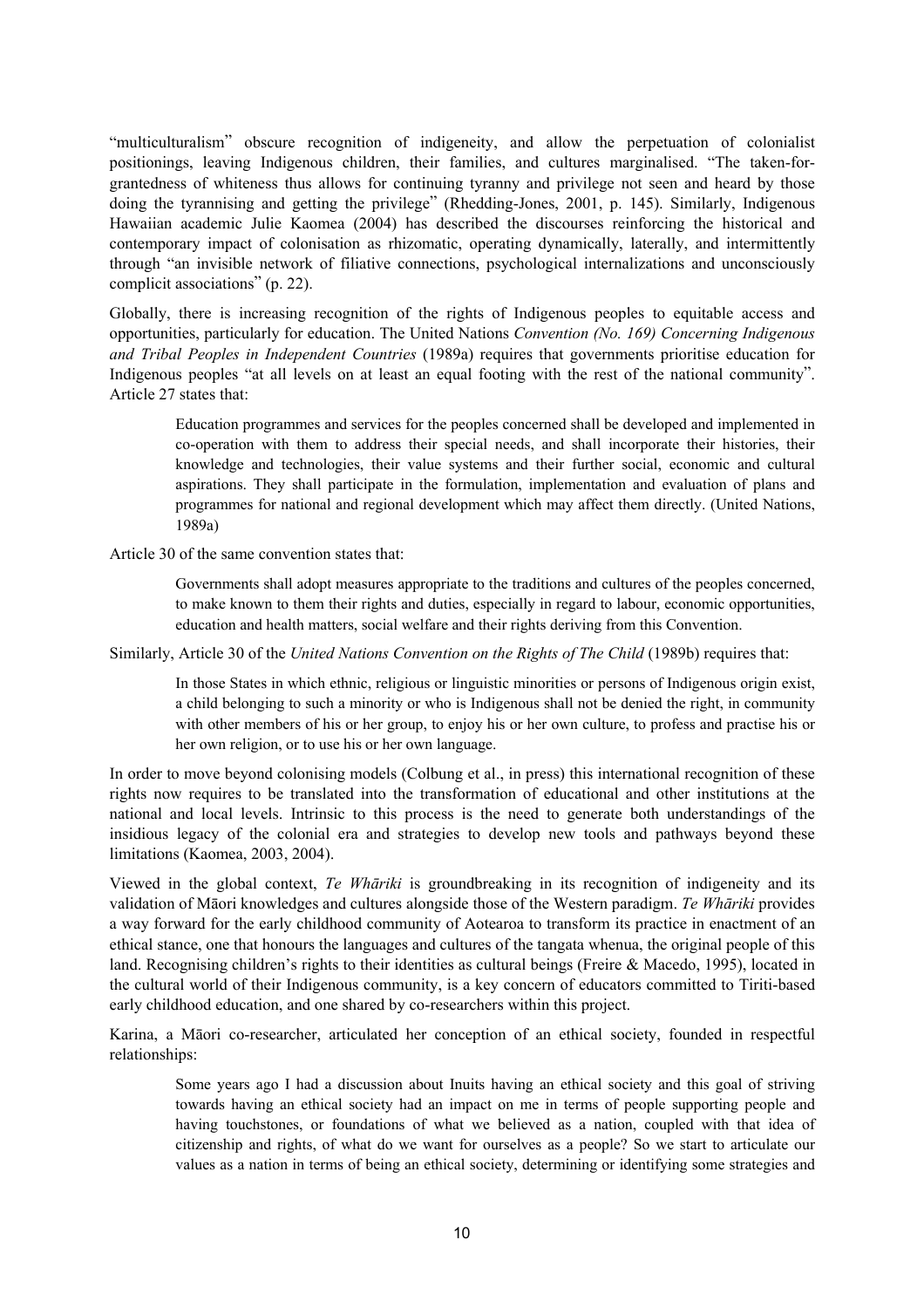some goals and some behaviours that can be transferred into policy. Policies for how we might arrive there. So it's about rights and children in particular being involved, and I had thought that the idea of people behaving in an ethical way, or ethics, was a way of describing what would have been our collective and collaborative way of articulating our aspirations for ourselves in terms of behaviour. How do we want to behave with each other as people in this country? And how could we move there so that the people in our country are well behaved to each other, in a sense, respectful?

Karina voices the importance of the dialogue being a collective and collaborative process, highlighting a sense of nation building though a shared vision of an ethical society that honours individuals' rights, including those of young children. *Te Whāriki* (Ministry of Education, 1996b) echoes Karina's concern for "the nation's beliefs about the value of early childhood care and education and about the rights and responsibilities of children" (p. 19). In the following kōrero Karina and another Māori co-researcher, Tia, raise issues pertinent to building our nation:

*Karina:* Nationhood, it's coming to grips through the Tiriti so we have a bicultural view of what an ethical society looks like rather than a monocultural or multicultural. It's about Māori and the 'others'.

*Tia:* It's balancing our own personal ethics with societal ethics because they don't always mesh.

*Karina:* A balance of power, meaning rights. All of the people's rights come through and are met, so children, people, everybody's rights are met. In the main Māori children/whānau have rights and they're respected, recognised and supported, their aspirations are supported and achieved. It's about policies, practices, children's and whānau rights enacted.

Karina and Tia see the relationship between both partners to Te Tiriti o Waitangi as a critical foundation for establishing an ethical society that is cognisant of the cultural contexts of both partners (M. Durie, 2003). Tia's comment highlights a space that is being constantly negotiated, that of being Māori and/or Pākeha within a dominant Western construct. The idea of collaborative space is expressed by a Playcentre-based Māori co-researcher who, in fulfilling her role within the wider Playcentre collective, reinforces to whānau Māori their right to presence within that early childhood service:

So I'm in my area when I work in Playcentre and I feel that I have certain rights because this is my area and then I'd go down to [another town] and work with Māori families -some of them are from other places. It's more than encouragement, that as Māori women they have rights in Playcentre. (Miria)

Miria also alludes to the respect that Māori accord to their connection with a particular area (mana whenua). Mana whenua, as translated into Belonging, a strand of *Te Whāriki*, is considered by Tilly Reedy (1995) to be "the development of a sense of sovereignty, of identity and a sense of belonging" (p. 21). Respecting mana whenua implies a recognition of the intrinsic power of land to sustain life and contribute to people's wellbeing and security (Hemara, 2000, p. 78). Another co-researcher, Riana, spoke of sensitivities around the mana whenua of the local hapū/iwi when she was working in their community:

And it's like, because I'm not from here, I respect the kawa<sup>6</sup> of the iwi, so I know that and I absolutely respect that and know that when it comes in terms of knowledge and that they have the knowledge within this iwi and I don't, so I respect that and appreciate that. And the whole humbleness of, you know, they're good for me, they make me slow down.

Riana demonstrates a positioning of humility, in accord with her respect for the rights of the mana whenua. This recognition of mana whenua rights is an important paradigm for all early childhood educators, both Māori and non-Māori, as is Riana's modelling of a stance of humility.

<sup>6</sup> Kawa are tribal protocols.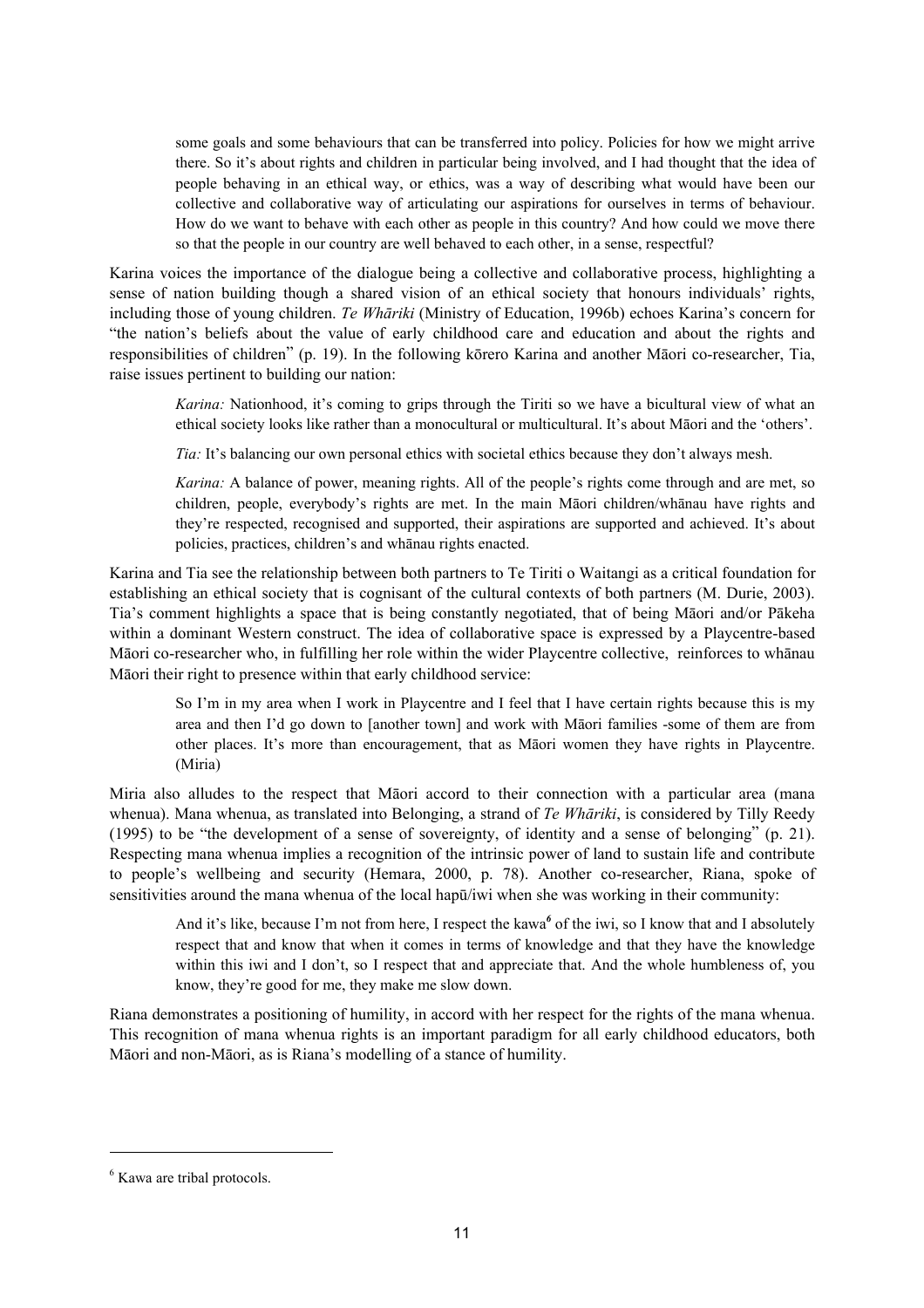#### Ongoing welcoming

The importance of welcoming families into early childhood centres is being highlighted in the work of several contemporary early childhood researchers and theorists (Dahlberg & Moss, 2005), and is a particular feature of the Reggio Emilia approach (New, 1999). Previous research in Aotearoa has identified the need for early childhood centres to provide a physical environment that is welcoming to whānau Māori (Ritchie, 2002; Shivnan, 1999). In her 1999 study Shivnan co-researched with the whānau Māori of an early childhood centre to identify the factors that engendered for them a sense of empowerment. She relates the views of a kuia for whom the maihi-shaped<sup>7</sup> entrance gate was a powerful symbol of Tikanga Māori, fostering for her and her whänau a sense of belonging:

It sort of reminded me of a marae gate  $\dots$  without even the karanga.<sup>8</sup> I always found, with my own children, when you actually stand at the gate of a marae, you can feel excitement, or you can feel …there's a lot of things you might feel, grief and things like that. I have found the gate here was a very welcoming one, and before I even got to the door, before I met any staff at all, or knew the programme, there was a real enticement. And it does … I had my granddaughter here the next day to actually enrol. (Shivnan, 1999, p. 88)

An emphasis on the importance of welcoming also features strongly in the current research. In their kindergarten, Penny and her colleague Linda apply their philosophy of "whanaungatanga, manaakitanga, and rangimarie<sup>"9</sup> by prioritising time spent with new families/whanau. They also run an informal playgroup outside session times to support this welcoming process:

It's about just spending time with people. It's all very well to have the words on the wall, but whakapiripiri mai,<sup>10</sup> manaakitanga, is about actually face-to-face and having the time to spend with people. So I think right from the beginning, we have time when anybody comes, at any time in the session, to talk to them, to fill out an enrolment form. And when they start we encourage them to come to the playgroup to go through all the papers and stuff we do, but if it can't happen we do it during the session time and there's no big deal and we don't get all huffy about it and give them the third degree. And it's about our behaviour and how we talk to the parents to me is where the modelling comes from. So a child would come, the enrolment form would be filled out, we encourage them to come to the playgroup, we spend a lot of time at playgroup chatting to the parents who come, and this is for all families. (Penny)

Penny was very clear about her central philosophical commitment to valuing and nurturing relationships with families/whānau:

To me it's about, people are the most important things, not the material things around us. And if we are all kind and respectful of all people then everything else just falls into place. And for the kindergarten, I've always wanted it to be a place where people felt welcome. It's not about judging people, just accepting people, it's an unconditional thing. And that's been gradually growing as I mature, that whole feeling of wanting just to be totally accepting of people has become very, very important to me.

At this kindergarten, welcoming is emphasised, enacted through greeting rituals during a morning mat-time that begins with karakia<sup>11</sup> and waiata.<sup>12</sup>

 $^7$  Maihi are the carved facing boards on the gable of a Mäori whare (house).

<sup>&</sup>lt;sup>8</sup> Karanga is a call, in this case summoning entry to the marae.

<sup>&</sup>lt;sup>9</sup> Manaakitanga is act of showing respect, kindness, hospitality, and generosity to guests. Rangimarie is peace. <sup>10</sup> Whakapiripiri mai means "Gather closely together".<br><sup>11</sup> Karakia are ritual incantations. <sup>12</sup> Waiata a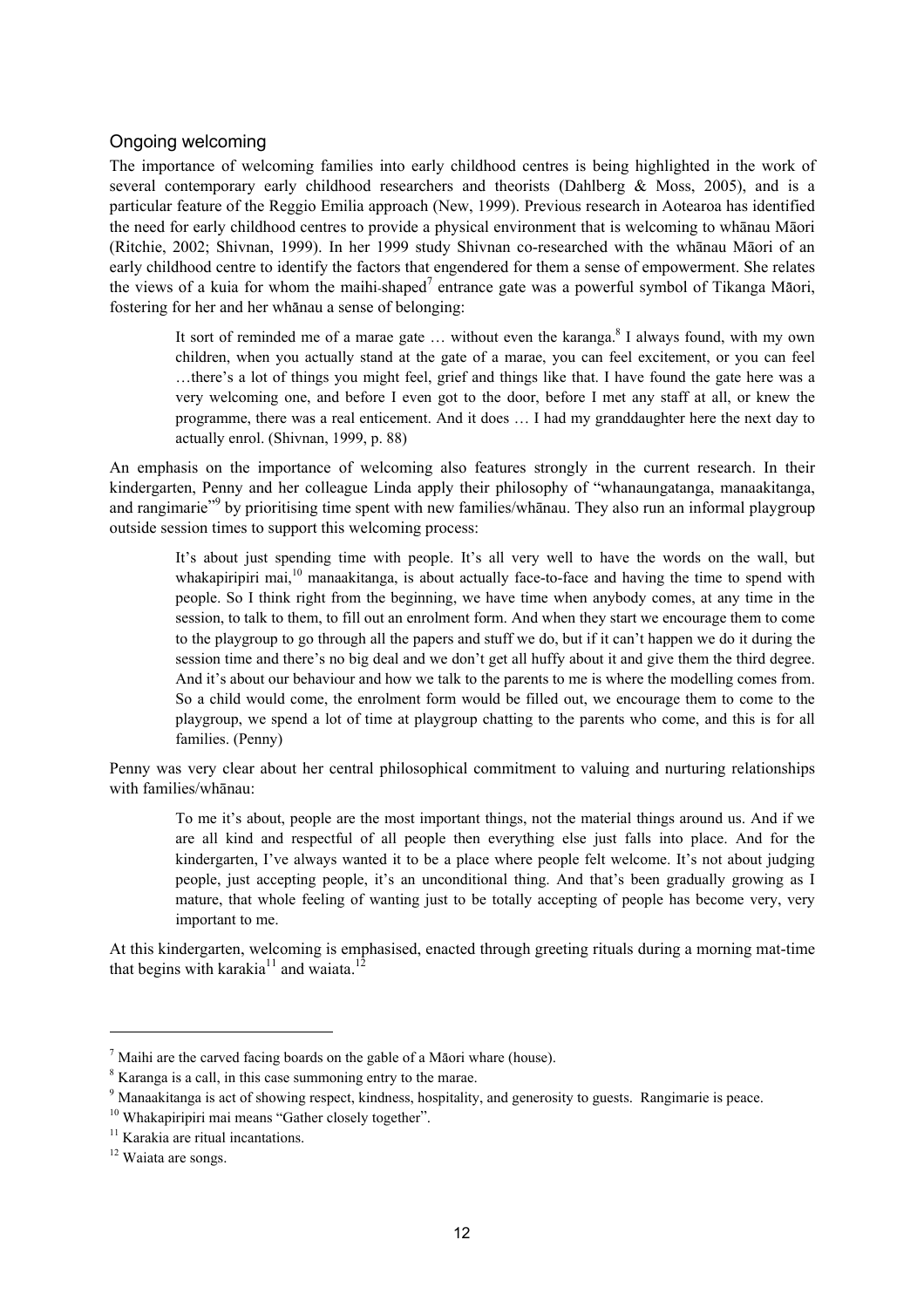And everybody gets greeted, every child, every little toddler, every parent, they get greeted. And when we have our karakia in the morning, everyone is acknowledged, so we say, 'Kia ora' to all the mums. I haven't quite got my language right yet, but everyone's acknowledged. Even the latest baby who joins us, we say 'Hello' to, 'Kia ora' to everybody. It's about including everybody. (Penny)

Co-researchers were critical of practices they had experienced that they considered were not welcoming of whānau Māori. Anne, a Pākehā kindergarten head teacher, considered that it was a key professional responsibility for teachers to prioritise the welcoming of new families on their first approach to her centre:

This is why I am not in agreement with non-teaching staff making the first contact and making these first contacts in the office. It is not very welcoming to have a form thrust into your hand and being told to fill it in. It can be very intimidating.

Similarly, Anahera, a Māori teacher educator with previous experience in the kindergarten sector, shared her concerns about practices she had observed that barred families who arrived outside of session times:

And also the classic one for me is people arriving early, and [teachers] saying; 'We can't see your child till quarter to nine or half past eight, we don't open', and not having the foresight or just the awhi<sup>13</sup> to be able to know someone's out there, and does it have to be all set up? And can't we have the whānau helping us set up? And how come the cup of tea can't go the whole time and have one of those things that are hot water all the time? And there's a lovely couch for whānau right by the learning story thing, or the documentation, the portfolios. So there's a welcoming, you know, belonging.

Ariel, a childcare educator, spoke of her centre's open-door practices, which were enabling off valuable interactions with whānau/families. She acknowledged, however, that this commitment needed to be supported through adequate provision in terms of staffing ratios:

I've found a couple of things like having a kitchen available, just saying to them if we're in there making a cup of tea, 'Would you like a cup of tea?' … Pretty informal, like just when they're sitting down with their children or when they're dropping them off, if they've got time in the mornings, just going and sitting and talking, and bringing those links in too, so you find out what's happening at home, like lifestyles at home. And I think it works in a very casual way if you can actually take the time and make the time. If you've got quality in the centre where you've got enough staffing, that you can actually take that time to sit down and talk with your parents and tell them what you're doing in the programme.

Daisy, a kindergarten teacher, shared a similar approach, emphasising both the interpersonal welcoming and the messages given by environmental symbols:

Do you welcome the families in? Do you allow them to go into the kitchen, make a coffee, whatever? It's not about locking the door until the session's ready to start. These are the little things that make that difference about whether someone feels welcome in your centre or not. Do you have visual posters, tititoria, poi,<sup>14</sup> do you have those around the centre so that you can walk in and straight away see that Māori is valued here? Is there kōwhaiwhai<sup>15</sup> around your noticeboards, is there little signs with kupu<sup>16</sup> on it, Māori words, just little things that will say to a Māori whānau that, 'Yes, our culture is valued here'.

<sup>&</sup>lt;sup>13</sup> Awhi is to embrace, foster, cherish.<br><sup>14</sup> Tititoria are short sticks used rhythmically in action songs. Poi are light balls with string attached, swung rhythmically to accompany song. 15 Kōwhaiwhai are painted patterns with symbolic meanings. 16 Kupu are words.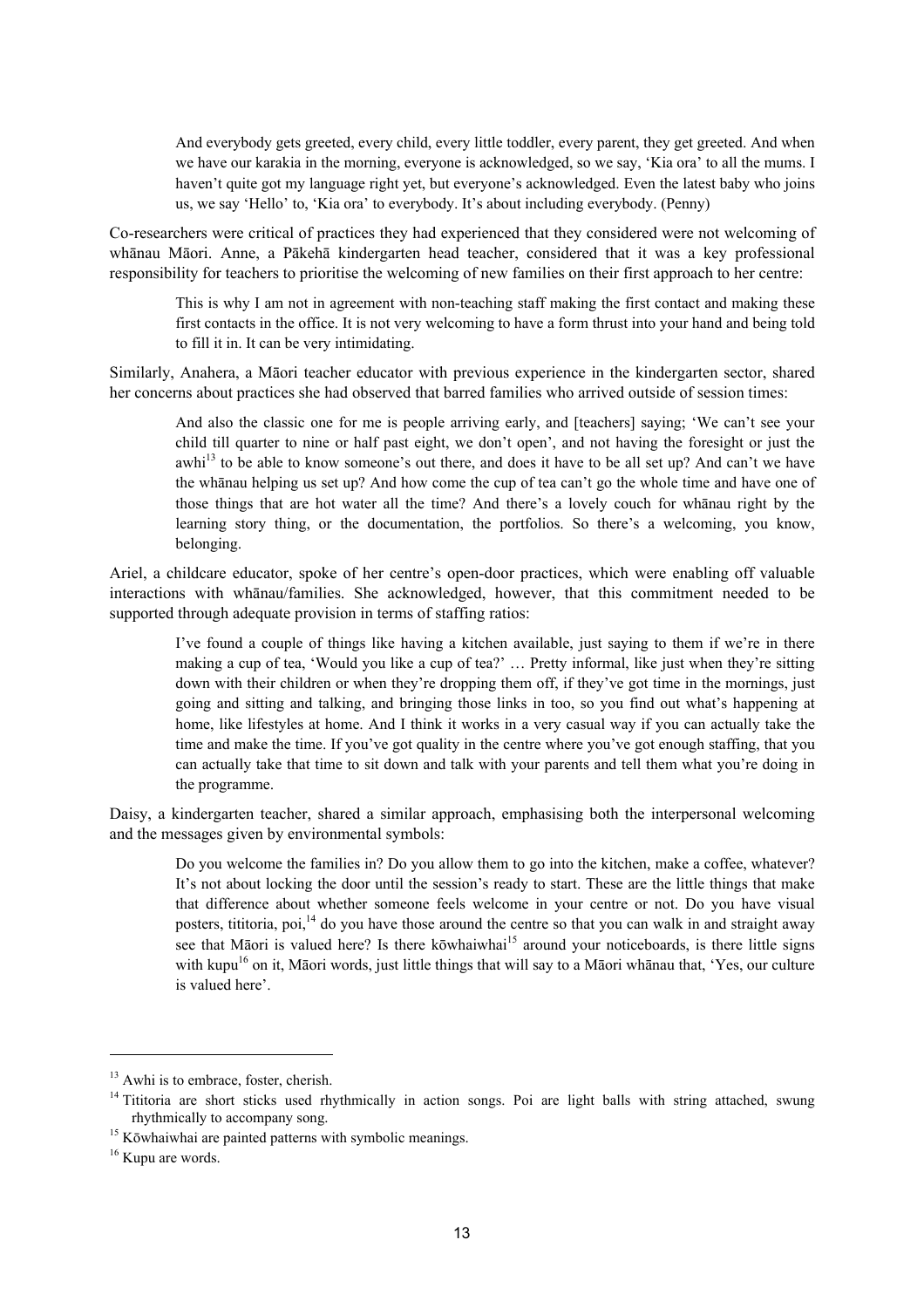In her role as an adult educator within the Playcentre context, Miria highlighted the importance of welcoming Māori families who might be visiting for the first time:

I try to tell the people in Playcentre to say 'hello' and to offer a cup of tea, because if our people don't feel welcome you don't get a second chance. If they don't feel comfortable coming through that door the first time—otherwise they're gone. And that's a real problem with Playcentre because it is a Pākehā organisation, and it is the way of Pākehā people to not be brave.

Teacher education institutions were also emphasising welcoming as a strategy for increasing the involvement of whānau Māori in early childhood settings. A Māori teacher educator considered it important that students were supported to reconsider their beliefs about Māori whānau:

So that they learn not to assume things about Māori parents. And we're giving them strategies for working with Māori parents too, not to assume that all Māori people are going to [behave] in the same stereotypical, generalised [way]. We're giving them strategies and that's how I see we are helping indirectly to empower Māori families. It's that we are giving students an awareness of their issues that then make them feel more confident to even approach Māori parents. (Rona)

In a separate conversation, a student of Rona's confirmed the effectiveness of the strategies employed by Rona and her colleagues:

I remember something Rona told us in year one or something, it was just that when she enrolled, when she started taking her son to Kōhanga Reo and they would offer her a cup of tea. It's just not something I had ever thought of doing because being in a kindergarten they drop their children off and they go and everything. Yeah, I just offered them a cup of tea, and my supervisor at first was really, 'Is that tea for us? Don't give it to the parent!' And I talked to her about it and she really understood in the end and it really opened up the relationship I think. Yeah, it really did. (Kathy)

Further strategies employed by co-researchers went beyond provision of cups of tea and Māori symbolism in the environment to include awareness of the subtle messages in their own body language, and how that transmitted affirming messages. Daisy described her first teaching job in a kindergarten in a small rural town:

My first job was in a community of high percentage Māori, so a lot of the whānau I was dealing with were living the Tikanga. The reo was for some of them the first language, so it was really, really important for me to be able to be up with the play, I guess, and be able to provide appropriate and relevant, just in your whole—your mannerisms, the way of understanding the whānau and where they were coming from and what to provide, what their interests were, and the thing that I really notice is just the basic, making them feel welcome, just a simple 'Kia ora', just automatically they know they are valued for Māori, for who they are. I think we've got to be aware of body language too, that's really important, the non-verbal, quite often just the raise of eyelids or the eyes or something to say, 'Hi, I know you're there, I acknowledge you'. It's not always through the words, and just your smile, you know, just a smile. It's hard to explain it but you know it if you see it.

Daisy, a Pākehā, has since adopted the Māori practice of greeting whānau with an embrace:

If a whānau Māori has gone on a holiday for instance, and they've left the centre for a couple of weeks in a term, or whatever, then they come back—I'll often go up and give them a kiss: 'Welcome back', if I haven't seen them for a little while. It's just that would mean a lot to Māori whānau, I guess, it just seems the thing to do for me … I think it has to be natural and genuine though, I don't think you can do that if you really feel uncomfortable about it, because I think that will be picked up.

Katerina, a Māori teacher educator, explained her perceptions from the point of view of a shy Māori "Mama" approaching a centre for the first time, giving insight into the underlying power dynamics, an awareness of which are a key professional responsibility for educators who seek to establish a genuine connection with whānau new to the centre: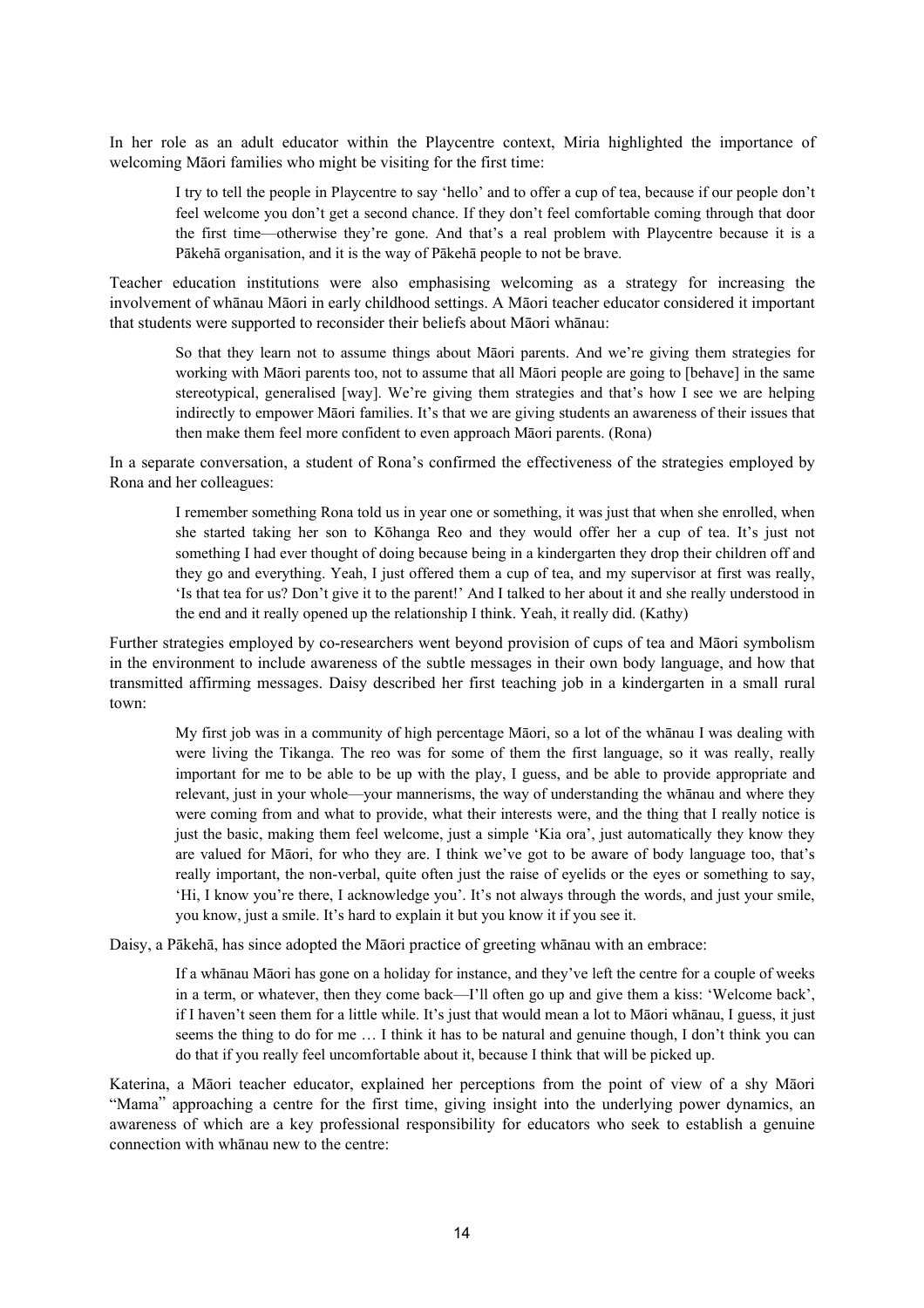Well, if you sit behind the desk, I'm not going to feel comfortable. If you're teaching my babies and you have the privilege of hanging out with my babies, I need you to get away from that desk and come out in front of the desk and sit down with me and just talk as two Mamas, or two women who are having a cup of tea, and like real cups of tea too! Not when you sit there and it's so stiff and formal that nobody wants to talk. It's all very polite and you walk away, and the whānau walk away feeling like they've got nothing out of it, no real connection. I need to connect with you. Because you are in that position of power, they're my babies, but you're the teacher—*you* need to connect with me because I see you with the power.

For Katerina, the powerfully positioned Pākehā teacher has the responsibility to move out of her comfort zone in order to fully welcome Māori into the centre:

It's actually inviting the Other in, to be able to do that. So you put on your approachable, friendly—in a sense it's a mask, but after a while—at first it can be a mask, because you're not comfortable and you feel a little alien with it, but you're actually inviting the Other in and crossing those cultural divides in a sense.

Katerina's analysis is consistent with the current theorising of Gunilla Dahlberg and her colleagues (Dahlberg & Moss, 2005; Dahlberg et al., 1999). Dahlberg (2000) considers the art of really listening and hearing what the Other is saying to be central to what she describes as "the ethics of encounter" (, p. 23). Tui, a Māori teacher educator, expressed her strategy of trying to equalise inequalities in hidden power dynamics between whānau and teachers:

I think it also does come down to being approachable, if you're not approachable then they're not going to see you as being someone they want to engage with, someone they want to talk to, someone they want to see as equal, giving them that validation.

Tui had previously worked in a kindergarten in a community where she considered many of the Māori parents to be shy. Her sense of aroha towards other Māori meant that she developed an awareness in creating opportunities to bridge the gap of their hesitancy over communicating with the teachers. She observed that, as the parents became more comfortable in the centre:

They would be there, they would stop just shoving their kids in the gate, they would come up, they would hang the bags up, they would hang round. There's a little space of time where they were just hovering. It's like a moment to capture. They want you to engage, but they're not necessarily ready to engage with you, it's almost like you've got to take that responsibility. Once you've done that then that hovering space becomes more frequent. I think in terms of the parents coming in and feeling that connectedness, it was about watching their body language, seeing them hover just a little bit, the gestures, the smiles, in that space of time where they want you to engage. I think it's really important to look at the way you respond too. I think it's so important to not take perhaps such an official kind of approach. Whereas if you're a lot more relaxed, if you're kind of mirroring them a little bit, then they seem to respond. (Tui)

Lisa Delpit (1995) quotes a Native Alaskan educator who said, "In order to teach you, I must know you" (p. 182). Delpit suggests that it is only through building relationships with parents/whānau that educators will be in a position to really hear what it is that those parents want them to know about their children, and how to relate to them in order to walk alongside them on their learning journeys. As Delpit (1988) has evocatively written:

To do so takes a very special kind of listening, listening that requires not only open eyes and ears, but open hearts and minds. We do not really see through our eyes or hear through our ears, but through our beliefs. To put our beliefs on hold is to cease to exist as ourselves for a moment - and that is not easy. It is painful as well, because it means turning yourself inside out, giving up your own sense of who you are, and being willing to see yourself in the unflattering light of another's angry gaze. It is not easy, but it is the only way to learn what it might feel like to be someone else and the only way to start the dialogue. (p. 297)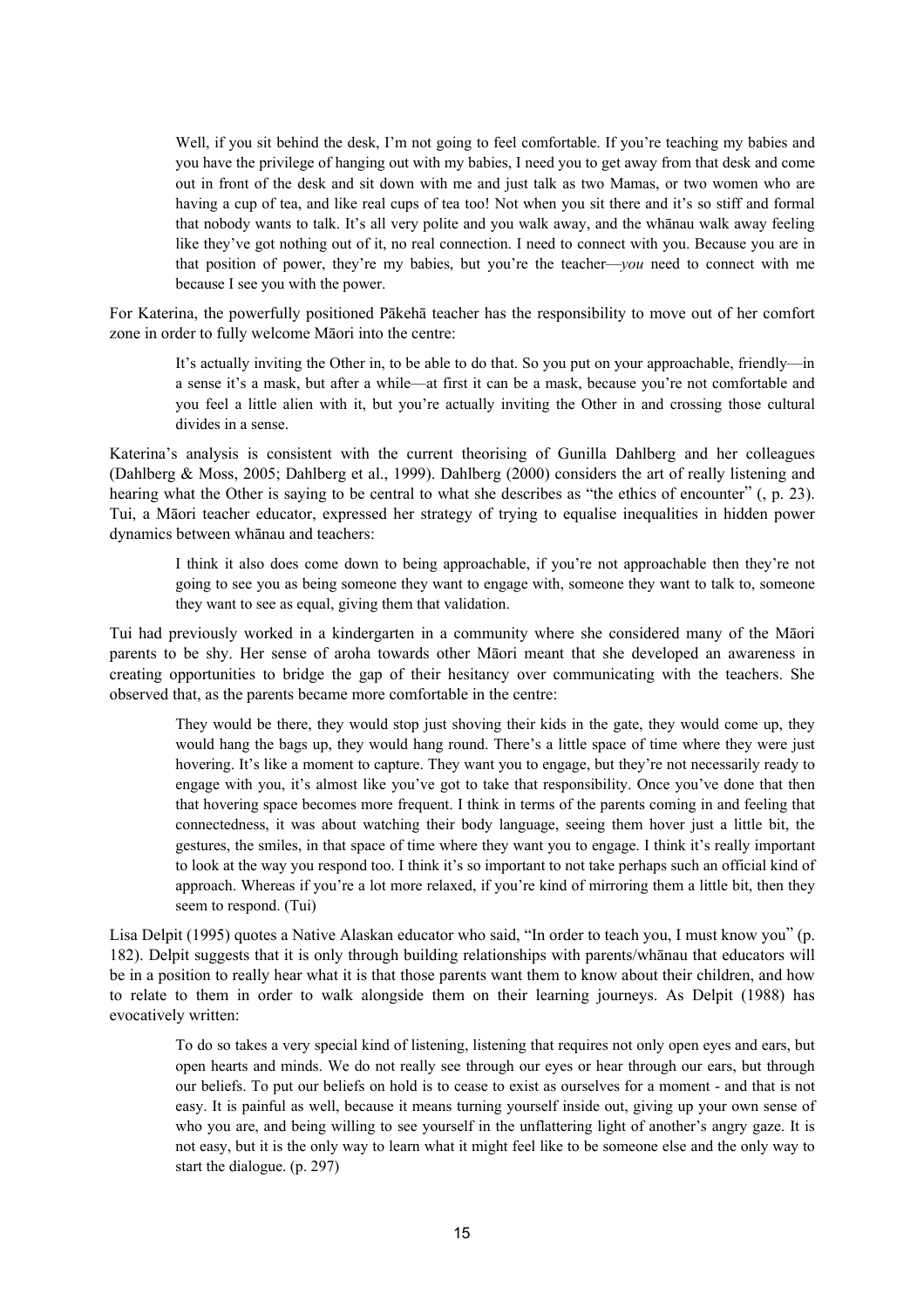A teacher from the Reggio Emilia-informed Huggins Center in California how central listening is to her process of learning—in particular, listening to children and their families in order to strengthen a sense of community within her centre:

As a teacher, I need to be listening more, be observant. There are many forms of listening. We don't just listen with our ears but with many other senses. We listen by observing. Just by listening to the children and parents, we can find out more about them. And then with their experiences, we can all build together this collective knowledge of culture and individual differences. I feel that as a teacher I need to do more observations of children, of parents, of other staff so that we can work together and be as one community in the classroom. (Abramson & Atwal, 2004, p. 95)

Riana, a Māori kindergarten head teacher, monitors how recently she has spent time chatting with a particular family, prioritising time before and after kindergarten sessions:

So it's just talking to them, I think is a huge thing, just going out there and standing at the gate and talking to them at the end of the day, or at the beginning of the day, just sharing with them little bits and pieces of what their tamariki did during the day, 'Oh, so-and-so did such-and-such and it was really cool' and I think that's just so important, I really monitor that and really look at myself and I think, 'Oh, I haven't talked to that parent for ages, or that Nanny for a long time'. I will go up and talk to them, I'll let them know how their child's settling in, that's with all the tamariki, regardless of Māori, Pākehā, or whatever, it's just everyone, I just think it's just so important. The door's open, always open, come in to the office or come in outside, we talk anywhere. It means taking time out, not being with the tamariki quite often, but I think that during session time we can more than make up for that, because I think it's so important at the beginning and at the end of the session to find the time to talk to the whānau while they're here. We've got their tamariki when they're not here, but when the whānau are here, it means that's my time to go and talk to them.

Anne, a Pākehā kindergarten head teacher, wrote of her response to a keynote address (entitled "Policy, Practice and Politics") by Linda Tuhiwai Smith to a conference of New Zealand Educational Institute in 2000.

Listening to Tuhiwai Smith's speech I realised our attitude was: 'Here we are, these trained experienced teachers who are offering you this great educational service, based on good values, a sound philosophy and good pedagogy, and we want you to benefit from it. Come and get it.' What we weren't considering was whether this was an environment in which Māori children and whānau felt comfortable.

In response to Smith's challenge to the teachers present at that conference, that they should assume responsibility to create change, Anne considered that until then "I wasn't really making changes. I was doing what I was told and what was considered culturally correct". Her reflection on the call to "Be innovative and think outside the norm, outside your comfort zone" was to recognise that in her previous teaching approach, she "was innovative but … was staying within my comfort zone when implementing a bicultural environment". During the course of this research project Anne continued to reflect upon how her thinking had shifted over her years of teaching, towards prioritising the quality of her interactions with whānau/families:

Two workshops I attended brought me back to the realisation that kōwhaiwhai patterns, Māori legends etc., while being important, are not as important as relationships. From the moment any family comes through the gate the relationship is starting to be built … So now I spend time beginning to build that relationship, talking with the family in a quiet, friendly, natural way, listening, making connections, and not doing too much talking myself. I've become more relaxed and have less guilt about my lack of knowledge. I need to be secure in my own culture and values while appreciating and valuing those of others.

Through her ongoing commitment to reflecting on her practice Anne recognised that, although her own values were precious to her, they could sit alongside her validation of Māori and other cultural values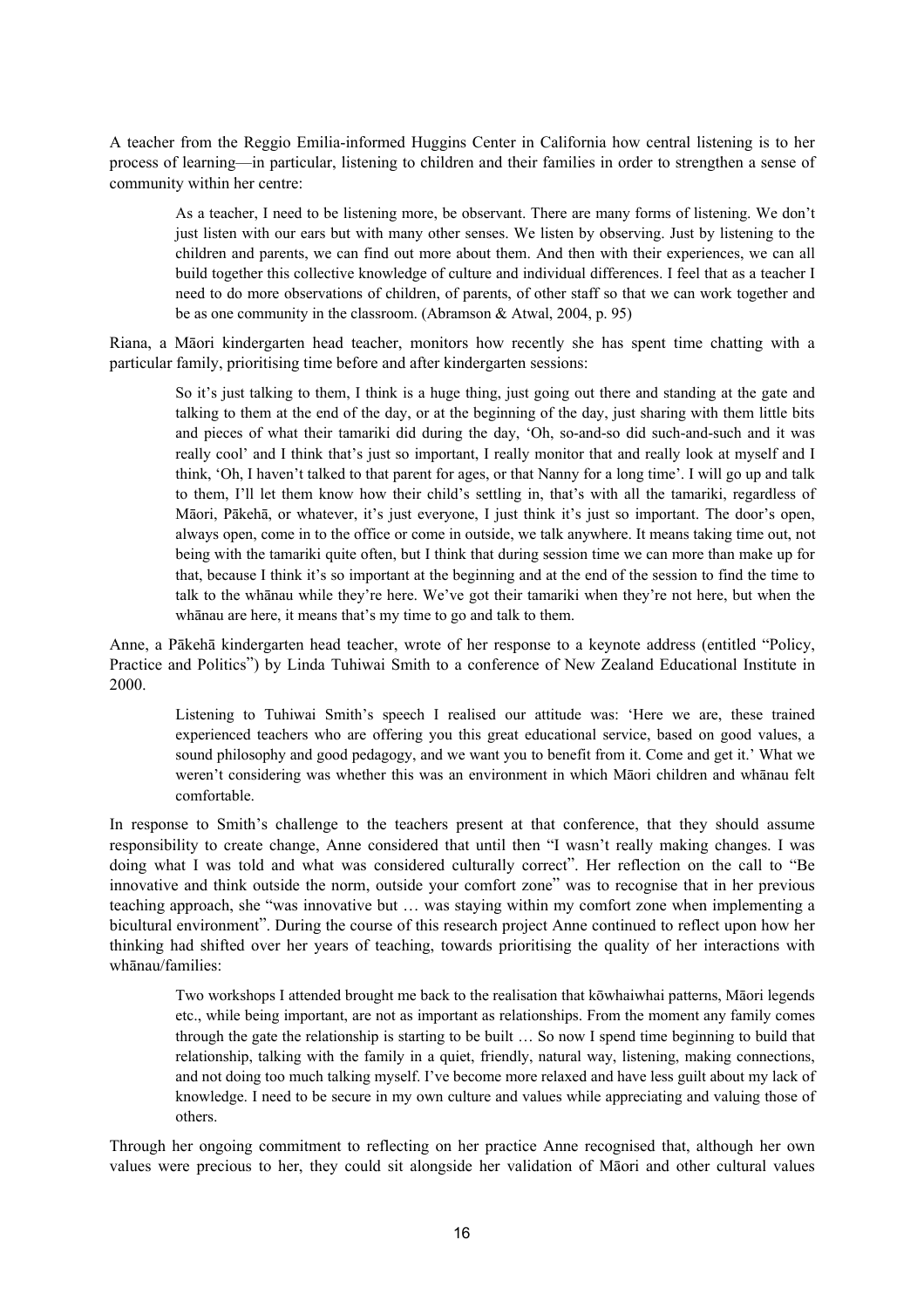within her centre's programme and interactions. However, she also considered that as teachers we need to reflect upon and be open to changing our own attitudes, "to change ourselves" in order to change our practice and ultimately "close the gaps" by increasing Māori educational achievement. This realisation that "the process for real change and transformation begins with self" (Miller & Shoptaugh, 2004, p. 255) seems absolutely fundamental to the enactment of Tiriti-based practice.

Anne's commitment to change includes a sense of responsibility to "work with other professionals to change their attitudes and practices" and "challenge the structure of the system and its operation". She values the role of organisations such as the New Zealand Educational Institute in supporting teachers, recognising that journeys of change can be challenging. She wrote: "You need to be able to parry the blows and to be strong in your beliefs to do this. It's often more comfortable to take the easy road." As a result of her ongoing commitment to professional development opportunities, Anne's team of kindergarten teachers had initiated a hui for Māori whānau of their centre. This process was similar to the "co-enquiry" meetings practised in centres committed to a Reggio Emilia-derived philosophy of collaboration between teachers, children, families, and community, which enacts the principles of "listening" and "dialogue" (Abramson & Atwal, 2004, p. 87). After consultation with the Māori whānau of the kindergarten, the centre had devised and sustained a welcoming ritual that included a waiata composed by the children at the suggestion of the whānau.

The welcoming song or waiata which we introduced, we retained that and it stuck. Having a very definite structure to the beginning of the session was a really important thing that Māori families could relate to, because it was something that they were used to. Really welcoming and talking about their family, whakapapa, $17$  so that they were really welcomed and that made a big difference to the way that people saw us. (Anne)

Ariel's philosophy of reflecting Māori values of whanaungatanga extended beyond relationships with individual whānau/families to encompass building a sense of community within her childcare centre:

I think that's what it comes down to, is that relationship, because the Māori world, from what I observe, is so much about the family and about closeness and there's a lot of bonding there and it's a good lesson that we as Pākehā can learn actually, is to see that and to use that, and really have that love and that compassion with our children, and with the families, actually creating communities within the centres.

Dahlberg and Moss (2005) have highlighted the role of the early childhood service as one of being open and responsive to the community, reflecting welcoming and hospitality. Strong community involvement in the early childhood centre is a core feature of the early childhood centres of Reggio Emilia (Gandini, 2004). Riana also placed a strong emphasis on her centre being a focal point for the community:

It's about whānau really, your whānau whānui, <sup>18</sup> it's huge, it's me and my whānau, the tamariki and their whānau and the relationships they have with their whānau, and the relationships I have with the tamariki, and with the tamariki's whānau and the community … In terms of the centre, it means that I want the whānau to come in here knowing that this centre belongs to them. This is their centre, it's in their community, so I want them to take ownership of what happens in here and to utilise the centre however they please to, as long as it's in a positive way. So they do. They come in here and they're on the computer, and they're in the kitchen, and they're in the store-room, and they're all over the place. And I want them to feel that that's how it should be, because if they feel like that then they'll keep bringing their tamariki, and if they don't then they won't. They'll drop them at the gate and run, kind of thing, or they don't bring them at all.

<sup>&</sup>lt;sup>17</sup> Whakapapa is geneology.<br><sup>18</sup> Whānau whānui is the wider extended whānau.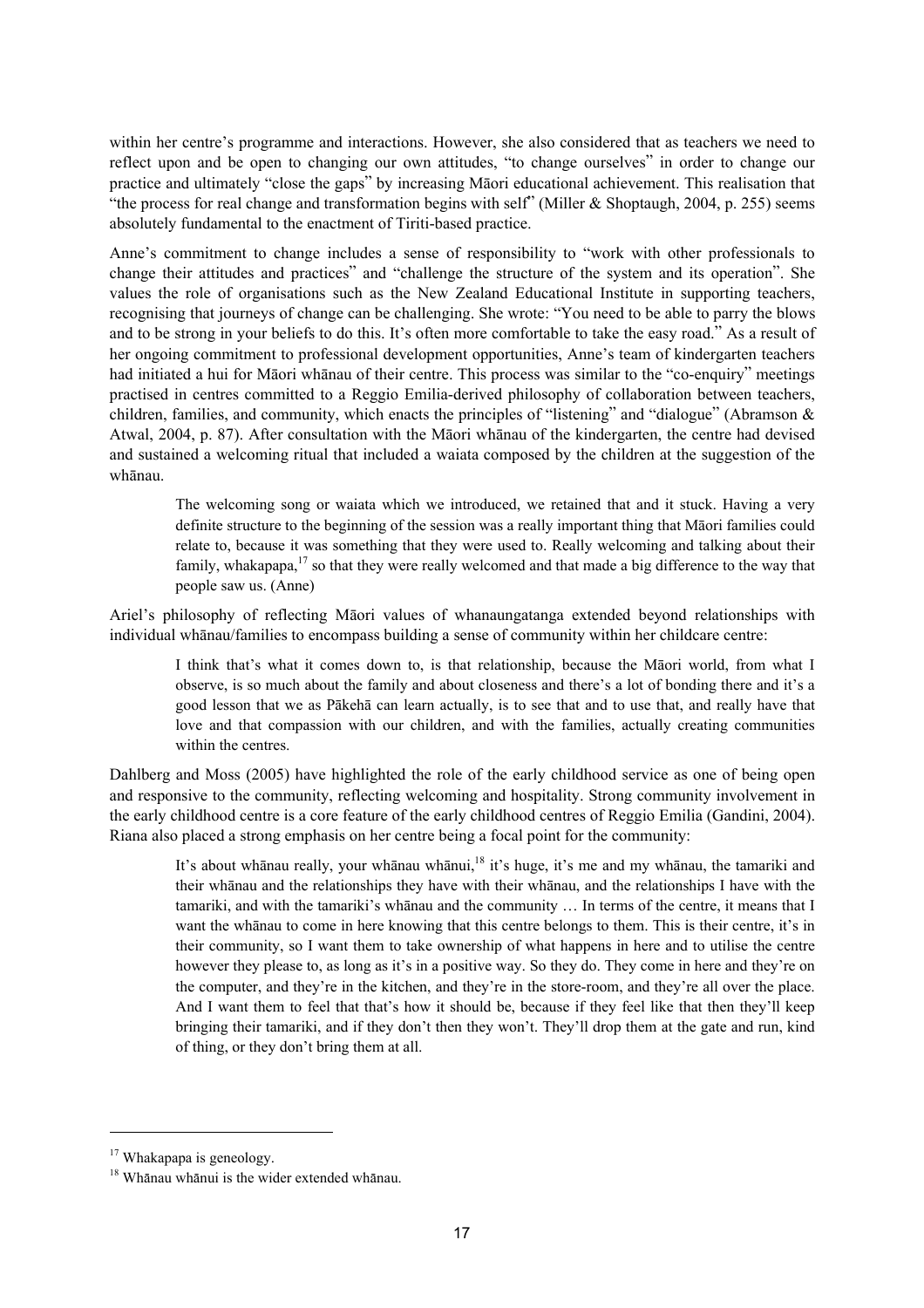For Penny, the Pākehā head teacher, her commitment to enacting a Māori philosophy within her kindergarten meant that she had changed her practice from what she saw as a "clinical Pākehā model" to one which reflected "the Māori way of supporting each other":

It does work here, and it only works because we treat everybody the same, as far as everybody gets welcomed, everybody is greeted in a Māori way regardless of whether they're Pākehā or not, whether they like it or not.

At first reading, this statement may seem to be a simplistic inversion of the status quo. However, when placed in the historical context, in which state education provision has normalised Western values and practices, marginalising the tangata whenua and making them the "Other", Penny's stance of respectful reinstatement of Tikanga (what is right for Māori) can be seen as a "re-normalisation" of things Māori. When Penny says she is "greeting everyone in a Māori way", she is prioritising Māori ways of being and knowing. An ethic of respect is enacted when humility is embodied in the ahua, the ways of being, and the mahi, the daily work of the co-researchers. Here is Penny again:

I have no expectations of what a family should or should not give us because they have gifts and taonga<sup>19</sup> that are not mine, and there's no ways that I can make them give them to us, so all we can do is make this place as warm a place as possible where they would like to spend time and if anything comes because they're here, then that's an absolute blessing and a real treasure that they've shared. So we share what we have with them. Our joy is just that their children are here and that they're prepared to share their greatest treasure with us, and we want to show them how marvellous their children are. So I'm very wary of being pushy about 'Can you come and do waiata with us?', 'Can you come and do that?' … To me, that's the Pākehā grasping and I'm very, very conscious of that. We're trying to do it the other way, 'What can we give to people?'

Dahlberg and Moss have referred to the work of French/Jewish philosopher Levinas (1989 cited in Dahlberg & Moss, 2005, p. 76-81). They employ his "metaphor of grasping" to explore ways in which dominant contemporary early childhood discourses reflect Western valuing of the "will to know", to explain how members of a dominant group seek to assimilate and control the knowledges of the Other (p. 77). They write that "Through grasping, the stranger is made intimate and the same" and the unknown is controlled (p. 78). Cannella & Viruru (2004) challenge us to reconsider "the position of privilege that is created by our unconscious ways of functioning" of our ingrained dominant Western discourses (p. 149). Penny's approach has inverted the colonialistic model of appropriation and assimilation, generating the paradoxical situation in which a seemingly Western model of early childhood provision, led by Pākehā teachers, is modelling Māori values of manaakitanga.

As we have seen in this section, our co-researchers' commitment to core Māori values of whanaungatanga and manaakitanga means that they are enacted through ritual processes such as welcoming and hui. Rose Pere (1982) has written that "The mana of a tribal group is not only judged by the way they welcome and honour their guests formally onto a marae, but also by the way they house and feed them" (p. 65). The emphasis of our co-researchers on these welcoming encounters, and the subsequent manaakitanga through provision of cups of tea and kai, shows an ongoing enactment of their commitment to Tiriti-based practice that affirms and reflects a Māori world view, in which the requirement of manaakitanga extends well beyond an initial welcoming. In this view, welcoming is ongoing.

#### Sustaining commitment

 $\overline{a}$ 

The overwhelming impression given by our co-researchers was that they shared an enduring, absolute, ethical and ideological commitment to recognising that social justice for Māori in Aotearoa was of paramount concern and that respect for the obligations contained within Te Tiriti o Waitangi was fundamental to their political and education focus. Acting on this commitment was a long-standing

<sup>19</sup> Taonga are treasures, both tangible and intangible, that are highly valued by Mäori.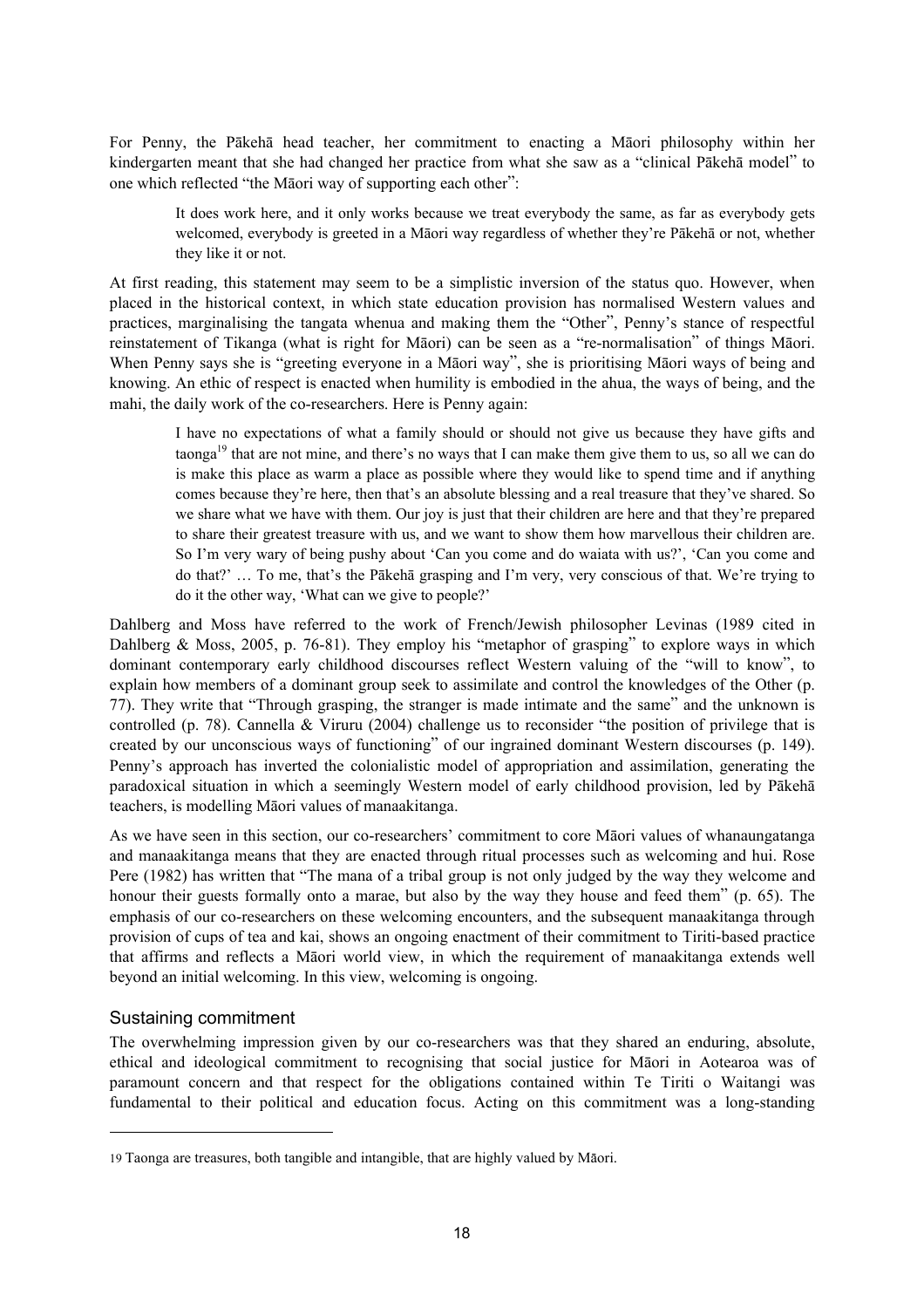obligation that they chose to honour on an ongoing basis. For Anne, this long-term process had required her to grapple with situations in which she had experienced profound discomfort and which at times felt quite disempowering:

Later, working in the hospital playgroup, I started to appreciate the differences between my world and the Māori world. I realised that my values and attitudes could sometimes cause hurt and discomfort. I looked at my behaviour in relation to other people. Now it was my turn to feel uncomfortable. I was being told that we 'colonials' were to blame for the plight of the Māori people. We had inflicted our culture on them and had almost extinguished their culture. I went about feeling very guilty. Relating to Māori families became fraught with danger. I was scared of some Māori parents. I didn't know what to say in case I said the wrong thing, in case I was culturally insensitive. It seemed that however much I learned about Te Tiriti o Waitangi, Māori culture, language and values, I could easily do or say the wrong thing and upset somebody. Instead of being able to relate in a natural way with Māori families I felt shy and awkward. Sometimes Māori people would tell me where I had gone wrong in no uncertain terms. My only solution was to try to learn as much as possible about Māori culture and Tikanga … If I mistakenly speak Te Reo Māori to a non Māori-speaking parent I can make them feel inadequate and uncomfortable. They might not return to the centre. If I say a word even slightly incorrectly I can be corrected and made to feel embarrassed. We are caught between a rock and a hard place.

Anne expressed some very real concerns (which may well be shared by other non-Māori educators and researchers) that contribute to a paralysis (Tolich, 2002) whereby early childhood educators are fearful of moving forward in terms of Tiriti-based commitments, despite the expectations of *Te Whāriki* and their own personal convictions about social justice and equity. She continues to struggle with these tensions. After a co-theorising hui for the project Anne wrote:

I have given a lot of thought to my analogy of becoming bicultural as similar to climbing a mountain. It's a mountain where the summit is shrouded in mist so you can't see the top. You climb very slowly, sometimes you can plan the route because you have read and thought about it, sometimes you need somebody who is familiar with it to show you the way. You have to be prepared to be a follower and be lead by somebody who knows the route better than you do. You have to respect and trust other people's views and leadership. All the time you need encouragement. You also need your team to come with you. You are roped together so that you can help each other. Sometimes you will need to be the leader.

Sometimes you get knocked back and discouraged. Your travel is very slow because you are carrying so much baggage with you that needs to be discarded on the way and because in order to be safe you can't hurry. When somebody stands on the ledge you are aiming for and stamps on your fingers as you put them over the ledge, or throws a rock at you as you ascend, you could fall and never have the courage to attempt the climb again. You also take the rest of the team down with you. You will need support to keep going and to have another try.

We all make mistakes. Unfortunately these small incidents can have wide repercussions. A little push can mean the whole team landing in a heap at the bottom of the cliff and losing their confidence to attempt the climb again. It also affects their behaviour and attitude towards Māori people. Fortunately also, some people try, and succeed in getting a long way up the mountain.

In a previous 'verbal outpouring' I mentioned that we need to be humble and ask for help. The trouble is that some people find it very hard to get rid of the baggage from past hurts that weighs them down and affects their attitude and behaviour. I would love to help to resolve this but don't have the skills. Is it our collective responsibility?

Anne articulates the pain involved in persevering with a commitment to social justice and Tiriti-based programmes. She further recognises that this is a shared journey, in which Māori and non-Māori can collaborate through honest dialogue, reflection, and compassion.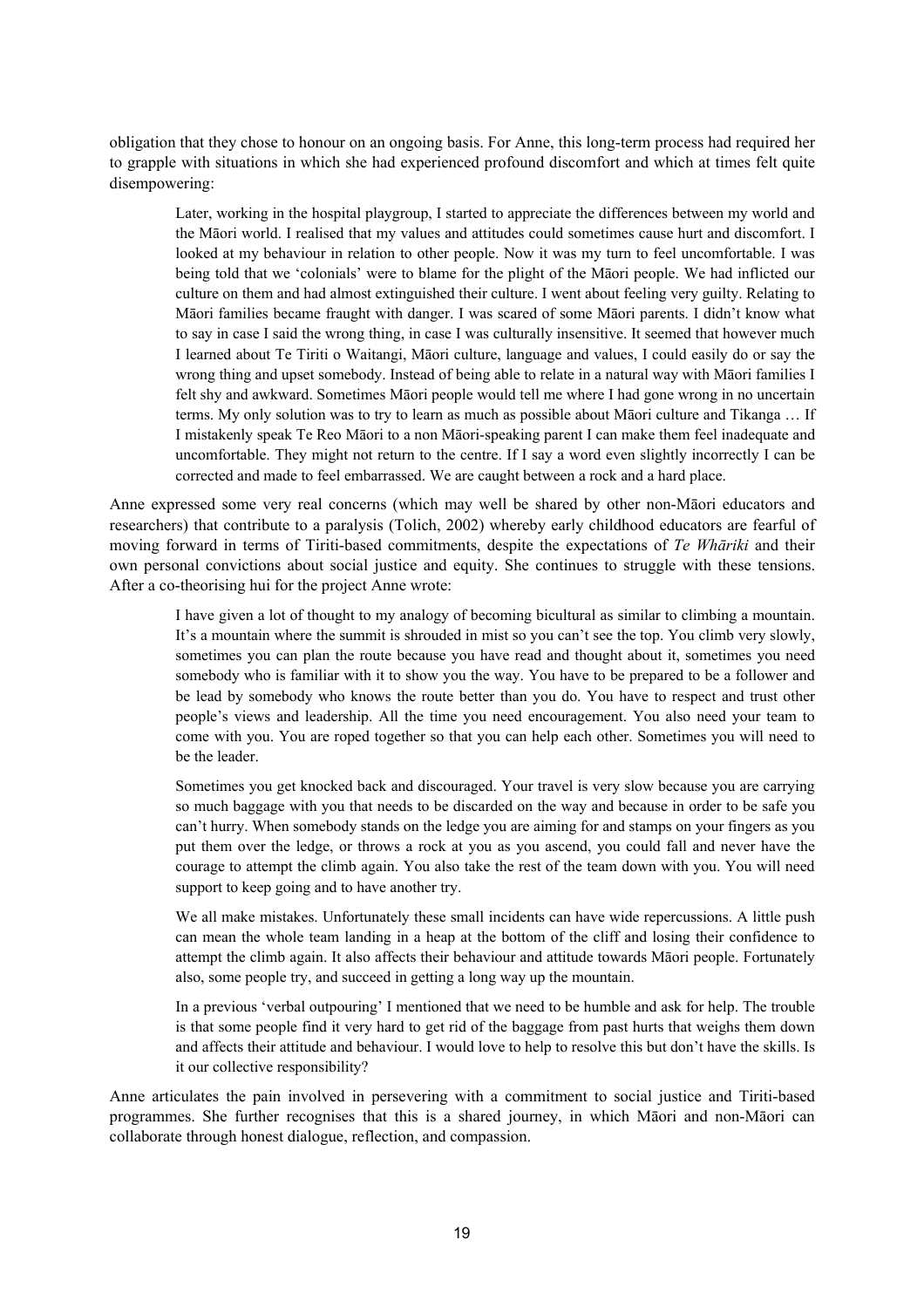#### Leadership

Daisy, a Pākehā kindergarten teacher, related how over time she had made the shift from a lack of confidence and knowledge in her implementation of Tiriti-based programmes towards a role of support and mentoring. She also stressed the need for support within the teaching team:

*Daisy:* It has, it's been quite a huge shift, because I was the less experienced, I was going to say 'unknowledgeable', but it's not a word! Because I've been in centres where I did some relieving and I'm the only one using any Reo or practising any Tikanga or introducing any Māori concepts, whether they be through the stories of Maui, pulling out the poi, doing a Māori waiata, using natural resources, just little things, I was quite often the only person doing it, and I feel, definitely if you've got support it's a lot easier, I think. Because I was so strong in my beliefs in how important it was for me to do, I wasn't really fazed that I was the only person and I just was strong with it and carried on. I could imagine for someone that perhaps was a little less confident maybe, or apprehensive about it, that could be a little bit off-putting, not having that support. But anyway, I felt quite comfortable that I would just carry it on. Now all the teachers I work with are using reo, they're learning about Tikanga, and they're practising what they know.

*Jenny:* And is that through your inspiration, your gentle mentoring of them?

*Daisy:* Yeah, well, I've just basically done my thing, and perhaps they saw me doing it, they thought, 'Well, I can do this', and when they did make an attempt at something, I always acknowledged that and said, 'That was really cool that you brought the poi out', or 'That was just really cool you saying "Morena" to the children today.' Simple things, but acknowledging that. And that acknowledgement empowers them to try again, and in turn is building up their confidence.

Daisy offers the encouragement that in her experience:

… quietly doing my thing, it obviously has rubbed off onto the others. So I think, even if you're going into a team where you are the only one using the reo, stick with it, be strong, and you may find and I would almost guarantee your colleagues will tune in and they will follow.

Riana, a Māori kindergarten head teacher, valued the support of colleagues and actively sought it, both through union (NZEI) and other professional development opportunities, and these networks in turn sustained her strength to enable her to provide ongoing support for whānau Māori:

I've gone searching for that support. I know I've got the whänau here and the support from them, but I feel I can't give them that support unless I myself have got that as well, so the political side of things, being heavily involved with policies and issues and things that happen within our Association and making sure that they're appropriate. There's the union side of things as well, heavily involved with the union, the Māori component of our union, and it's actually a really good place to be very outspoken because that's what unions are all about, you can do it without getting into trouble! So that's been really supportive. I think the professional development over the years which I've chosen to take on board, and I really value my time so I pick and choose very carefully which professional development…Just knowing that [a Māori professional development provider] is always there, for a shoulder to cry on, sort of thing…because every day something comes up and I've got to be a Māori professional person and it takes its toll.

Both Māori and Pākehā colleagues valued the networks that provided them with both a forum to express their concerns and support in moving onward. Ongoing professional development provides sustenance on their journey.

#### Team commitment

Co-researchers felt that the implementation of Tiriti-based programmes was more effective when the teaching team held a shared philosophy and commitment. They found this much harder to sustain when there were staffing changes: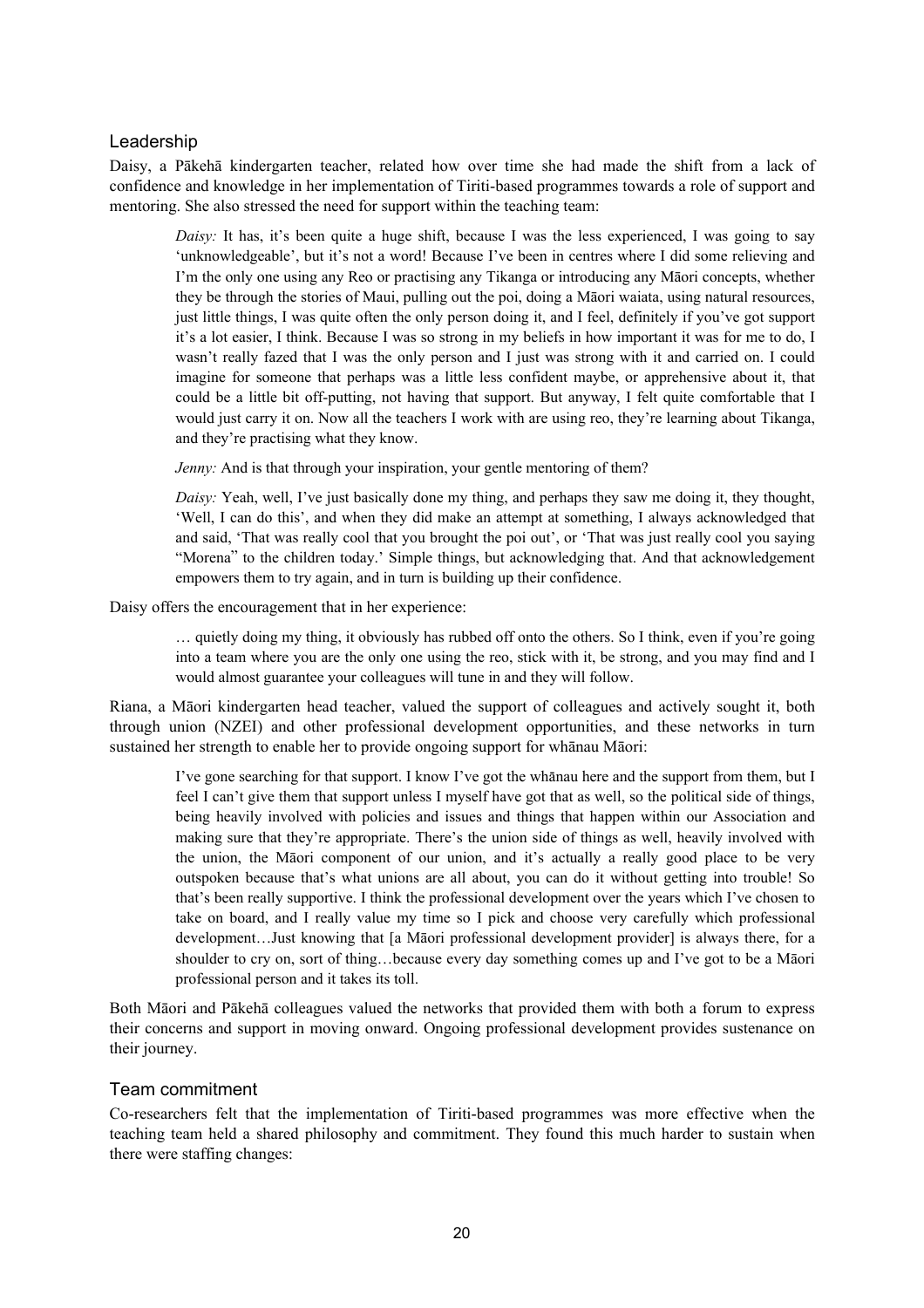I think the important thing was to have that team, everybody had to be thinking the same way and to be supportive of it…. After Meg left, well, we still did most of the things and I continued to do the sort of things that I felt were important, but it was hard to, actually. (Anne)

For Linda, the philosophy already articulated at the kindergarten when she joined the team had been a comfortable fit:

Because, like I say, it was like coming home and you see up there the 'whakapiripiri mai' and the 'manaakitanga' and the 'rangimarie' and it's sometimes hard to put things into words, but it was like having things in my heart already expressed it up there. And I think, like I've said before, the reason it works for me personally here, is that we're both on the same wavelength. We're both working towards the same thing, neither of us are intimidated by the other, in terms of our skills, and we're not intimidated by things which are foreign to us, which I think is a really huge barrier for some teachers.

Riana also valued the shared commitment to and understanding of valuing whānau Māori within her kindergarten team:

I think what's worked really well is the other staff members that are here. I need to be working with someone who thinks very similarly to me and has a similar philosophy in terms of working with whānau. I think if you don't get that then you can get clashes, and the whānau pick it up, they know who it is that they can come to and who they don't want to go to. So that's worked well, knowing to choose the right staff. I think just bringing the whānau together for whānau nights and things like that's been really good. The numbers might not be huge, but those that turn up really enjoy it and there's no pressure for them to feel they have to come in for stuff like that. So that works really well.

A professional development provider had a strong focus on ensuring that her whole team had opportunities to enhance their individual and collective understandings of key commitments, through specific learning occasions:

Our training of/for ourselves. We have had whole days together when Māori team members have led training sessions on our individual and joint world views, on the meaning of Tino Rangitiratanga for us personally as well as a group. Pākehā team members have also run team workshops on Te Tiriti o Waitangi with Māori team members there to 'monitor' and assist in the process, and we all work individually on Treaty of Waitangi issues in our work with services. (Pearl)

Co-researchers in this project valued the opportunities to work with colleagues who shared a similar commitment and philosophy. They also embraced opportunities for ongoing professional development support that would enhance their understandings of how to support the participation of whānau Māori in their early childhood settings.

### **Tiriti-based programmes**

In this section we report on data that illuminate co-researchers' understandings of the qualities needed for programmes that reflect a commitment to Indigenous rights for Māori as expressed in Te Tiriti o Waitangi (Colbung et al., in press; Ritchie, 2001b, 2002, 2003).

Te Tiriti o Waitangi can be read as a statement of the Crown's honour and good faith, of ethical intent towards Māori as tangata whenua, Indigenous people of this land. By guaranteeing tino rangatiratanga, or self-determination, within Article 2, Te Tiriti affirmed Māori rights as autonomous hapū/iwi. As a Ngāti Kāhungunu tūpuna (ancestor) stated in 1886: "Ko te pütake o o tatou tikanga, penei tonu it te räkau kauri. I whänau tatou i konei, i tipu ake tatou i konei, ko tatou te tangata whenua. E matou ana tātou, kei te möhiotia e te Tiriti o Waitangi, tenei kaupapa, hei kawenata mo aua tikanga"—"The source of our rights is that, like the kauri, we are grounded here, we were nurtured here, we are the people of this land … and we know that the Treaty protected our rights, covenanted our place" (Jackson, 1992, p. 9). During his term as Race Relations Conciliator Rajen Prasad (1996) reminded us that Te Tiriti not only deals with recognition of Māori rights but is also the means by which those of us who are not Māori have gained the privilege to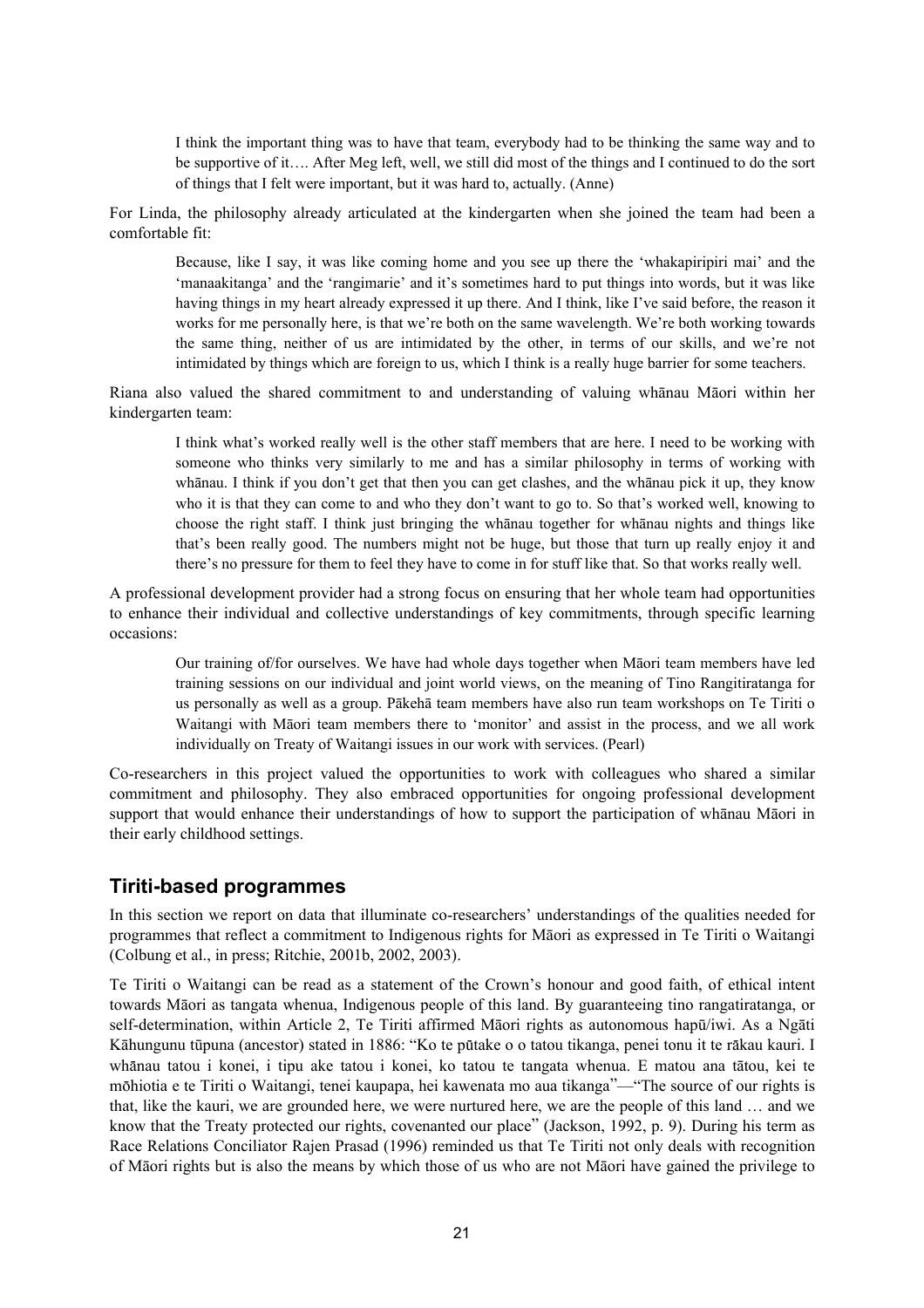be in Aotearoa. Acknowledgment of the legacy left by the Crown's historical and ongoing dishonouring of Te Tiriti through the dominant colonialist paradigm (Ballard, 2000; Head, 2001; Jackson, 1992; McGeorge, 1993; Orange, 1987; Pihama, 1997; L. T. Smith, 1995, 1999; Spoonley, 1995; Walker, 2004) has finally culminated in a new era of Tiriti settlements and a move to redress the injustices of the past. Within early childhood education, this recognition of the Crown's responsibility and responsiveness to Tiriti obligations to Māori as Tiriti partners is reflected within the curriculum document *Te Whāriki* (Ministry of Education, 1996b). In addition, the various key sectors within the early childhood education community in Aotearoa/New Zealand have made policy statements recognising the Treaty of Waitangi and biculturalism (Cooper & Tangaere, 1994; Cubey, 1992). The kindergarten, Playcentre, and childcare communities have all stated their commitment to the Treaty of Waitangi, and to the bicultural development that honouring the Treaty requires (Cooper & Tangaere, 1994; Cubey, 1992; Hawira, Mitchell, & Baxter, 1990; Te Tari Puna Ora o Aotearoa/New Zealand Childcare Association, 1992; Working Party on Cultural Issues/Röpü Hanga Tikanga, 1990). Both Te Tari Puna Ora o Aotearoa and the New Zealand Playcentre Federation have worked to develop partnership models in their decision-making structures and processes (Cubey, 1992). In 1990 the Playcentre Federation of New Zealand published a report detailing ways in which to translate this commitment into Playcentre settings (Working Party on Cultural Issues/Röpü Hanga Tikanga, 1990).

#### Perceptions of current programme delivery

In this research project, our choice of "purposive sampling" (Aubrey et al., 2000, p. 57) of the collective of co-researchers resulted from our intention of working with colleagues committed to and experienced in thinking and practice around Tiriti-based programmes. We were seeking examples of data that would provide inspiration to others in their journey towards enhancing their own philosophy and programme delivery. From this vantage point, many co-researchers expressed concern about the limited extent to which current practice implemented the bicultural aspirations contained within both the early childhood curriculum and the *Revised Statement of Desirable Practices and Objectives*, mandated by the Ministry of Education (1996a). Anahera, a Māori teacher educator, expressed her concern about a lack of progress since *Te Whāriki* was promulgated in 1996:

I mean, we all must be a bit disappointed in the lack of progress in bicultural practices. It hasn't really gone that fast, has it? [Reflecting on the 10 years since Te Whāriki was published] I could ask this question to you: 'In honesty, did we think that in 10 years' time we'd be up to this stage or a whole lot further along the track?'

Several colleagues considered that while centres might have implemented some well-intentioned practices, these remained at a fairly surface level—environmental embellishments or token use of kupu Māori—rather than emanating from a philosophical base that reflected a deep knowledge of and commitment to Māori values. A Pākehā childcare educator, who also contracts as a visiting lecturer to supervise students through their practicum experiences, reflected that:

Just recently I've been going out [visiting students on practicum] and I still see it as being quite superficial in a lot of areas. Like they're putting in the 'right words' and things like that in, but it's not actually being integrated as part of what happens within a centre. (Ariel)

Anne, the very experienced Pākehā kindergarten head teacher, held a similar view. She considered that in many centres educators' attempts remained at the level of environmental add-ons:

This often amounts to a veneer of biculturalism. It's an outward appearance only. There is often nothing more. I suppose that's called tokenism.

Patricia Clark (1995) has made a distinction between employing superficial cultural icons (such as songs or dress-up clothing) within the early childhood programme and moving much further to include deeper signifiers such as culturally-specific patterns of interaction and emotion, philosophical conceptions, and childrearing practices (pp. 155–156). When Māori content remains marginalised within an educational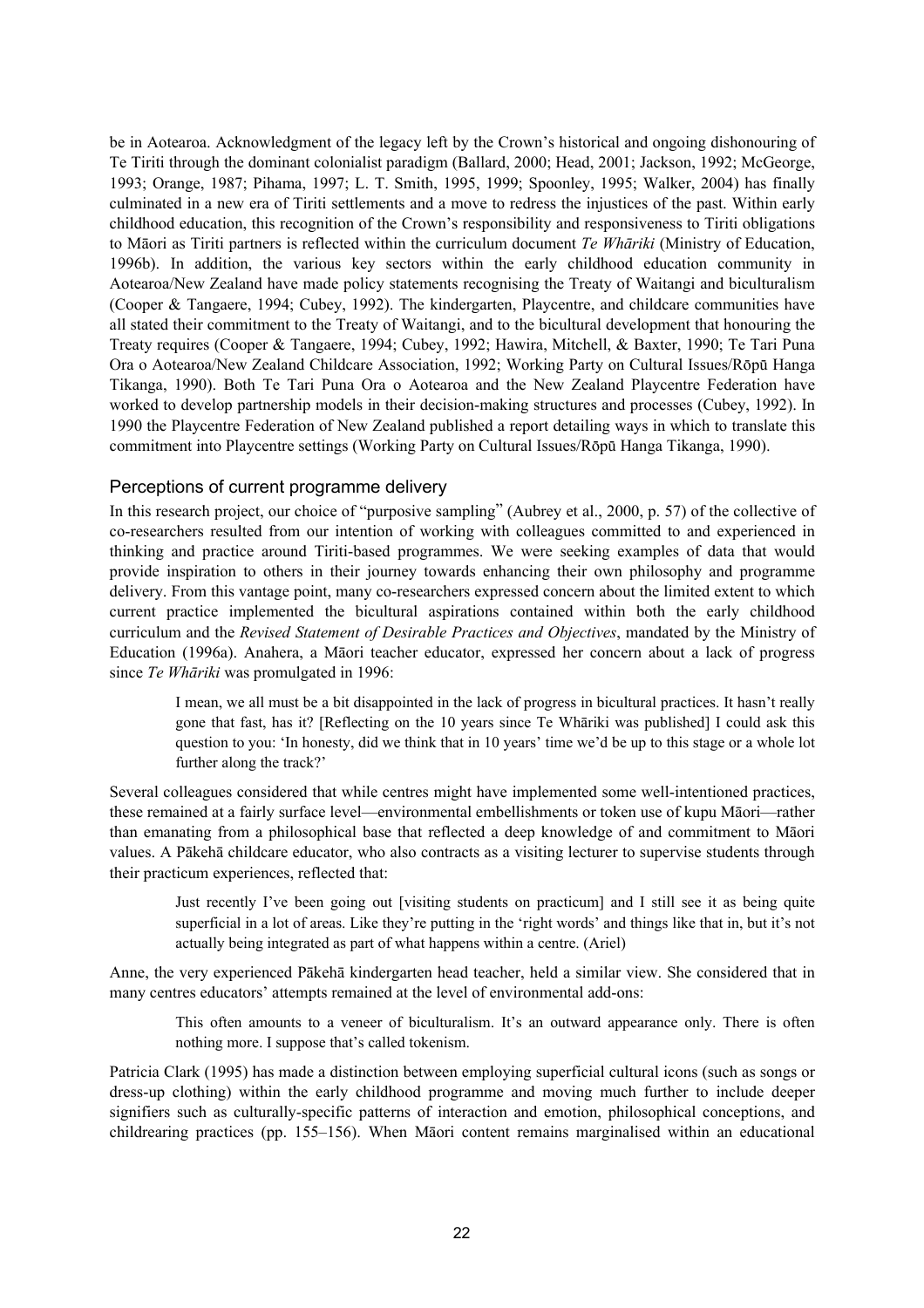setting, this perpetuates a perception of a devaluing of Te Ao Māori<sup>20</sup> that has been a cornerstone of the colonisation experience. Irihapeti Ramsden (1994) considers that "Colonisation is continued by the selective co-option of Mäori ideas and rituals which become redefined, stereotyped and rigidified" (p. 21). Pākehā educators who do not have close links with Māori colleagues and friends or whānau Māori within their community may feel they lack the support to move beyond this form of programme enactment.

#### Māori aspirations for quality programmes

Enactment of the bicultural curriculum *Te Whāriki* is only a decade old. Even as the early childhood profession struggles to enhance its knowledge and skills in order to meet its professional responsibilities in this area, this research identified that many Māori parents/whānau themselves may not be in a position to articulate their expectations for a bicultural focus within their children's early childhood setting. A Māori co-researcher reported that she had been taken aback at the findings from some of her previous research into aspirations of Māori whānau for their children in kindergartens:

The part that was the most surprising for me was probably that the parents didn't have huge expectations of the service and of the teachers, or didn't think they had a right to it, or even perceive themselves as a group of people having particular needs - I'm going to use the word 'rights', but that's probably my take on it—as having rights as the first nation's people, as the Indigenous people. (Karina)

This signals a need for awareness of the diversity of expectations within Māori communities. As early childhood education professionals, it is our role to take the lead in implementing our mandated curriculum, rather than assume that if Māori families are not overtly demanding Māori content within the programme, this is because they would not value it if it were to be provided. Another Māori colleague, a teacher educator, commented on her experience in a small rural community where 98 percent of the families attended a local kindergarten in which the teachers were Pākehā. She noted the courage it took for a Māori mother to approach the head teacher about her child:

*Katerina:* Oh, she was terrified, she was afraid, and so for her to approach the head teacher was huge. It was really huge for her and I seriously admire her courage because she felt so strongly about [her concerns].

*Cheryl:* It's about passion and justice ...

*Katerina:* And courage in a world where all the tamariki are Māori, but the power is Pākehā, so there's courage to go over to the power and say; 'You know what, I'm not happy with this.'

Another Māori teacher educator had made similar observations of whānau Māori in her previous role as a kindergarten teacher:

When I first arrived, it was really strange, they'd come in and kind of shove their kids through the gate and take off! And then [after she had been teaching there for a while], they'd actually come up and they'd read the notice board, or they would come and approach you, they'd just slowly get really more confident. It took a lot of courage for them to come up to you and say something, but then again it also took us to initiate it without necessarily wanting something of them. So you weren't running up with them with a board saying: 'Please sign this.' (Tui)

Clearly, it can take some time, even for early childhood teachers who are Māori, to build relationships with the whānau of tamariki attending their centres, and to arrive at the point where these parents feel confident enough to articulate their aspirations for their children within their early childhood education experiences. Tui has highlighted here the depth of sensitivity required to overcome the whakama<sup>21</sup> that many Matori parents may feel when approaching educational settings (Metge, 1986). Aware that this is a key

 $20$  Te Ao Māori is the Māori world.

<sup>&</sup>lt;sup>21</sup> Whakamā is a sense of shyness, shame, or embarrassment.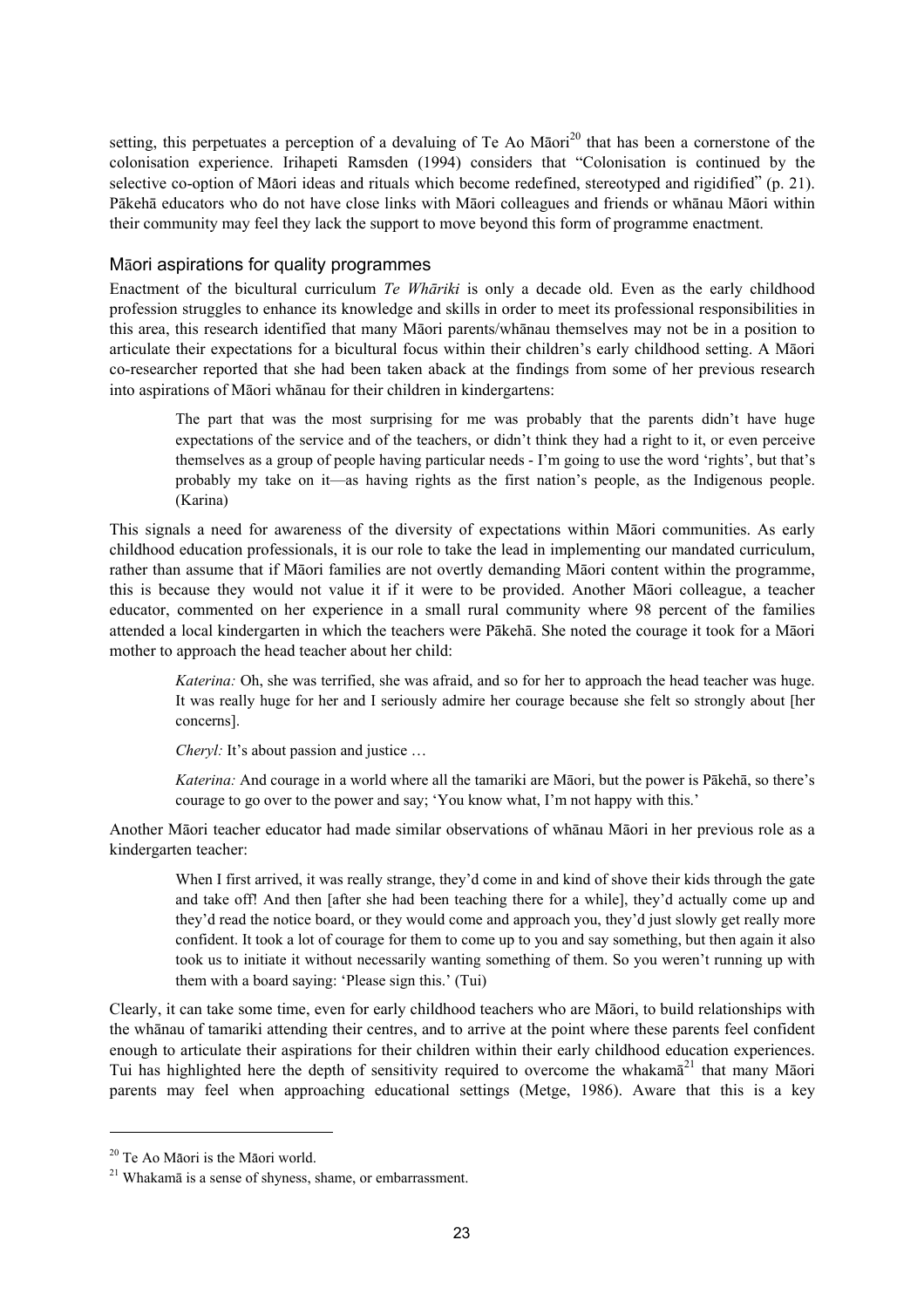professional responsibility, Tui carefully negotiates her relationship building with these whānau. She treads carefully, to avoid burdening these parents with expectations and demands.

Hei Ara Kōkiri Tuwaretoa Education Initiative, partners in this research project, reported on findings from their consultations seeking to identify the reasons for Māori non-participation in early childhood education. In addition to the prohibitive cost of some early childhood services, they noted the following were key concerns:

- only English being spoken in centres;
- educators unable to speak Te Reo fluently; and
- limited exposure to Te Reo for children.

This is particularly worrying since, as already stated, a wide range of previous research with whānau Māori has confirmed that even those who choose to bring their tamariki to centres other than Kōhanga Reo want their children to develop a facility in the language that is their birthright as Māori, and would like this to be supported within mainstream educational settings (AGB/McNair, 1992; M. Durie, 2001; Else, 1997; Te Puni Kökiri/Ministry of Mäori Development, 1998a, 1998b). Hei Ara Kōkiri Tuwaretoa Education Initiative's data support these previous findings. Aspirations from their surveys of educators and whānau included the following: "I would like to see our tamariki being bilingual and being completely comfortable in either Māori or Pākehā settings—having an understanding of the protocols or expected behaviour in these i.e. bicultural."

Strategies for strengthening the delivery of Te Reo me ōna Tikanga identified during their consultations included provision for:

- educators who are fluent in and able to model Te Reo, waiata, and pakiwaitara, familiar with local iwi Tikanga and kawa, and able to involve the centre in wider iwi community activities (such as kapa haka festivals);
- support for educators to enhance their competence in the above areas; and
- ongoing whānau involvement, including that of kuia and kaumātua, $22$  in centre Te Reo and Tikanga development.

An example, provided from one educator of their centre practice demonstrates integral whānau involvement in the early childhood centre programming: "In partnership with whānau we introduce new waiata each term, and Tikanga experiences, i.e., hāngi, pōwhiri, harakeke, [and] legends of the whānau, hapū, and iwi attending the service." These consultations also revealed the desire, expressed by many educators, to strengthen relationships between their early childhood education services and Kōhanga Reo.

Other Māori co-researchers within the Whakawhanaungatanga research project also identified aspects of Te Ao Māori that they would like to see reflected within early childhood education and care settings. These included:

- a match between the values of Māori homes and those of educational settings;
- feeling welcomed to participate and learn as parents alongside their children;
- a sense of whanaungatanga;
- being part of a caring collective with common aspirations and values;
- a willingness to identify and support the needs of all members of that collective;
- shared responsibility;
- the inclusion of kuia and kaumātua;
- inclusiveness for children who need extra learning support;

<sup>22</sup> Kaumätua are elders.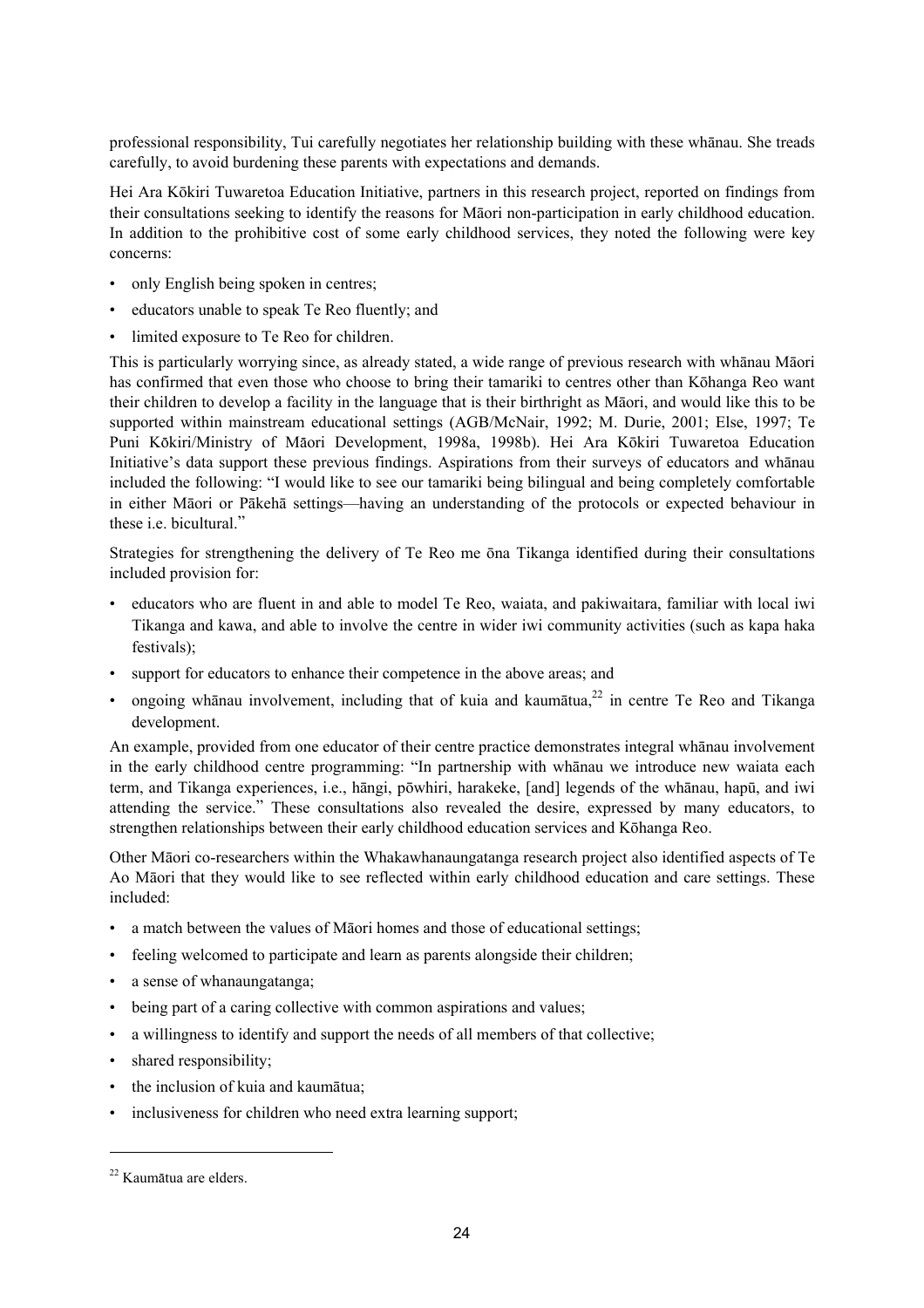- tuakana/teina $^{23}$  attending together;
- Te Reo to be modelled throughout the programme, with support for adults to increase their own facility with the language alongside their children; and
- enactment of Tikanga such as: rituals of welcoming and farewell; sharing of kai; a value of inclusiveness; and reference to Te Ao Wairua<sup>24</sup> and Nga Atua.<sup>25</sup>

Māori co-researchers from within Playcentres articulated their aspirations for Māori early childhood experiences for their tamariki particularly clearly within this project. A sense of continuity between home and centre was a valued aspect of Hariata's experience within a Playcentre committed to Te Reo me ōna Tikanga:

And so for [my three children], when they walk in to [our Playcentre], it is not just some building. This is their place and to them it was almost just another room in their house. And it certainly felt that way to me, too.

Moana, whose whānau attend the same centre, immediately recognised shared values:

The reason why I got involved in [our Playcentre] started right from when I first walked in the gates, and the feeling that I perceived and I felt from the whānau and tamariki that were there … there was just a lot of the same goals that I wanted for my tamariki.

As time progressed, Moana and her whānau experienced a sense of whanaungatanga:

I feel that [the Playcentre] has allowed, like, whanaungatanga, and it's going to be a lifelong whānau, I expect personally for myself and my tamariki. Yesterday we just had a clean-up session at [Playcentre] and my son said, 'They're our cousins, aren't they?' And we're not related to X and her family, but yes, we're all [connected through] whanaungatanga and that's how we perceive all the children, and I like it, because you feel comfortable with who your children are with, and all sharing the same goals.

A Māori value of collective responsibility, and tuakana/teina roles were also important to Miria:

It's like on marae—you just say to your friend, 'Well, would you watch them? You watch them—I'm off to do some work in the kitchen or whatever.' Same at Playcentre, I take most of my older children to Playcentre for the day and they go off with the kids and take care of them. That sort of thing's important to me.

A salient feature of these aspirations was the affirmation and valuing of traditional models of intergeneration transmission of language and culture. Playcentre co-researchers spoke of the important role of kaumātua, both within the daily activities and as repositories of Te Reo and traditional knowledge they could share with tamariki and whānau:

I love seeing Nannies in the Playcentres, it's very few in Playcentres, but I really like to see that, to see them involved with the grandchildren. (Miria)

Another Playcentre co-researcher explained how she saw the role of kuia within her centre:

I think our Nannies brought richness to our centre. They just provided such awesome examples of Tikanga and I knew that if I was unsure about something, I could just ask, and even at times they would predict and tell. And you need to be a humble person, but that was a really good experience for me to be able to step back and say; 'Okay, no, I wasn't right, and this is a really good thing to be learning'. [I really appreciated] their humour, even if the children weren't directly interacting with

<sup>&</sup>lt;sup>23</sup> Tuakana are the older children within a whānau. Teina are the younger children.<br><sup>24</sup> Te Ao Wairua is the spiritual dimension.<br><sup>25</sup> Ngã Atua are supernatural beings, or gods.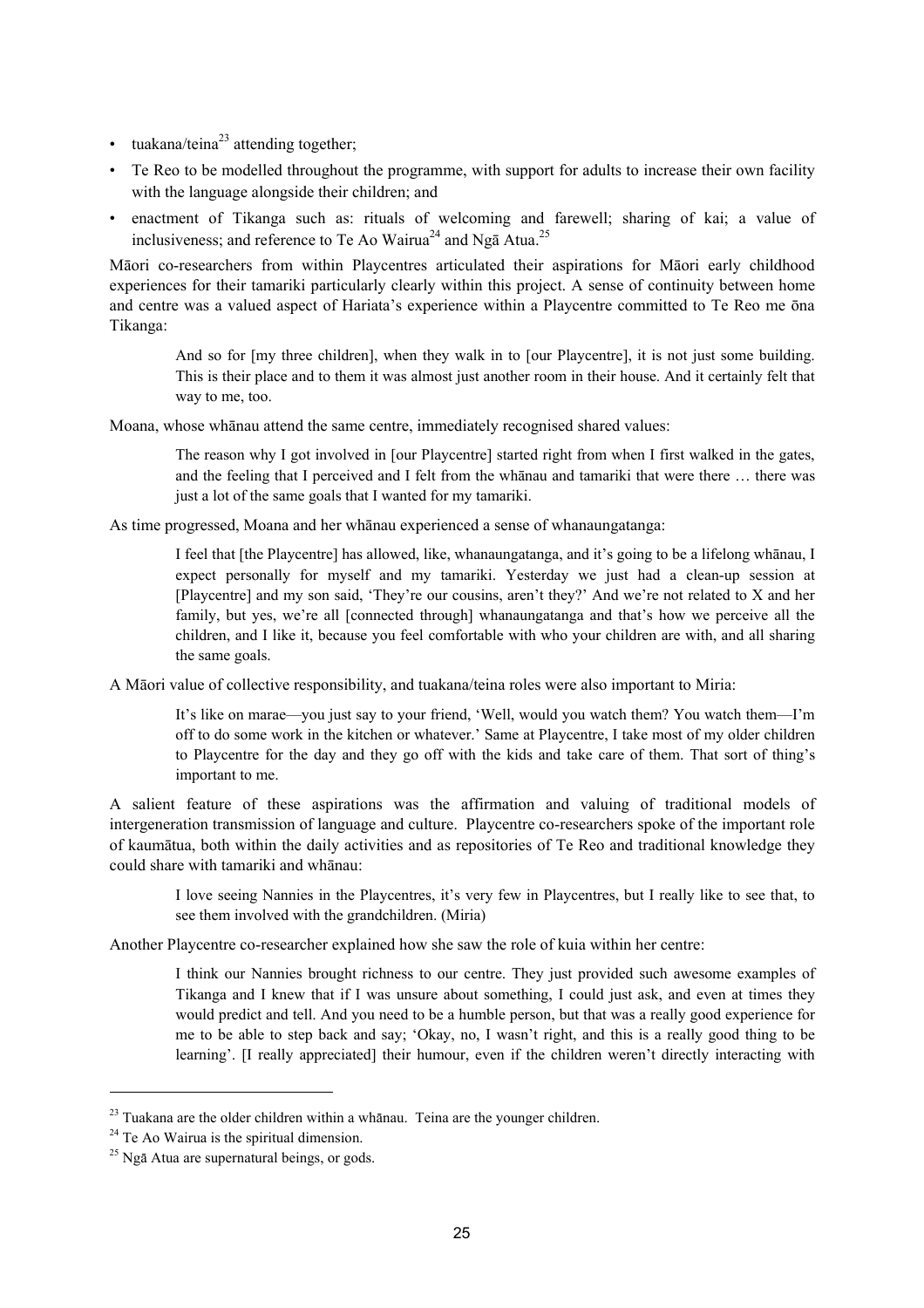them, they could hear them nattering away [in Te Reo], laughing and that's just great because I can't provide that for my children and I really want that role model in my children's lives, having it within their early childhood [centre] whenever we attended was just so precious. (Sue)

Children being able to participate alongside adults in activities that reflected Te Ao Māori was another aspect that was valued. For Miria, this meant frequent visits to provide tamariki/whānau with experiences in the natural world, generating feelings of spiritual connectness with the whenua:

Oh, I think my ideal of a fully bicultural Playcentre is that a lot of the time it wouldn't be at the centre. We'd be out, we'd be out at the beach and sit in the rivers, doing the real stuff: eeling, cooking what you catch, looking after wherever you are. And I talk about as a child growing up and spending a lot of time at the beach and picking pipis and how we could ride our bikes around the streets. And, as long as you turned up for your kai, life was sweet. So what do you want for your children? It's so much the same. I want my children to swim and dive and ride kayaks and ride their bikes and play on the farms and get out and about and get out and about and learn all these things. So I think fully bicultural means there has to be a huge connection to this land. And looking after what we've got.

Similarly, for Ana, opportunities for working with natural materials, such as flax, provided a source of learning of traditional knowledge:

Harakeke<sup>26</sup> became a vehicle to disseminate education about Māori values about our Atua Māori, about a way to behave, Tikanga, ae, everything. And our tamariki learned alongside of us, we just provided opportunity for them too, they could do it just like us.

This is an example of guided participation as described in the sociocultural theory of Barbara Rogoff (Rogoff, 1990, 1995, 1998, 2003), whereby children collaborate with others in the culturally valued activities of their community, and in so doing are prepared for contributions and roles in later life (Rogoff, 1995). In this view,:

[C]hildren's participation in sociocultural activities is complexly and multidimensionally structured, with important contributions from individuals, their social partners of varying status and expertise, and the structure of the cultural/historical activities in which they participate and which they contribute to shaping further. (Rogoff, 1998, p. 715)

For Rogoff (2003), self-knowledge (in terms of awareness of one's own cultural values) is linked to an appreciation of the perspectives of those from a different cultural milieu. One of the implications of Rogoff's theory for educators is that we need to be aware of the complex ways in which "cultural practices fit together and are connected" (p. 11), within our own cultural milieu and also within the cultures of the children and families with whom we are working. Rogoff asks us to consider how we might increase our understanding of the various cultural communities with which we have professional connections, and also the ways in which each of these are changing.

#### Enacting Māori values in centre practice

The project delivered a richness of data on the enactment of Māori values within early childhood education settings. Educators articulated their views on key elements of Tiriti-based programmes. These included:

- a commitment to a bicultural philosophy, in terms of Māori and Pākehā partnership in programme delivery;
- everyday integrated use of Te Reo; and
- Enactment of Māori values such as wairua,<sup>27</sup> mauri,<sup>28</sup> whanaungatanga, tūrangawaewae,<sup>29</sup> whakapapa, manaakitanga, rangimarie, and aroha.

<sup>&</sup>lt;sup>26</sup> Harakeke is flax.<br><sup>27</sup> Wairua is the spiritual dimension.<br><sup>28</sup> Mauri is the life principle, the life force intrinsic to both animate and inanimate objects.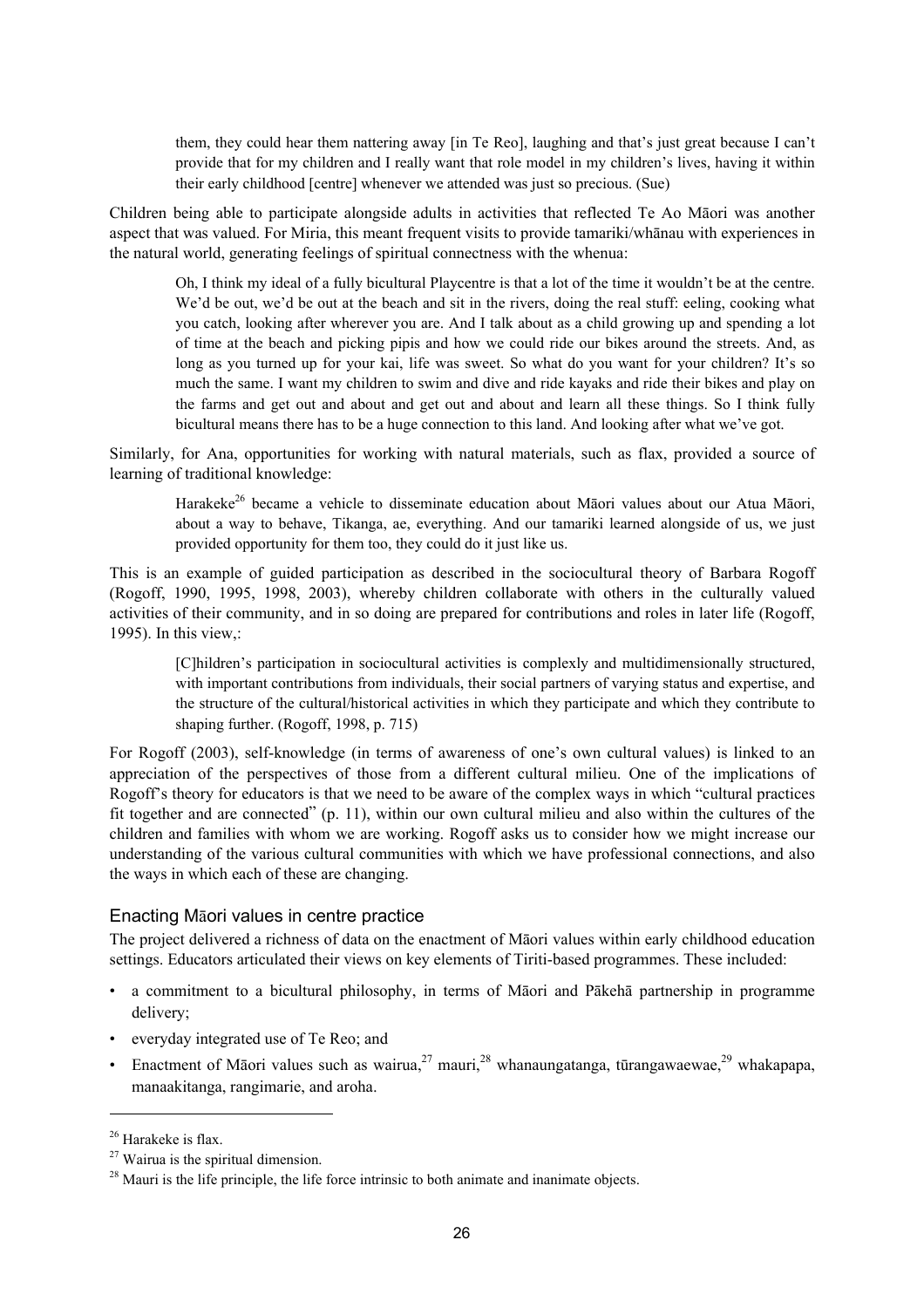The kinds of enactment of Māori values described in the project were intrinsic to a philosophy or world view that derived from Te Ao Māori and were embedded into ways of interacting, as opposed to being superficial embellishments to a programme grounded in Western values and priorities. Mäori values included those that operate at an intangible, metaphysical level, such as wairua and mauri. Anahera, a Māori teacher educator, considered it important that programmes reflect:

 $\ldots$  that big concept of wairua—nurturing, caring and waiora<sup>30</sup>—and of course, that huge one for me where I see tamariki embedded is mauri ... So I think it's once again that connected [ness] with the whenua, and for children, for us to have that important role of nurturing and connecting children to whenua and those bigger concepts.

Kaupapa Māori pedagogical processes emphasise the importance of fostering and promoting children's spiritual wellbeing, as in the requirement to "whangai te wairua Māori o te tamaiti" (nurture the Māori spirit of the child) fostered and promoted within Kōhanga Reo (Nepe, 1991). The early childhood curriculum, *Te Whäriki*, provides an explanation of four dimensions of the child, from a Māori perspective: tinana (body), hinengaro (mind), wairua (spirit), and whatumanawa (emotions). The concept of wairua is explained by Tilly Reedy, one of the principle writers of *Te Whāriki*, as follows:

This dimension deals with power and a sense of oneness with the Universe. The student learns that all things are part of the Universe; that all matter is made up of the same forces. The past, present and future are sources of trust, confidence and self-esteem; that internal questions about atua/gods and their place in the Universe are challenges for the mind to explore; that tradition, religious beliefs, philosophy, and modern science are not necessarily incompatible. (pp. 19–20)

For Māori, "Wairua is implicit in all aspects of life, both the seen and the unseen" (Goulton, 1998, p. 115). Mäori and other Indigenous peoples' worldviews are imbued with a pervasive awareness of the spiritual relationships connecting the natural world and the universe (Knudtson & Suzuki, 1992; Metge, 1976). This is a reality that is "difficult for Western systems of knowledge to deal with or accept" (L. T. Smith, 1999, p. 74), creating a barrier for some non-Māori in terms of understanding "the unique, primordial and spiritual relation of Mäori with their land" (Sharp, 1995, p. 129).

One of the ways to learn about these deeper Mäori values is to read accounts by Mäori of their values in action, such as Rangimarie Rose Pere's work, *Ako* (1982) and also *Te Wheke* (1991). Co-researchers emphasised the importance of embedding Tikanga Māori, and wairua Māori through daily ritual practices, such as starting and ending with karakia. Two Pākehā kindergarten teachers related that Māori families in their centre commented in parent surveys on the sense of wairua they experienced within that programme. Over a period of time this kindergarten has developed a clearly articulated and enacted Māori philosophy, with core values of whanaungatanga, manaakitanga, and rangimarie. These teachers shared how they had come to introduce a morning ritual that included karakia and waiata, despite initial reservations regarding their valuing of children's time for free play:

The karakia only started because we had a kuia who came once, twice a week, and helped us with waiata, and she would start with a little karakia. And when she did that, I thought to myself, 'Why aren't we doing this on other days? Why do we only do it on the days she comes?' And so I've questioned my practices here, and one of my things was that I'm dead against early morning mattimes—it impinges on children's precious, precious time and then you have one at the end. So my concession was that the morning mat-time would be a Māori mat-time. We had to start the day with karakia, it's really important and learn just a couple of simple waiata appropriate to children and [their Māori mentors] were very helpful in what was appropriate as far as karakia went. (Penny)

<sup>&</sup>lt;sup>29</sup> Tūrangawaewae is literally a place to stand, or one's home ground.<br><sup>30</sup> Waiora is health or wellbeing.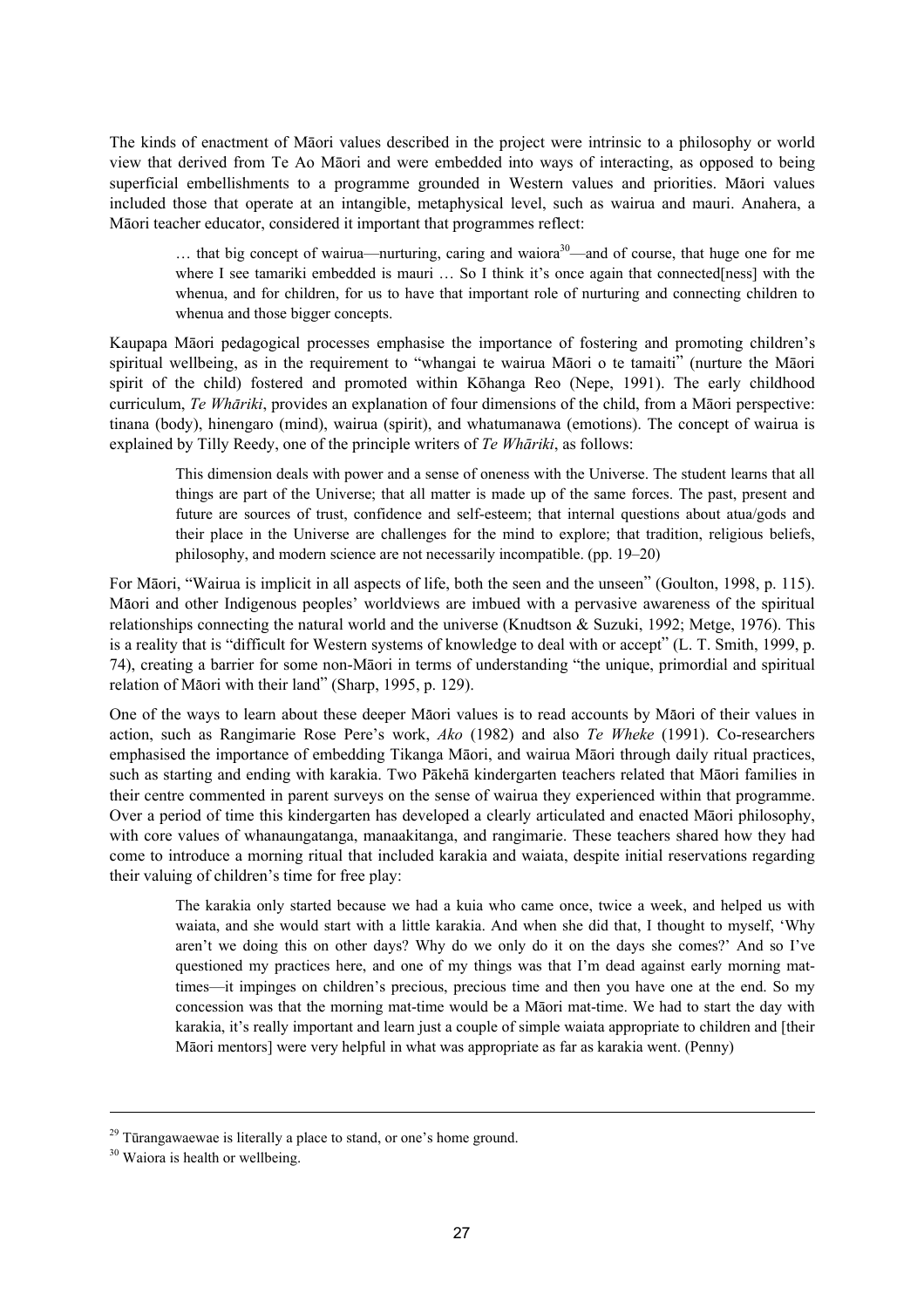Penny exercised caution in her willingness to compromise her Western early childhood philosophy of child centredness in favour of recognising the spiritual significance of karakia for establishing a sense of wairua. She took advice from Māori mentors to ensure that the karakia chosen would be meaningful. This takes implementation of Māori values beyond a well-intentioned but ineffective token gesture. This is an important distinction, which is consistent with the thinking of the Tohunga, Hohepa Kereopa (in Moon, 2003), who explains that mauri (life force) is of paramount importance within a Māori world view. Kereopa states that "What matters is the mauri … Without that mauri there is nothing … It is all about mauri. That is what people have forgotten" (p. 92). He explains that "Everything has mauri ... Water has its mauri. The forest has its own special mauri. It is a force that is inside everything" (p. 92). "So even a building can have mauri, but it has to be connected to someone, somewhere along the line. So for example, the mauri for your home, you hold it. You hold the life force that affects what happens in your home. So you are the mauri holder ..." (p. 90). Mauri is central also to relationships, our interconnectedness: "Anything personal that affects someone is a mauri issue (p. 90). Mauri is also what gives karakia their impact:

Because if I just say the words of a karakia without any mauri, then it has no impact. It's just words, nothing else. The whole community needs to feel what the mauri of a karakia is. It's not just about knowing about karakia, it's knowing about the force, the life-force of karakia that makes it happen. If you just learn a karakia, maybe because someone has asked you to, and you have no feeling for it, then that karakia has no value. It's just words. (Hohepa Kereopa in Moon, 2003, p. 93)

Learning within the meaningful context of everyday cultural rituals is also appropriate within early childhood teacher education. The significance of including Māori rituals within her delivery of teacher education experiences was of central importance to Rona, who relayed the advice of a Māori mentor, that:

the only way that Pākehā are going to be able to participate in Māori things is to get involved, that is the only way they are going to deepen their understandings. They will never be able to understand where we're coming from until they get involved in our ceremonies, in our rituals, in our tangi,  $31$  in our kai, in our hākari,<sup>32</sup> just become physically involved ... And that's why I try my best to have as many opportunities in our programme for rituals to occur. And the tuakana/teina ceremony is something we could have in here as well. Those sorts of ceremonies, the pōwhiri<sup>33</sup> at the beginning of the year, the tuakan/teina halfway through the year, the poroporoaki<sup>34</sup> right at the end. (Rona)

Rona had worked alongside colleagues within this teacher education programme to incorporate a number of rituals within the daily routines, and course programme generally:

The mihi<sup>35</sup> and pepeha<sup>36</sup> before portfolio conversations, and the kete<sup>37</sup> course, and the structure of our day; the karakia and the waiata, those are the things that I think we do well that we should keep doing well, that are supporting the students.

For Puti, a Māori kindergarten head teacher, whakapapa provided the connecting thread that integrated her teaching practice:

I believe it's all about whakapapa and where we come from and who we are and how we can become a greater family, including every child and every family that is associated with our kindergarten. And that is the base that I teach my teachings on, it's all about turangawaewae and whakapapa … I look at the Reo, especially the Tikanga because that keeps me grounded, because of lessons that we have been

<sup>&</sup>lt;sup>31</sup> Tangi are funeral ritual ceremonies.<br><sup>32</sup> Hākari are feasts, celebratory meals.<br><sup>33</sup> Pōwhiri are formal rituals of greeting.<br><sup>34</sup> Poroporoaki are farewell speeches or rituals to the dead or departing.<br><sup>35</sup> Mihi are g

 $3^{36}$  Pēpeha are similar to proverbs.<br> $37$  Kete are woven flax baskets.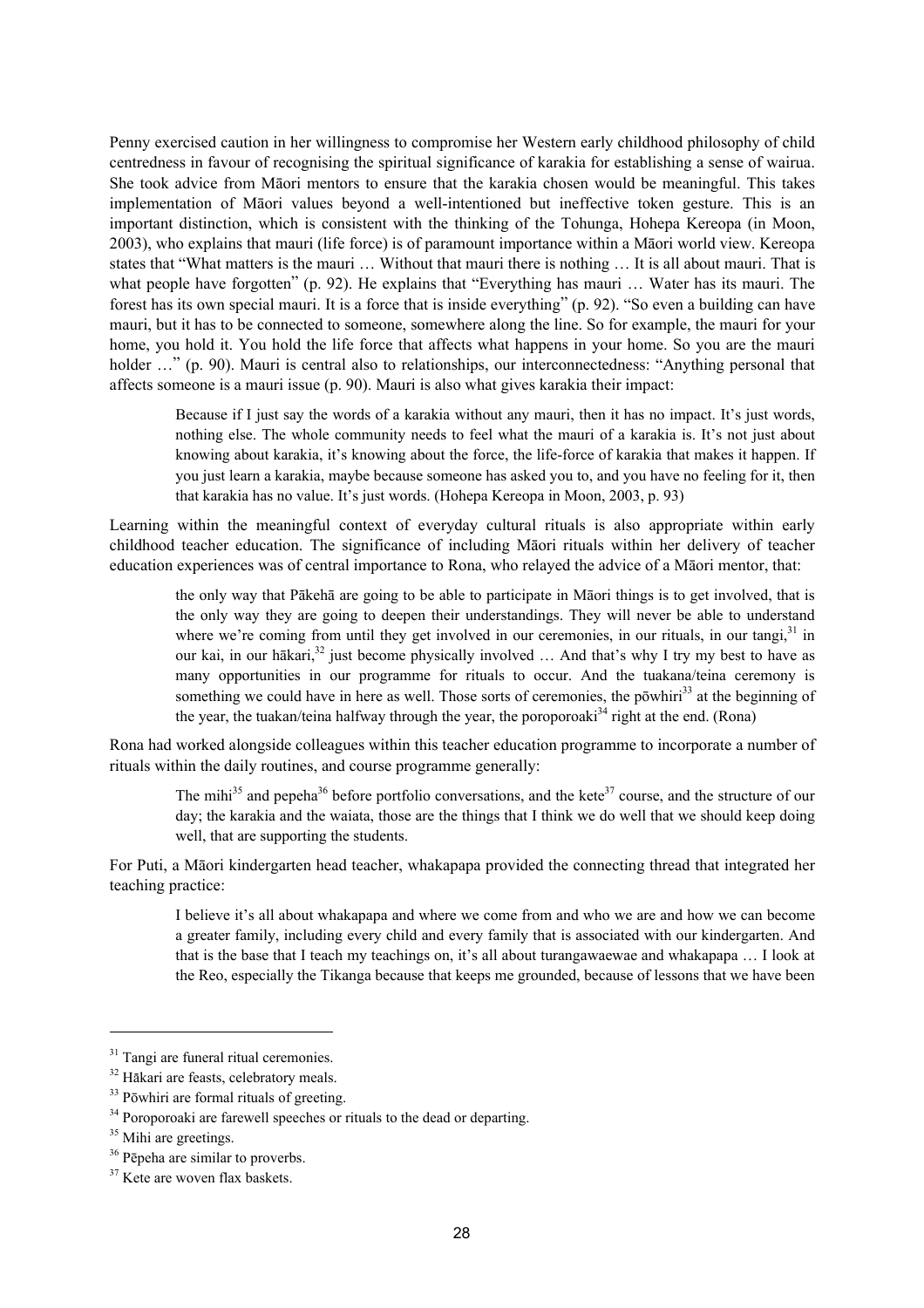gifted and we are here to do a job at the end of the day, not for ourselves, but for our rangatira,<sup>38</sup> our Tūpuna,39 but for our families that have gone before us. They have led the way for us. It is up to us to carry the rākau<sup>40</sup> through for them, and how I do it is through love, with lots of loving to awhiawhi<sup>41</sup> our tamariki.

Puti's sense of whakapapa and whanaungatanga meant that she nurtured all the tamariki in her kindergarten as if they were her own grandchildren:

These tamariki are like my mokopuna.<sup>42</sup> These are my taonga that I want to nurture, they're the kākano,<sup>43</sup> like I said, I'm watching them do the puawai<sup>44</sup> and I water them every day with lots of love, lots of Te Reo, lots of Tikanga for them to go home to take a piece each of that back to their families.

A similar orientation was shared by Penny, a Pākehā kindergarten head teacher, who also considered the tamariki in her centre as her mokopuna:

My personal attitude is that it's a privilege to have any child come here, or any parent to allow us to care for their child. I pretend they're all my mokopuna, because I don't have any of my own and I ask myself, 'If this was my grandchild, how would I like my family to be treated?', and I act accordingly. It's not because I don't have any. It's just because I care about them.

Many co-researchers considered a sense of aroha to underpin their practice and expectations for early childhood provision. As mentioned earlier in this report, aroha has a wider and deeper meaning than its common translation as "love" in a romantic sense. For Māori, aroha is the sense of reciprocal obligation, loyalty, and commitment shared between kin, incorporating also the realm of spiritual protection, which underpins the provision of a stable social support system, of whanaungatanga (Patterson, 1992; Pere, 1982; Reedy, 1995). Several co-researchers emphasised that their value of aroha meant ensuring whānau were included, despite their inability to meet the costs or attendance requirements set by management decisions. Miria encouraged centres that she was involved in to recognise koha<sup>45</sup> rather than insisting on set fees:

Some of the things that I see reflected in Playcentre, is that in the centres in [her region] you'll find that a lot of them don't charge fees. Because if we're truly bicultural then our people have a right to koha and whatever that koha is, is up to our people. If it's biscuits or if it's their time or whatever, and that's actually spread, that Pākehā are using that system too. And I've really taught a lot of centres to not chase up if people haven't paid their fees. If they haven't paid it, there's usually a reason. They're bringing in funding just by being there, do you really need to harass people for money? Because that's so wrong. That's not the Māori way. Little things like that are sort of filtering through.

Riana, a Māori kindergarten head teacher, actively encouraged the whānau to return with children whom she suspected weren't attending because of an inability to pay fees:

And if I don't see a child for about a week I'm on the phone, 'Where's this child?', or knocking at the door, 'Bring that kid back to kindergarten, they need to be at kindy, no use leaving them at home' and I'll tell them off, and they've got so I can talk to them like that, eh? 'Where's so-and-so?', 'Oh, I'll bring her back', and they come back the next day, so that I know that the kids are coming, children that need to be here are here, that to me is what it's all about, that's what I'm here for is that the children are coming. And when quite often new whānau, they come in and 'How much is it?' and 'I

<sup>&</sup>lt;sup>38</sup> Rangatira are chiefs.<br><sup>39</sup> Tūpuna are elders, ancestors.<br><sup>40</sup> Rākau are trees or sticks.

<sup>&</sup>lt;sup>41</sup> Awhiawhi is to embrace, foster, cherish.<br><sup>42</sup> Mokopuna are grandchildren.<br><sup>43</sup> Kākano are seeds.<br><sup>44</sup> Puawai is to blossom.

 $45$  Koha is to gift.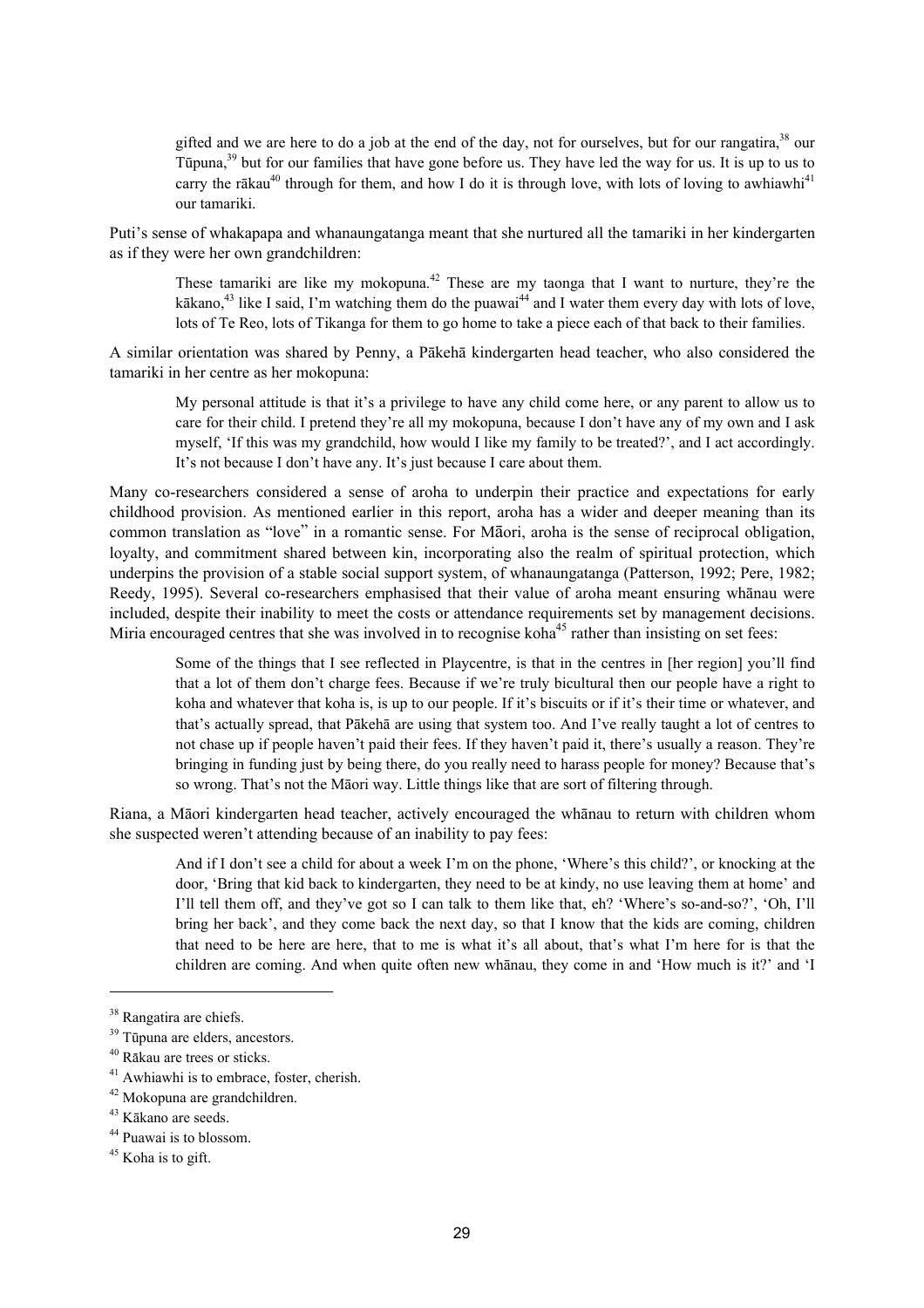haven't got much money', 'Oh, never mind about the money. You don't worry about the money, I get paid, you bring those kids in that gate', 'You mean it?', 'Yeah, yeah', and then, 'Oh, I want to pay something', 'Give a koha', you know.

"All tikanga are underpinned by the high value placed upon manaakitanga—nurturing relationships, looking after people, and being very careful about how others are treated", according to Hirini Moko Mead (2003, p. 29). Demonstration of manaakitanga, through hospitality and generosity, enhances the mana (prestige) of the provider. The provision and sharing of kai within their centre practice was highly valued by our co-researchers, with many instances of hāngi, and other traditional kai Māori being shared as part of centre practice. Riana described how kai featured in her kindergarten:

Cooking is also an important part of our programme and especially some wonderful delicacies such as boil-up—pork bones and pūhā<sup>46</sup> from the garden, fish heads, fried bread, kai moana<sup>47</sup> galore, etc., etc. We grow lots of vegies in our gardens and the whanau and community are welcome to help themselves to this kai.

In this kindergarten, the teachers modelled their manaakitanga, whereby one is obligated to provide hospitality and sustenance to visitors, and this was reciprocated in kind by the centre whānau, who also provided kai that was shared by the collective. The preparation and serving of traditional kai affirms and nurtures the tamariki and whānau present, providing a tangible link to their culture, as well as the physical and spiritual sustenance. Eating together is a celebration of the collective sustenance of life, providing affirmation of whanaungatanga.

#### Integrating Te Reo me ona Tikanga

*Te Whāriki* is clear on the expectation for inclusion of Māori language and culture within early childhood programmes:

[Since] New Zealand is the home of Mäori language and culture … the curriculum in early childhood settings should promote te reo and ngä tikanga Mäori, making them visible and affirming their value for children from all cultural backgrounds. (Ministry of Education, 1996b, p. 42)

In the "Communication" strand, one learning outcome is that children develop "an appreciation of Te Reo as a living and relevant language" (p. 76). More specifically, "The curriculum should include Mäori people, places, and artifacts, and opportunities to learn and use the Mäori language through social interaction" (p. 43). Teachers are required to ensure that "Mäori phrases and sentences are included as a natural part of the programme" (p. 77). Languages are integral to cultures. Te Reo Māori, therefore, is the medium of intrinsic expression of Te Ao Māori, Māori values and world views. *Te Whāriki* affirms that early childhood programmes should demonstrate "a recognition of Mäori ways of knowing and making sense of the world and of respecting and appreciating the natural environment" (p. 82). To this end, "Activities, stories, and events that have connections with Mäori children's lives are an essential and enriching part of the curriculum for all children in early childhood settings" (p. 41).

Co-researchers in this project demonstrated a commitment to integrating Te Reo and Tikanga within their centre practice, in ways that were meaningful and contextual for children and families. Ariel holistically integrated Te Reo and Tikanga within her childcare programme through the media of storytelling, art, and drama:

We start off with reading the stories and getting the children familiar with the stories, [for example], 'How Maui Fished up Aotearoa'. The language just comes out through doing it, like 'waka,'<sup>48</sup> 'ika'<sup>49</sup>

<sup>46</sup> Pühä is a green leafy vegetable.

<sup>&</sup>lt;sup>47</sup> Kai moana is seafood.<br><sup>48</sup> Waka are canoes.<br><sup>49</sup> Ika are fish.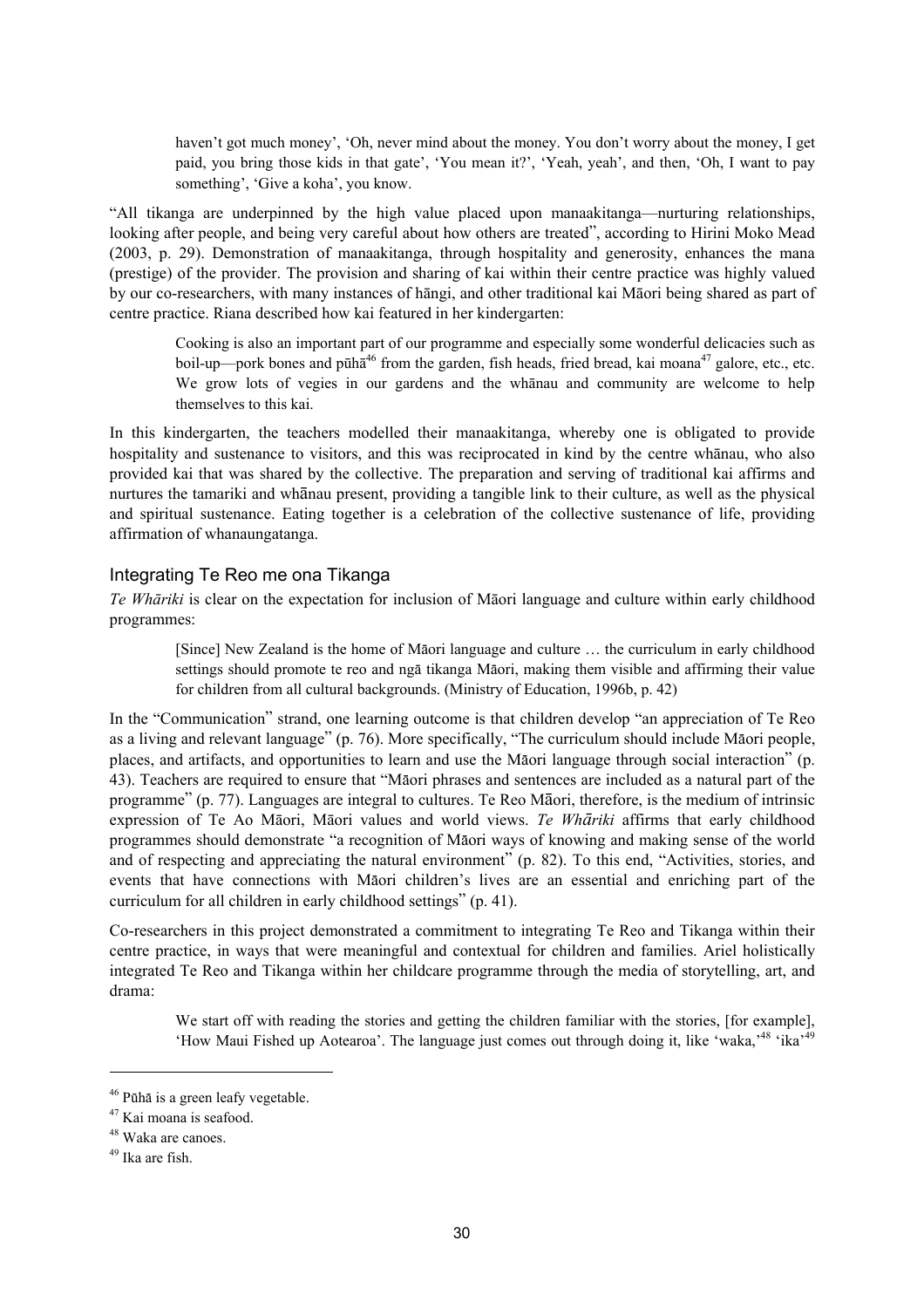and we have a few songs in there—the waka songs, waiata waka, so the language comes through, but then there's also art in it, like they create all their props, we do big backdrops and the children do it themselves. A big cardboard box for the waka and they paint on it and then we look at the different art designs that are in books in the stories, and get the children doing their own interpretations of those … And then we bring in things like making piupiu,<sup>50</sup> the costumes, having oars. And the children are all part of that as we're making it and then actually getting them to act it out and we read the story and just allow them to free flow, and the play's actually coming through. And it's a very holistic programme, way of planning—although you might have that one theme, there's so many aspects of it that come in. And it's raising that awareness that it's just part of our centre and it's not separated. So it's all one thing.

Ariel had also developed strategies for integrating Te Reo into children's everyday experiences, through literacy:

The children would write a story about what work they did in a big cleanup out here in [our town]. So you learn all those phrases, so that was another way that we did it. Making books using a certain phrase and then letting the children own it. Like 'He aha tau mahi hei whakatika i te wāhi nei?—What was the work that you did to clean up the place?', 'Ko tēnei taku mahi - Oh, this is the work that I did' and then drawing, doing the artwork for it, so—ownership of that too. And they learn that phrase ... For me, it's actually a very bicultural thing, because it's just a natural encompassment of it, if it's just used naturally.

Daisy, a Pākehā kindergarten teacher, researched aspects of Tikanga that she was interested in integrating into her teaching:

I wrote a story and what I wanted to do was encompass the Tikanga aspects on collecting kai moana. I wanted it to be something Pākehā could grasp, something simple, that was really clear and conveying the Tikanga aspects because it's not just about going down to the beach and picking up a few pipis, its deeper than that, there's a lot of kaupapa<sup>51</sup> behind it. How did I know about all the Tikanga?—I've never gone out collecting kai moana in my life? Research, kōrero with others more knowledgeable. As far as getting it to children it needs to be simple and straight-forward. The pipi story is focused on Tangaroa, $52$  the protocols around that. The tamariki seem to enjoy it, but in order to deepen their understanding, and extend the story, I set up the pipi hunt in the sandpit. So the story was a visual and a listening experience, whereas the pipi hunt was a tactile experience, so that then I think I would have managed to tap into every child's way of learning.

Daisy also involved whānau Māori of her centre in her planning, although she took primary responsibility for researching the Reo and Tikanga that was to be incorporated. She was careful to check the appropriateness of materials that she intended to incorporate:

Generally I will go to whānau. I'm doing a Te Ara Reo course. I always go to my tutor, or the dictionary. I'm careful of who I ask. I don't want to come across as "I want want want", so I approach whānau that trust me and know my intentions are good. They are only going to give me that what they want to give. Going to the whānau brings them into the planning - it's empowering, their input. I go to whānau that I have earned their respect, their trust.

During her time as a kindergarten teacher, Tui made a point of facilitating mat-times in Te Reo:

I made a point to do most of my mat-time in Te Reo Māori, so that's what I was wanting to do. I made a point of doing my planning in Te Reo Māori and had it up on the board. That was more for myself really, that planning part, because that's what I wanted to focus on, but in terms of mat-time I wanted

<sup>&</sup>lt;sup>50</sup> Piupiu are traditional garments made of flax, worn in ceremonies and kapa haka (cultural dance) performances.<br><sup>51</sup> Kaupapa is philosophy.<br><sup>52</sup> Tangaroa is the Atua, supernatural being, or God, of the sea.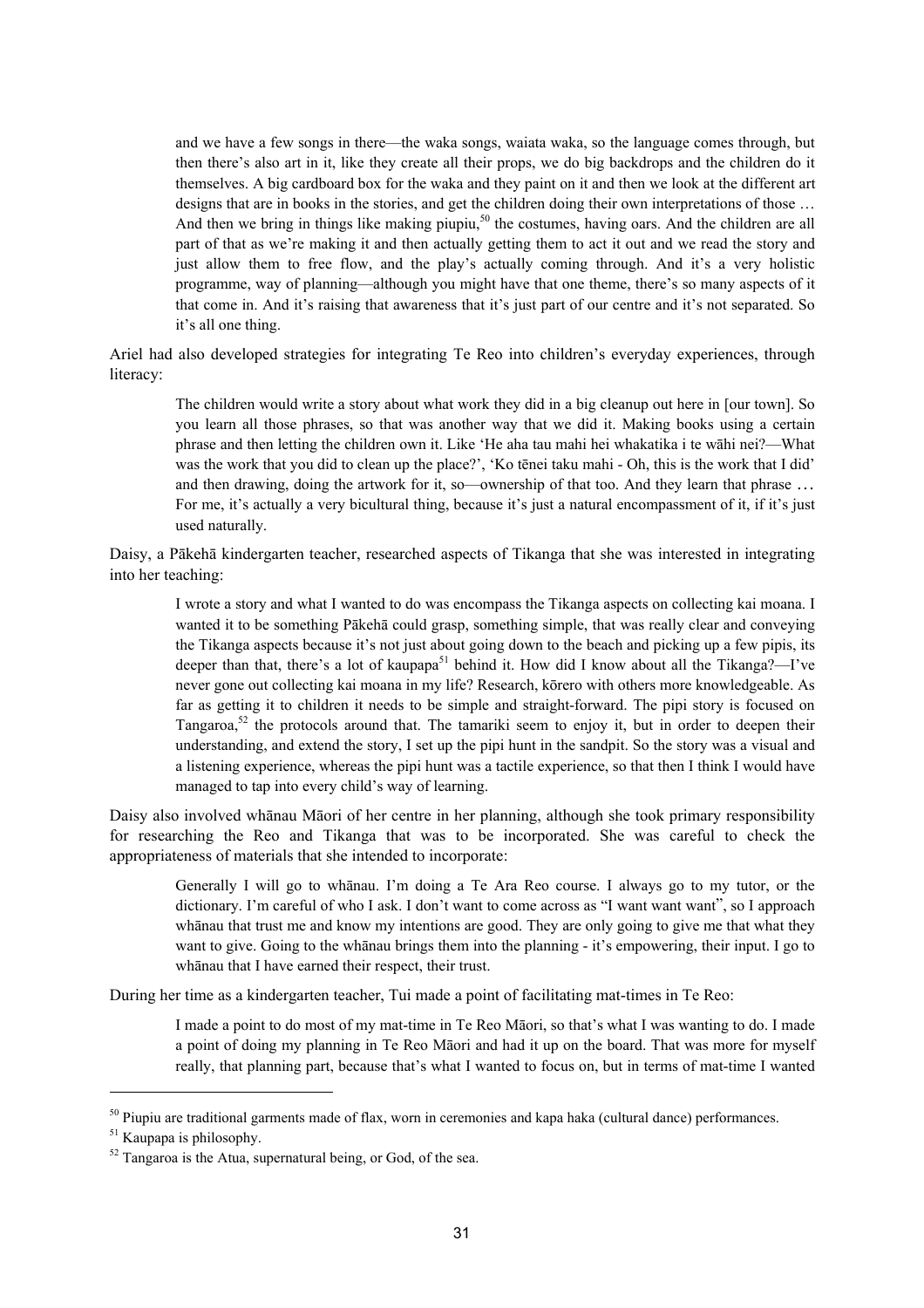to be able to show that even though it is in a different language, all children can follow, it's not necessarily about what's coming out, it's how you deliver it, and that you can still get everyone on board, and it's still okay.

Data gathered from other centres indicated that incorporating Te Reo and Tikanga was more effective when educators were committed both individually and collectively to integrating Te Reo me ōna Tikanga within planning, teaching interactions, programme evaluation, and centre review. Other strategies included supporting whānau at home with Te Reo by sending home tapes of waiata that were sung in the centre and inviting whānau to centre occasions such as hāngi.

Many of the Pākehā co-researchers have worked hard over the years to increase their competence in Te Reo, and continue to do so, by taking courses such as Te Ara Reo. At Ariel's childcare centre, all the teachers had attended an Ara Reo course in their local community. Penny was also studying Te Reo through the Ara Reo programme. She explained that as her own confidence grew, and supported by her coteacher, the quality of Te Reo within the centre programme continued to strengthen, as "the reo is fed in gently and quietly". Penny described how her openness to ongoing growth and learning was applied within her teaching:

Everything in the Māori world has a beginning and an end that follows in a cycle and that's kind of where we went from. So it's been a gradual process questioning why we do things and then coming across some readings or Māori students coming. Just learning bits, more from them, as they question or want explanations, 'How do you do things?' or 'why do you do things?' and having to explain and then thinking, 'Is that right? Should we be doing it a different way?' It's about learning from other people, being open to learn from other people.

### **Conclusion: journeys of change**

*Te Whāriki* can be seen as a map for a Tiriti-based journey of change for all of us who work in the early childhood education sector (Ritchie & Rau, 2005). The bicultural nature of *Te Whāriki*, valuing the cultures of both the tangata whenua and those on the Crown side of the Tiriti relationship, needs to be understood within the historical context of colonisation, which has resulted in a situation where only 6.9 percent of early childhood educators, outside of Kōhanga Reo, are Māori (Ministry of Education, 2004). The sociocultural approach to curriculum adopted by *Te Whāriki* can be seen as socially, culturally, and politically ground breaking in its affirmation of Māori indigeneity and the centrality of whānau/families, relationships, and culture in early childhood education. Over the past decade since the promulgation of *Te Whāriki*, many within the early childhood education profession in Aotearoa have worked not only to recognise but to *enact* principles and processes that move beyond colonised models of education and interaction. As a profession, we continue to demonstrate the ongoing commitment of our intent to honour ethics of social justice, situated in a general recognition of human rights to languages and cultures, but more particularly with a focus on implementing this as a professional responsibility within a context whereby colonisation has resulted in the need for processes of reprioritising Indigenous rights (Colbung *et al.*, in press; M. Durie, 2001).

Lilian Katz (2004) reminds us that "Change is a journey, not a blueprint" (p. 66). *Te Whāriki*, as a nonprescriptive socioculturally framed document, enables each centre to weave its own whāriki (May, 2001) of programme components, organic to the particular community context in which it is located (Ritchie, 2002). Crucial to the change process is the recognition that, as educators, we are in positions of power and influence, responsible for initiating change towards more democratic, culturally inclusive practices in keeping with our curriculum expectations. The Tuhoe tōhunga Hohepa Kereopa has said that:

I believe that each person who takes out a leaf of knowledge opens themselves up to receive more knowledge, and so the thing that keeps the tohunga going in the end is that the knowledge survives, even though it is not passed on the way it used to be… And so you really need to want to learn these things, this knowledge, if you want to receive it. It's no good just saying that it's interesting, or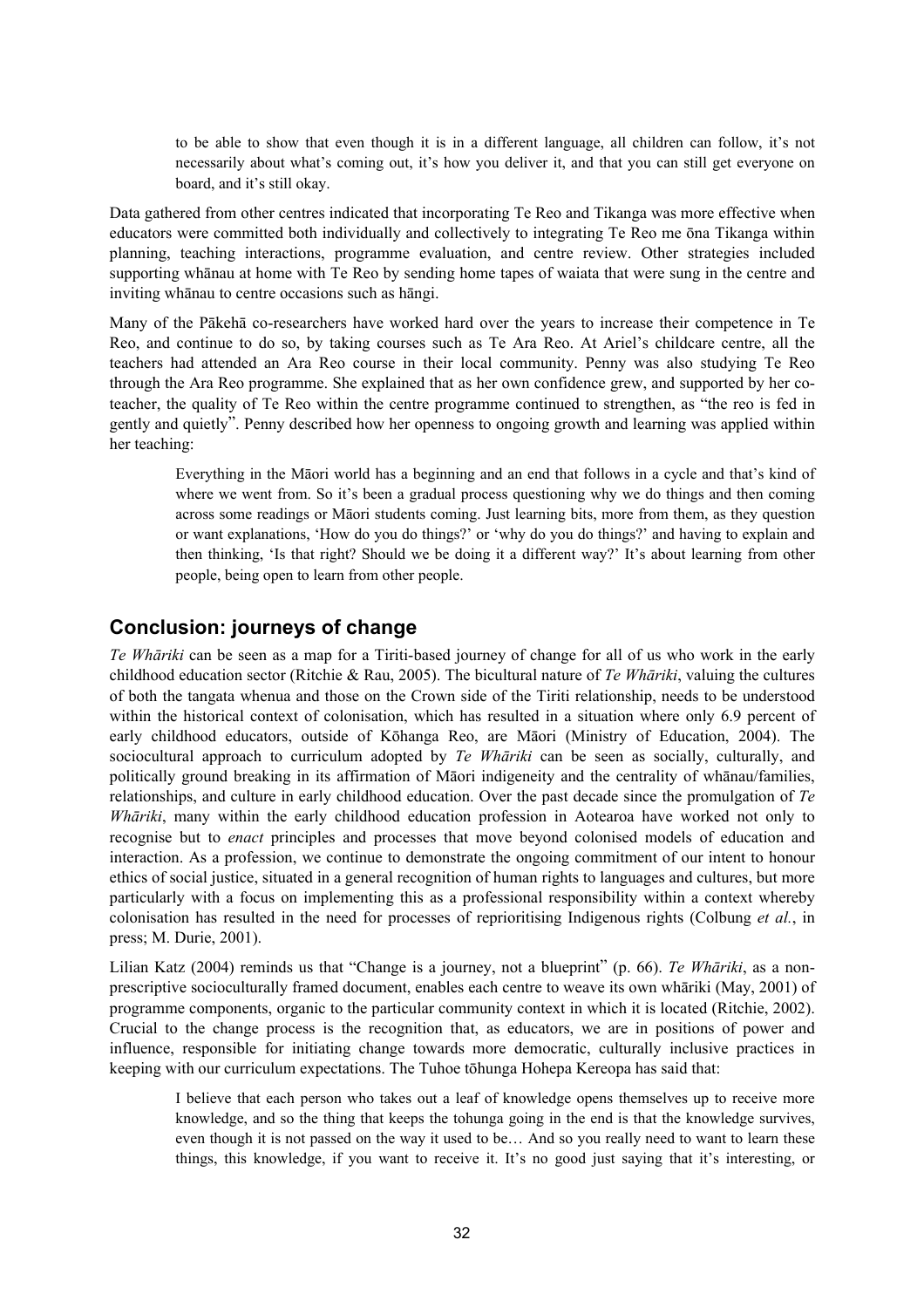something fun to do. It is serious and you have to be serious when you deal with it. (Kereopa, in Moon, 2003, p. 105)

This requires a mindfulness, as outsiders who are not experts in other people's cultures (Delpit, 1995). In order to know what others value, and in particular to honour the rights of Māori and the Tiriti-based expectations of *Te Whāriki*, our journey of change becomes a journey of self-change (Miller & Shoptaugh, 2004), of exploration, of building relationships, of facing the uncertainties of both knowing and unknowing (Ritchie, 2005), as we seek to find ways to learn from Māori whānau what is important to them and respond accordingly. Building bridges that strengthen these relationships involves deliberately engineering strategies, opening up spaces, changing our emphasis, fostering skills in listening and dialogue (Abramson & Atwal, 2004), and being genuinely open to what we may hear. As Paulo Freire (1972) wrote, "Founding itself upon love, humility and faith, dialogue becomes a horizontal relationship of which mutual trust between the participants is the logical consequence" (p. 64). The notion of humility as intrinsic to this respectful process of dialogue is also characteristic of Mäori roles within relationships (L. Mead, 1996, pp. 12–13). This focus on respectful, responsive, reciprocal relationships has resonance with Nel Noddings' (1995) notion of an "ethic of care": "When we care, we receive the other in an open and genuine way. As dialogue unfolds, we participate in a mutual construction of the frame of reference, but this is always a sensitive task that involves total receptivity, reflection, invitation, assessment, revision, and further exploration" (p. 191).

Intrinsic to this transformation of early childhood practice towards Tiriti-based models is a reconceptualising by teachers of their roles from that of the traditional view of teacher as 'expert' to a notion of their professionalism embodying a sense of humility (Ritchie, 2002), whereby they reposition themselves as collaborators moving beyond the domain of co-constructing knowledge alongside children (Jordan, 2004). In this paradigm, collaboration with whānau/parents extends throughout the entire early childhood programme, including planning, interpersonal interactions, individual assessment, programme evaluation, and centre review. Educators as collaborators are respectfully open to different world views and able to demonstrate through their words and actions a willingness to responsively incorporate these into the everyday knowledges and practices within the educational setting (Ritchie, 2002). Through their participation in this project, our co-researchers have demonstrated this willingness to share narratives of their journeys of change. We are in awe of the generosity of the co-researchers, and wish to acknowledge once again their readiness to share and reflect upon these insights.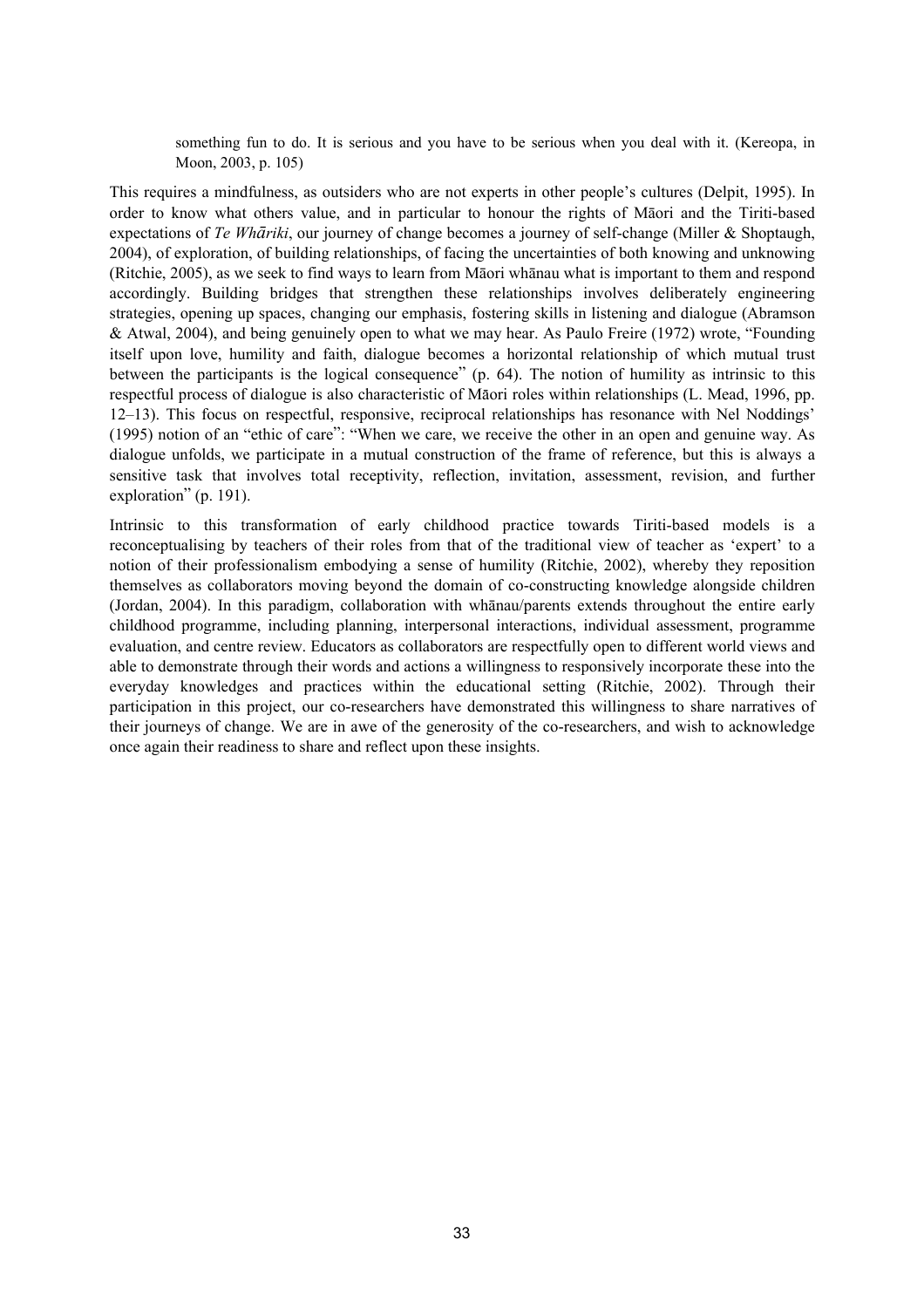# 4. Limitations of the project

The qualitative research model employed in this project did not purport to deliver conclusive findings or provide tidy recipes that may be easily emulated. Every centre and community consists of its own unique mosaic of social, historical, cultural, and individual complexities. Through the sharing of snippets from the narratives of the co-researchers this report may provide some insights and inspiration to other educators that may encourage them further on their own journeys.

This report has focused on findings pertaining to the work of early childhood educators in centres. Further publications are planned, which will focus on implications for teacher education and professional development.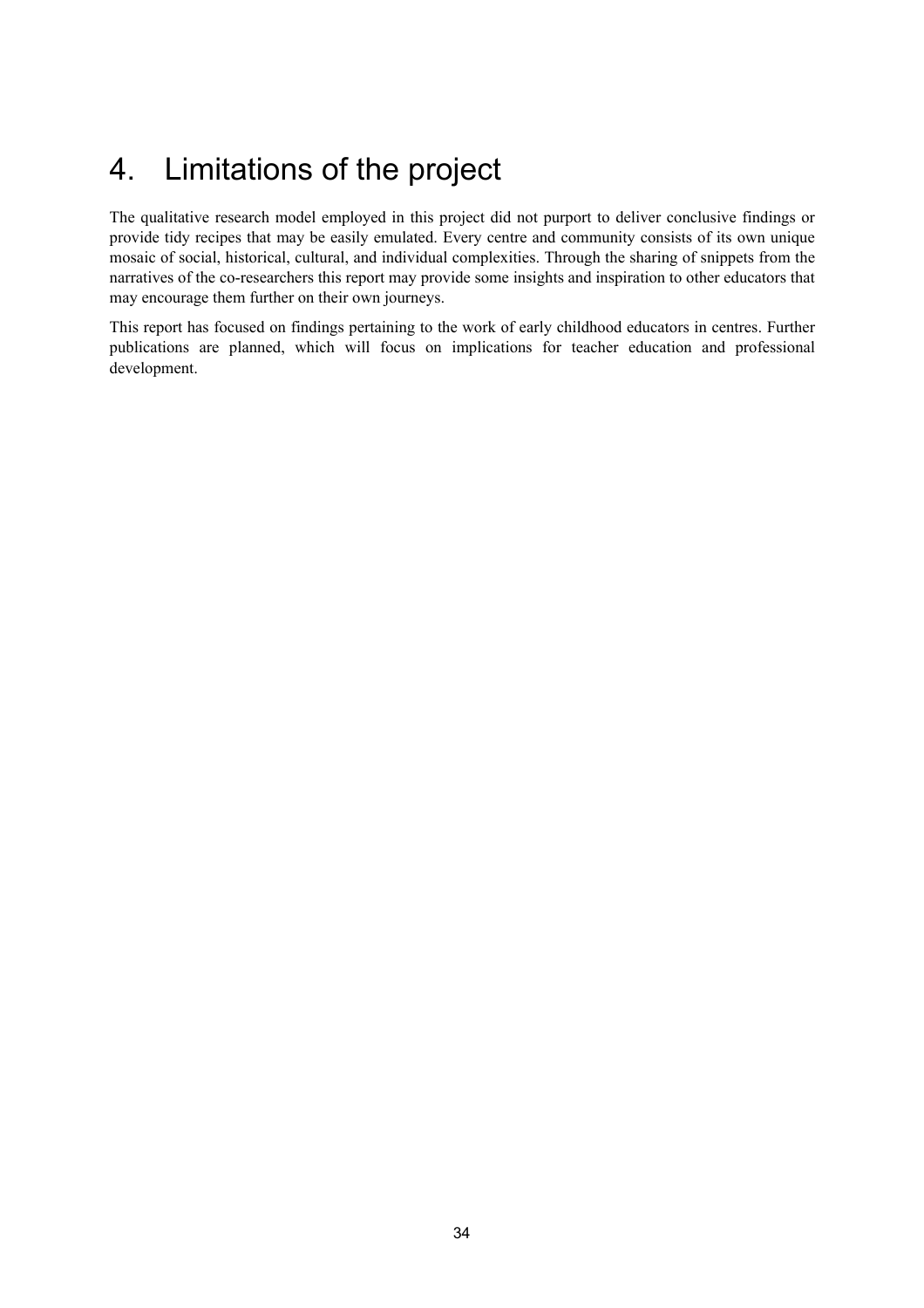# 5. Contribution to capability and capacity

### **The project team**

Co-directors: Cheryl Rau and Dr Jenny Ritchie

Partners: Hei Ara Kōkiri Tuwaretoa Education Initiative, Unitec NZ, Waikato Kindergarten Association, The University of Waikato.

Individual co-researchers came from a range of different early childhood settings, including: kindergarten, Playcentre, and childcare settings; specialist education; teacher education institutions; an iwi education initiative; and professional development organisations.

### **How the project addressed the principles of the TLRI**

TLRI Principle Six emphasises the partnerships between researchers and practitioners, while Practice Value/Ngā Hua Ritenga states that the research needs to contribute to practice, be relevant to practitioners, and transfer to the learning environment in order to benefit children, whānau, educators, and communities.

We were honoured to have been invited to deliver keynote presentations at the following professional conferences, for which the audiences were primarily early years educators:

*Partnership in practice. Collaborative research in early childhood education in Aotearoa/NewZealand: Two projects.* Keynote presentation (Jenny Ritchie and Cheryl Rau) to "The Politics of Early Childhood Education", the 4th Annual professional development symposium of the Auckland College of Education Early Childhood Professional Support Programmes. He Kaupapa Tautoko Nga Kaiako Puhou, 22 September, 2004.

*How warm is your welcome, how open are your doors?* (Cheryl Rau and Jenny Ritchie). Keynote presentation to "Hei Whakatipua Whanaungatanga ki te Oranga—A Primary and Early Childhood Education Conference 0–8 Years", NZEI Te Riu Roa, 22–24 April, 2005.

*Voices from a way-finding journey: sharing some landmarks from the Whakawhanaungatanga project* (Jenny Ritchie and Cheryl Rau). Keynote presentation to "The Politics of Early Childhood Education", the 5th annual professional development symposium of The University of Auckland's Early Childhood Professional Support Programmes. He Kaupapa Tautoko Nga Kaiako Puhou, 27–28 September, 2005.

Seminars and workshops presenting material from the project were another medium for providing educators with access to the project's kaupapa and preliminary findings. These workshops had the advantage of being informal and allowed for a great deal of interaction among participants and presenters.

"Whakawhanaungatanga and pathways to building bicultural capacity in ECE": a seminar presented to "The Politics of Early Childhood Education", the 4th annual professional development symposium of the Auckland College of Education Early Childhood Professional Support Programmes. He Kaupapa Tautoko Nga Kaiako Puhou, 22 September, 2004.

"Whakawhanaungatanga: open doors and warm welcomes". Workshop presented at "Hei Whakatipua Whanaungatanga ki te Oranga—A Primary and Early Childhood Education Conference 0–8 Years", NZEI Te Riu Roa, 22–24 April, 2005.

"Whakawhananaungatanga: sharing some landmarks from bicultural journeys". Workshop presented at "The Politics of Early Childhood Education", the 5th annual professional development symposium of The University of Auckland's Early Childhood Professional Support Programmes. He Kaupapa Tautoko Nga Kaiako Puhou, 27–28 September, 2005.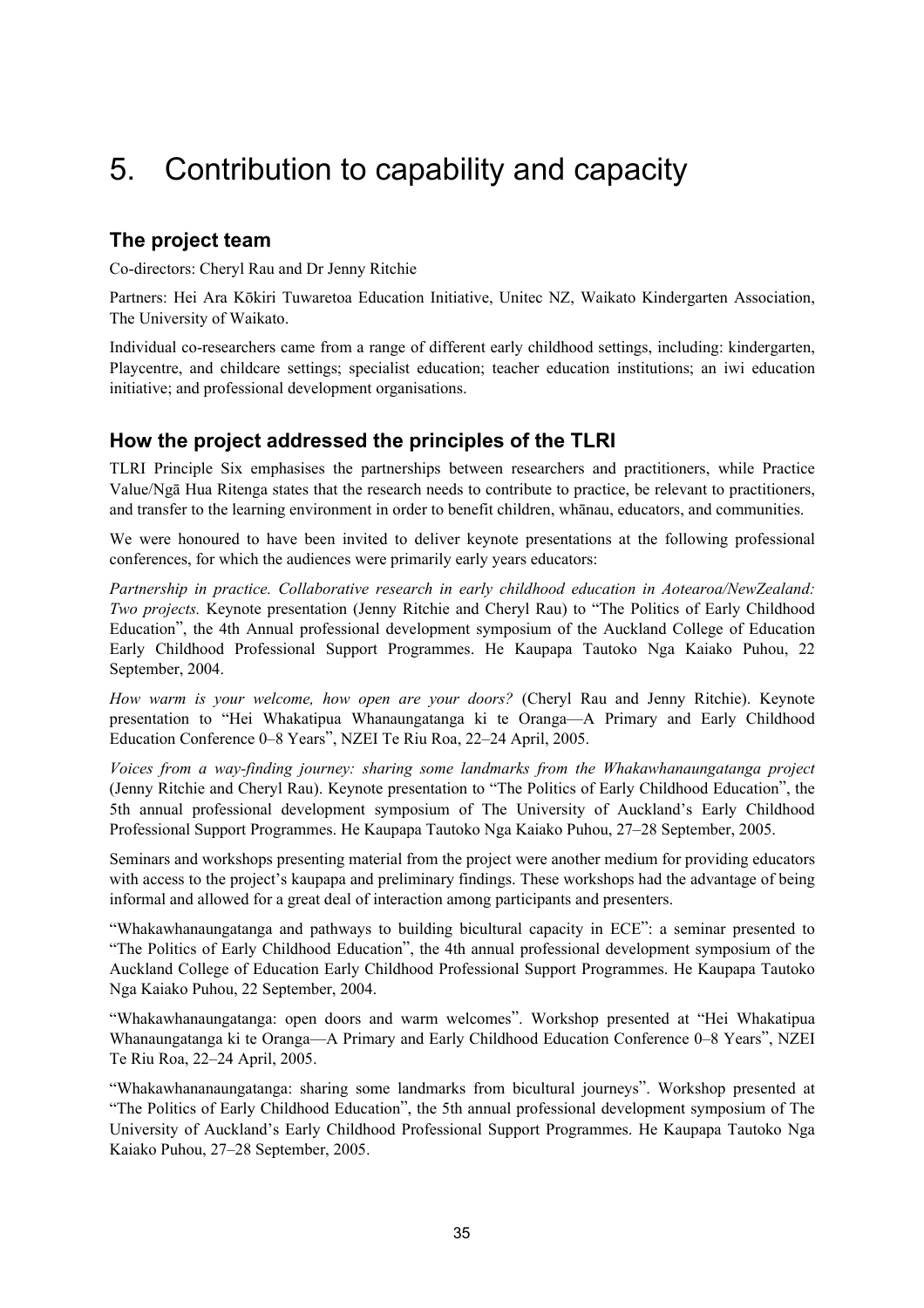"Whakawhanaungatanga". Presentation to Tauranga Kindergarten Teachers, Ngāhihi Professional Development Seminar, Papamoa, 1 July, 2005.

"Whakawhanaungatanga". Presentation to Waikato Kindergarten Teachers, Waikato Kindergarten Association, Hamilton, 11 July, 2005.

"Strategies for Whakawhanaungatanga". Ngāhihi Professional Development Seminar presented to King Country Playcentres, November, 2005.

Ngahihi Professional Development Seminar for Childcare Educators, November, 2005.

"He Kōrero". Presentation to Dunedin Kindergarten Association/Mana Manāki Puawai o Otepoti, Dunedin, 5 December, 2005.

Presentations were also made at the following academic conferences, both here in Aotearoa and internationally, where the audiences were primarily early childhood teacher educators and academics involved in early childhood education studies. Several of these papers focused on our methodology, since we considered this to be of relevance to other early childhood education researchers.

- *Partnership in practice. Collaborative research in early childhood education in Aotearoa/New Zealand: Two projects* (Cheryl Rau and Jenny Ritchie). Paper presented at "Identities & Innovations: Shaping Better Worlds through Early Childhood Education", the 5th conference of the Pacific Early Childhood Research Association, 16–19 July, 2004. University of Melbourne, Australia.
- *From the margins to the centre: Repositioning Māori at the centre of early childhood education in Aotearoa/New Zealand* (Jenny Ritchie and Cheryl Rau). Paper presented at "Pushing the Boundaries for Change, Honouring the Child, Honouring Equity", the Centre for Equity and Innovation in Early Childhood Conference, 11–14 November, 2004. University of Melbourne, Australia.
- *Ka hikoi tahi tātou* (Huata Holmes, Lee Blackie, Cheryl Rau, and Jenny Ritchie). Paper presented to the Early Childhood Symposium, 5 December, 2005. Dunedin College of Education.
- "Emergence, convergence and divergence in collaborative narrative methodology" (Jenny Ritchie and Cheryl Rau). Research seminar presented at NZARE, 7 December, 2005. University of Otago.
- *Mixing our metaphors* (Jenny Ritchie). Paper presented by video link as part of a panel presentation, "Counterstories and Reconstructed Metaphors: Indigenous/Pacific Perspectives on Language, Discourse and Power in the Pacific" to Reconceptualizing Early Childhood Conference, 19 October, 2005. Madison, Wisconsin.
- *Indigenous metaphors of the heart: Transformative praxis in early childhood education in Aotearoa. Privileging Māori women educators' voices* (Cheryl Rau). Paper presented by video link as part of a panel presentation, "Counterstories and Reconstructed Metaphors: Indigenous/Pacific Perspectives on Language, Discourse and Power in the Pacific" to Reconceptualizing Early Childhood Conference, 19 October, 2005. Madison, Wisconsin.

#### **Publications from the project as at January, 2006**

Rau, C., & Ritchie, J. (2005). From the margins to the centre: Repositioning Māori at the centre of early childhood education in Aotearoa/New Zealand. *International Journal of Equity and Innovation in Early Childhood*, *3*(1), 50–60.

A number of other resources and publications are planned that will focus on specific areas of early childhood practice such as teacher education and professional development.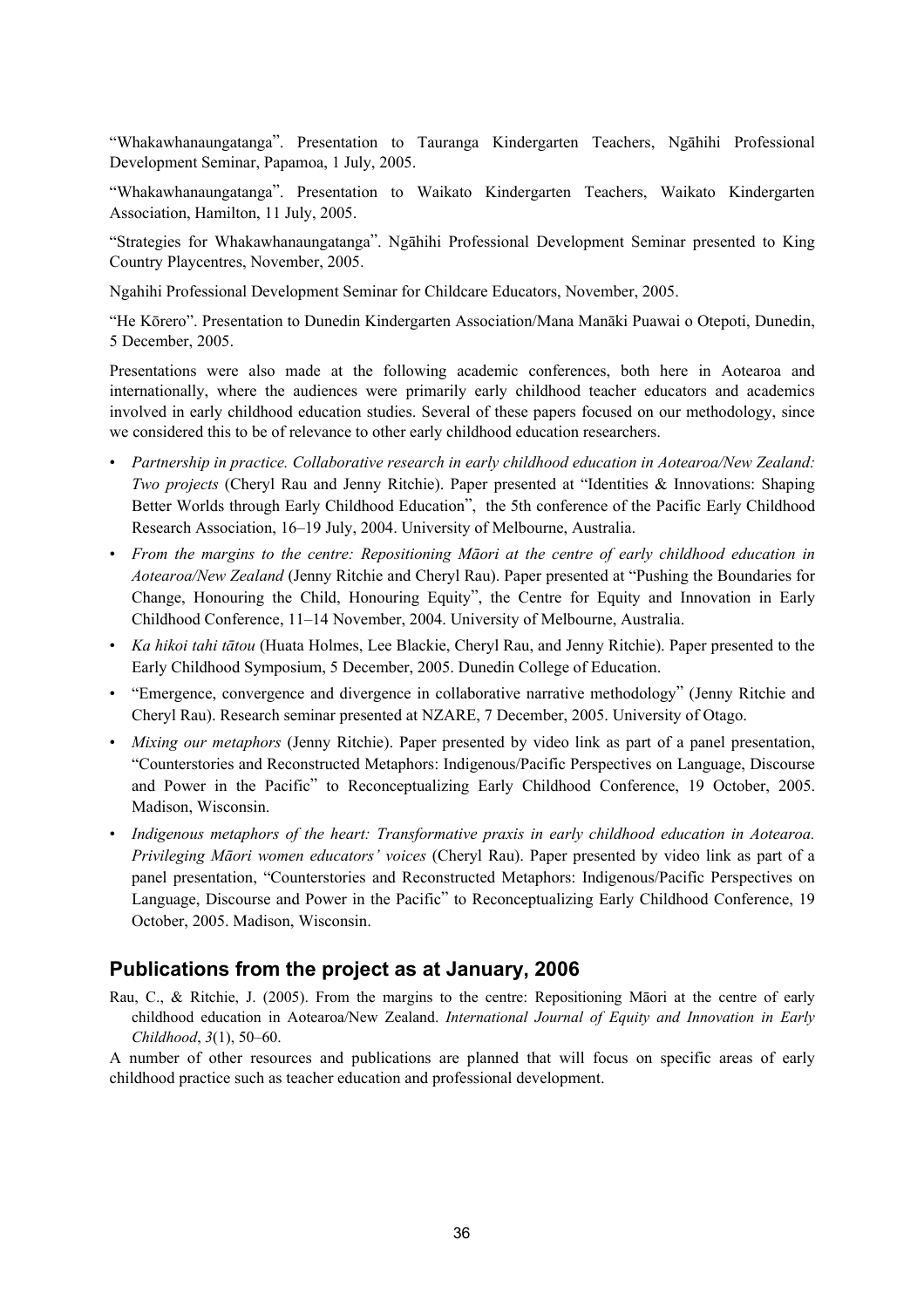# 6. References

- Abramson, S., & Atwal, K. (2004). Teachers as co-enquirers. Fostering positive relalationships in a multicultural community. In J. Hendrick (Ed.), *Next steps toward teaching the Reggio way. Accepting the challenge to change* (pp. 86-95). Upper Saddle River, N.J.: Pearson.
- AGB/McNair. (1992). *Survey of demand for bilingual and immersion education in Mäori. A report to the Ministry of Education.* Wellington: AGB/McNair.
- Aubrey, C., David, T., Godfrey, R., & Thompson, L. (2000). *Early childhood educational research. Issues in methodology and ethics*. London and New York: Routledge/Falmer Press.
- Ballard, K. (2000). *Social justice and diversity: Some thoughts on culture, colonisation, and inequality*. Hamilton: The University of Waikato.
- Bevan-Brown, J. (1998). By Māori, for Māori, about Mäori—is that enough? In T.P. Hauora (Ed.) *Proceedings: Te Oru Rangahau—Maori Research and Development Conference* (pp. 231-246). Palmerston North: School of Maori Studies, Massey University.
- Bishop, R. (1996). *Collaborative research stories: Whakawhanaungatanga*. Palmerston North: Dunmore Press.
- Bishop, R., & Glynn, T. (1999). *Culture counts: Changing power relations in education*. Palmerston North: Dunmore Press.
- Brookfield, F. (1989). The New Zealand constitution: The search for legitimacy. In I. Kawharu (Ed.), *Waitangi: Māori and Pākehā perspectives of the Treaty of Waitangi.* Auckland: Oxford University Press.
- Canella, G. (1999). The scientific discourse of education: Predetermining the lives of others—Foucault, education, and children. *Contemporary Issues in Early Childhood, 1*(1), 36–44.
- Cannella, G., & Viruru, R. (2004). *Childhood and postcolonization. Power, education, and contemporary practice.* New York and London: RoutledgeFalmer.
- Clark, P. (1995). Culturally appropriate practices in early childhood education: Families as the resource. *Contemporary Education, 66*(3), 154–157.
- Colbung, M., Glover, A., Rau, C., & Ritchie, J. (in press). Indigenous peoples and perspectives in early childhood education. In H. Hedges & L. Keesing-Styles (Eds.), *Theorising early childhood practice: Emerging dialogues*. Sydney: Pademelon.
- Colenso, W. (1890). *The authentic and genuine history of the signing of the Treaty of Waitangi, New Zealand February 5 and 6, 1840.* Wellington: George Didsbury, Government Printer.
- Connelly, F. M., & Clandinin, D. J. (1990). Stories of experience and narrative inquiry. *Educational Researcher, 19*(5), 2–4.
- Cooper, D., & Tangaere, A. R. (1994). A critical analysis of the development of early childhood education in Aotearoa. In E. Coxon, K. Jenkins, J. Marshall, & L. Massey (Eds.), *The politics of learning and teaching in Aotearoa-New Zealand* (pp. 82–111). Palmerston North: Dunmore Press.
- Cubey, P. (1992). *Responses to the Treaty of Waitangi in early childhood care and education.* Unpublished MEd thesis, Victoria University of Wellington, Wellington.
- Dahlberg, G. (2000). *Early childhood pedagogy in a changing world. A practice-oriented research project troubling dominant discourses.* Paper presented at Policy, Practice and Politics: NZEI Te Riu Roa Early Childhood Millennium Conference, Wellington.
- Dahlberg, G., & Moss, P. (2005). *Ethics and politics in early childhood education*. London: Routledge.
- Dahlberg, G., Moss, P., & Pence, A. (1999). *Beyond quality in early childhood & care: Postmodern perspectives.* Florence, KY: Taylor & Francis.
- Daloz, L., A. (1990). *Effective teaching and mentoring*. San Francisco: Jossey-Bass.
- Davis, L. (2004). Risky stories: Speaking and writing in colonial spaces. *Native Studies Review, 15*(1), 1–20.
- Delpit, L. (1988). The silenced dialogue: Power and pedagogy in educating other people's children. *Harvard Educational Review, 58*(3), 280–298.
- Delpit, L. (1995). *Other people's children: Cultural conflict in the classroom*. New York: The New Press.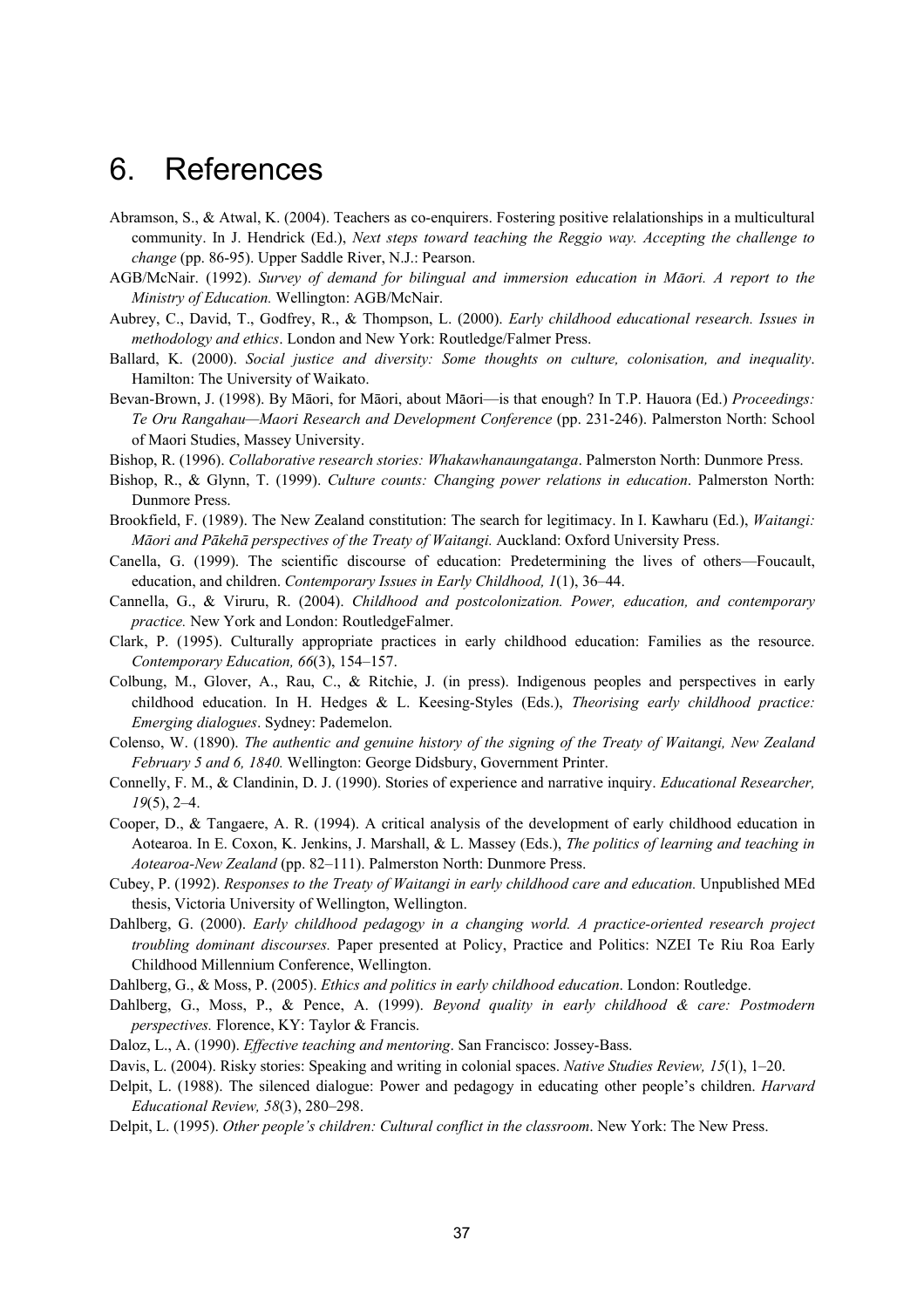- Durie, A. (1997). Te aka matua. Keeping a Mäori identity. In P. Te Whäiti, M. McCarthy, & A. Durie (Eds.), *Mai i Rangiätea. Mäori wellbeing and development* (pp. 142–162). Auckland: Auckland University Press and Bridget Williams Books.
- Durie, M. (2001). *A framework for considering Mäori educational advancement.* Paper presented at the Hui Taumata Mätauranga, Tūrangi/Taupo.
- Durie, M. (2003). *Te Pae Mahutonga. A navigational guide for promotion of secure identity and best outcomes for Māori children.* Paper presented at the 8th Early Childhood Convention, Palmerston North.
- Else, A. (1997). *Maori participation & performance in education. A literature review and research programme*. Wellington: Ministry of Education.
- Foucault, M. (1980). *Power/knowledge. Selected interviews and other writings 1972–1977.* New York: Harvester Wheatsheaf.
- Freire, P. (1972). *Pedagogy of the oppressed*. London: Penguin.
- Freire, P., & Macedo, D. (1995). A dialogue: Culture, language, and race. *Harvard Educational Review, 65*(3), 377–402.
- Gandini, L. (2004). A brief Reggio Emilia story. In J. Hendrick (Ed.), *Next steps toward teaching the Reggio way. Accepting the challenge to change* (2nd ed., pp. 2–12). Upper Saddle River, NJ: Pearson.
- Gilligan, C. (1982). *In a different voice: Psychological theory and women's development.* Cambridge: Harvard University Press.
- Goulton, F. (1998, July 7-9, 1998). *He Huarahi Ako: Pathways to Learning.* Paper presented at the Te Oru Rangahau Conference, Massey University, Palmerston North.
- Hawira, O., Mitchell, L., & Baxter, J. (1990). Starting early. *PPTA Journal, Term 1*, 12–13.
- Head, L. (2001). The pursuit of modernity in Maori society. The conceptual bases of citizenship in the early colonial period. In A. Sharp & P. McHugh (Eds.), *Histories, power and loss. Uses of the past—a New Zealand commentary* (pp. 97–121). Wellington: Bridget Williams Books.
- Hemara, W. (2000). *Mäori pedagogies*. Wellington: New Zealand Council for Educational Research.
- Hirini, P. (1997). He whakaaro mö te ariä whanaungatanga: He äta rapu. Toward an understanding of whanaungatanga. *He Pukenga Körero, 2*(2), 43–51.
- Irwin, K. (1993). Mäori education in 1993: A review and discussion. *New Zealand Annual Review of Education, 3*, 129–160.
- Jackson, M. (1992). The Treaty and the word: The colonisation of Māori philosophy. In G. Oddie & R. Perrett (Eds.), *Justice, ethics, and New Zealand society* (pp. 1–10). Auckland: Oxford University Press.
- Jones, L., & Brown, T. (2001). "Reading" the nursery classroom: A Foucaldian perspective. *International Journal of Qualitative Studies in Education, 14*(6), 713–725.
- Jordan, B. (2004). Scaffolding learning and co-constructing undestandings. In A. Anning, J. Cullen, & M. Fleer (Eds.), *Early childhood education. Society and culture* (pp. 31–42). London: Sage Publications.
- Kaomea, J. (2003). Reading erasures and making the familiar strange: Defamiliarizing methods for research in formerly colonized and historically oppressed communities. *Educational Researcher, 32*(2), 14–25.
- Kaomea, J. (2004). *Indigenous studies in the elementary curriculum: A cautionary Hawaiian example.* Paper presented at the Pacific Early Childhood Research Association, University of Melbourne.
- Katz, L. (2004). The challenges of the Reggio Emilia approach. In J. Hendrick (Ed.), *Next steps toward teaching the Reggio way. Accepting the challenge to change* (2nd ed., pp. 62–73). Upper Saddle River, NJ: Pearson.
- Kawharu, I. (Ed.). (1989). *Waitangi: Mäori and Päkehä perspectives of the Treaty of Waitangi*. Auckland: Oxford University Press.
- Knudtson, P., & Suzuki, D. (1992). *Wisdom of the Elders*. Sydney: Allen & Unwin.
- May, H. (2001). *Politics in the playground. The world of early childhood in postwar New Zealand.* Wellington: New Zealand Council for Educational Research and Bridget Williams Books.
- McGeorge, C. (1993). Race, empire and the Maori in the New Zealand primary school curriculum 1880–1940. In J. A. Mangan (Ed.), *The Imperial curriculum. Racial images and education in the British colonial experience.* (pp. 64–78). London: Routledge.
- McLaren, P. (1991). Critical pedagogy: Constructing an arch of social dreaming and a doorway to hope. *Journal of Education, 173*(1), 9–34.
- Mead, H. M. (2003). *Tikanga Māori. Living by Māori values.* Wellington: Huia.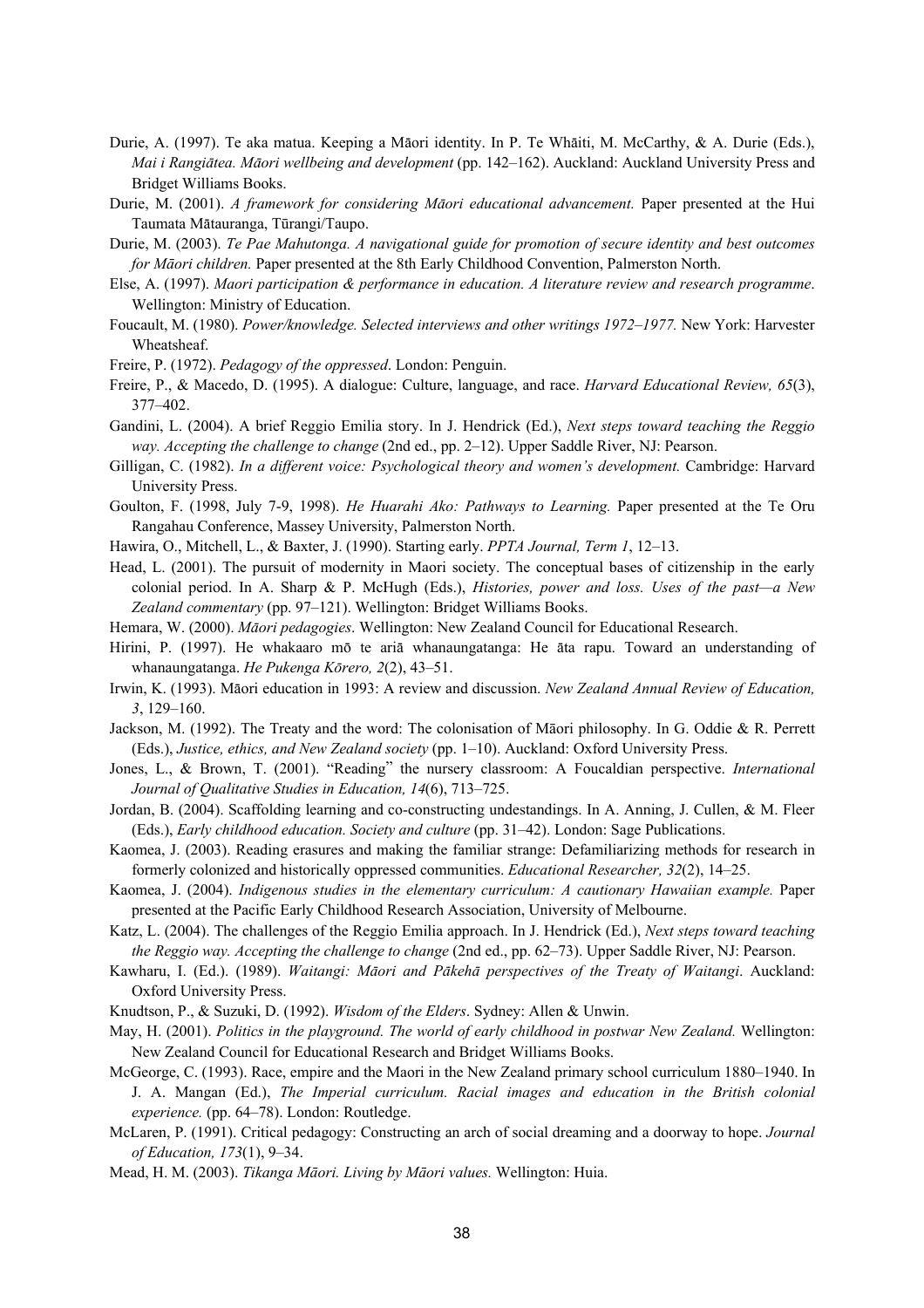- Mead, L. T. T. R. (1996). *Ngā aho o te kākahu mātauranga: The multiple layers of struggle by Māori in education.* Unpublished doctoral thesis, University of Auckland, Auckland.
- Metge, J. (1976). *The Maoris of New Zealand. Rautahi* (revised ed.). London: Routledge & Kegan Paul.
- Metge, J. (1986). *In and out of touch: Whakamā in cross-cultural context*. Wellington: Victoria University Press.
- Miller, S., & Shoptaugh, S. (2004). Reflections on a journey of inspiration. In J. Hendrick (Ed.), *Next steps toward teaching the Reggio way. Accepting the challenge to change.* (2nd ed., pp. 241–258). Upper Saddle River, NJ: Pearson.
- Ministry of Education. (1996a). *Revised statement of desirable objectives and practices (DOPs) for chartered early childhood services in New Zealand. Supplement to the Education Gazette.* Wellington: Author.
- Ministry of Education. (1996b). *Te whäriki. He whäriki mätauranga mö ngä mokopuna o Aotearoa: Early childhood curriculum.* Wellington: Learning Media.
- Ministry of Education. (2002). *Pathways to the future: Ngä huarahi arataki. A 10-year strategic plan for early childhood education*. Wellington: Author.
- Ministry of Education. (2004). *Ngā haeata mātauranga. Annual report on Māori education 2002/2003*. Welington: Author.

Ministry of Social Development. (2003). *The social report - te purongo oranga tangata*. Wellington: Author.

- Ministry of Social Development. (2004). *Whole child approach. A guide to applying the whole child approach.* Wellington: Author.
- Moon, P. (2002). *Te ara kï te Tiriti. The path to the Treaty of Waitangi*. Auckland: David Ling Publishing.
- Moon, P. (2003). *Tohunga Hohepa Kereopa.* Auckland: David Ling Publishing.
- Moon, P., & Biggs, P. (2004). *The Treaty and its times. The illustrated history*. Auckland: Resource Books.
- Nepe, T. (1991). *E hao nei e tenei reanga: Te toi huarewa tipuna, kaupapa Maori, an educational intervention.* Auckland: The University of Auckland.
- New, R. (1999). What should children learn? Making choices and taking chances. *Early Childhood Research and Practice, 1*(2). Retrieved 22 March, 2005, from: http://ecrp.uiuc.edu/v1n2/new.html
- Noddings, N. (1995). *Philosophy of education*. Boulder, CO: Westview Press.
- Orange, C. (1987). *The Treaty of Waitangi*. Wellington: Allen and Unwin/Port Nicholson Press.
- Orange, C. (2004). *An illustrated history of the Treaty of Waitangi*. Wellington: Bridget Williams Books.
- Patterson, J. (1992). A Mäori concept of collective responsibility. In G. Oddie & R. Perrett (Eds.), *Justice, ethics, and New Zealand society* (pp. 11–26). Auckland: Oxford University Press.
- Penetito, W. (1998, July). *"He haeata tiaho": Strategic planning for whänau, hapü, and iwi education.* Paper presented at the Te Oru Rangahau Conference, Massey University, Palmerston North.
- Pere, R. R. (1982). *Ako. Concepts and learning in the Mäori tradition* (Working Paper No. 17. Hamilton: Department of Sociology, University of Waikato.
- Pere, R. R. (1991). *Te wheke*. Gisborne: Ao Ake.
- Pihama, L. (1997). Ko Taranaki te maunga: Challenging post-colonial disturbances and post-modern fragmentation. *He Pukenga Kōrero: A Journal of Māori Studies, 2*(2), 8–15.
- Prasad, R. (1996). *The challenge of positive race relations: Our responsibilities as citizens of New Zealand. An address to the annual meeting of Selwyn College PTA.* Wellington: Office of the Race Relations Conciliator.
- Ramsden, I. (1994). A challenge to education. *Social Policy Journal of New Zealand, 3*, 18–25.
- Rau, C. (2002). *Te ahutanga atu o toku whanau.* Unpublished Masters Dissertaton, University of Waikato.
- Reedy, T. (1995). *Toku rangatiratanga na te mana-matauranga. "Knowledge and power set me free".* Paper presented at the Sixth Early Childhood Convention, Tamaki Makaurau, Auckland.
- Rhedding-Jones, J. (2001). Shifting ethnicities: "Native informants" and other theories from/for early childhood education. *Contemporary Issues in Early Childhood, 2*(2), 135–156.
- Ritchie, J. (2001a). Collaborative research in early childhood care and education: Some issues and reflections from recent experience. *New Zealand Research in Early Childhood Education Journal, 4*, 133–138.
- Ritchie, J. (2001b). Implementing a bicultural curriculum: Some considerations. *Early Childhood Folio, 5,* 23– 26.
- Ritchie, J. (2002). *"It's becoming part of their knowing": A study of bicultural development in an early childhood teacher education setting in Aotearoa/New Zealand.* Unpublished doctoral thesis, University of Waikato, Hamilton.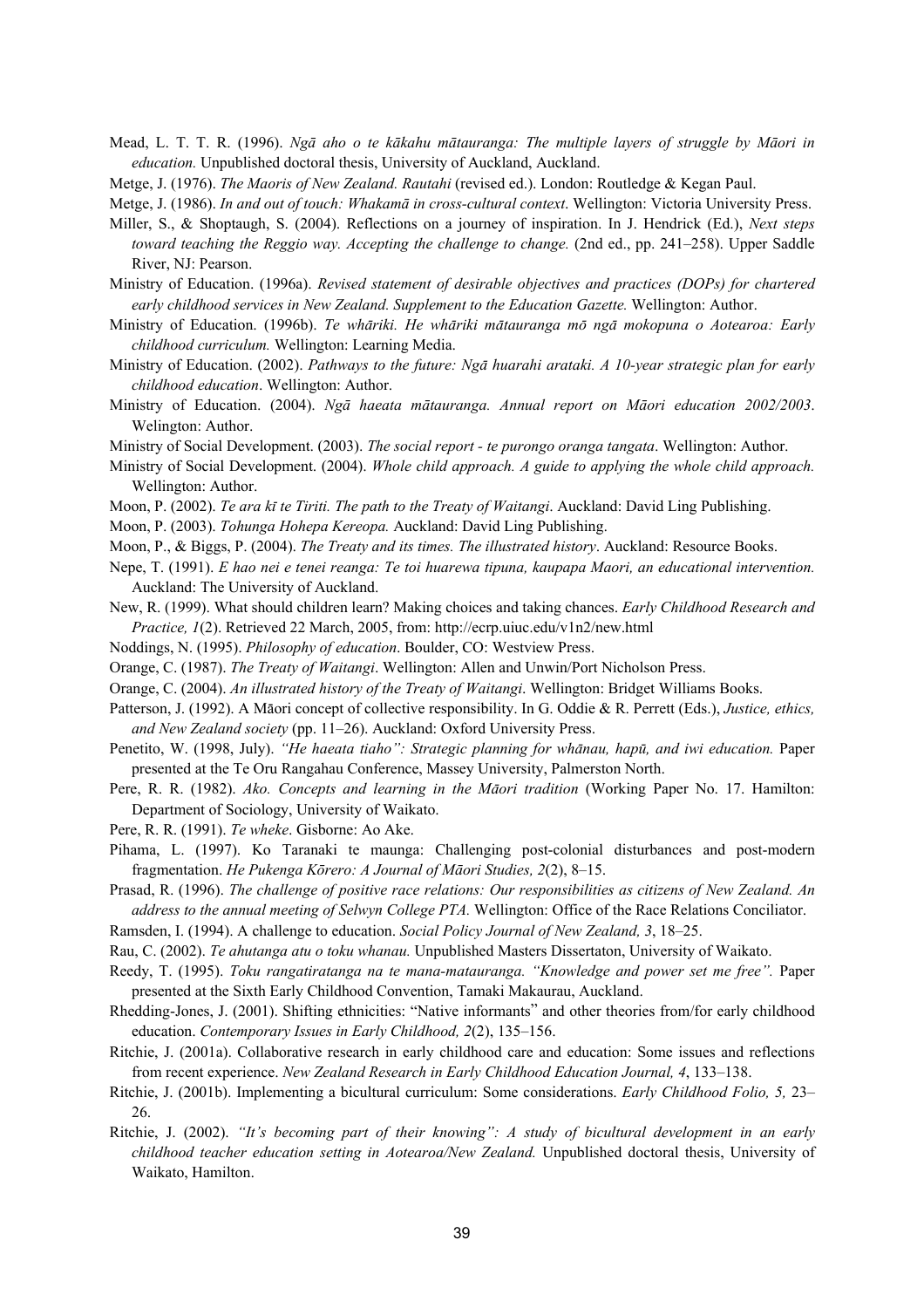- Ritchie, J. (2003). Bicultural development in early childhood care and education in Aotearoa/New Zealand: Views of teachers and teacher educators. *Early Years: an International Journal of Research and Development, 23*(1), 7–19.
- Ritchie, J. (2005, May. *Knowing and unknowing.* Paper presented to "Hui Tōpū", the national conference for early childhood professional development project directors & facilitators, Wellington.
- Ritchie, J., & Rau, C. (2004). *Partnership in practice. Collaborative research in early childhood education in Aotearoa/New Zealand: Two projects*. Paper presented at "Identities & Innovations: Shaping Better Worlds through Early Childhood Education", the 5th conference of the Pacific Early Childhood Research Association, University of Melbourne, Australia.
- Ritchie, J., & Rau, C. (2005, September). *Voices from a way-finding journey: Sharing some landmarks from the Whakawhanaungatanga project.* Keynote presentation to "The Politics of Early Childhood Education", 5th Annual Professional Development Symposium, University of Auckland Early Childhood Professional Support Programmes. He Kaupapa Tautoko Nga Kaiako Puhou, University of Auckland.
- Rogoff, B. (1990). *Apprenticeship in thinking: Cognitive development in social context*. New York: Oxford University Press.
- Rogoff, B. (1995). Observing sociocultural activity on three planes: Participatory appropriation, guided participation, and apprenticeship. In J. Wertsch, P. Del Rio, & A. Alvarez (Eds.), *Sociocultural studies of the mind* (pp. 139-164). New York: Cambridge University Press.
- Rogoff, B. (1998). Cognition as a collaborative process. In D. Khun & R. Siegler (Eds.), *Handbook of child psychology* (vol. 2, pp. 679–742). New York: John Wiley.
- Rogoff, B. (2003). *The cultural nature of human development*. Oxford: Oxford University Press.
- Schensul, J., & Schensul, S. (1992). Collaborative research: Methods of inquiry for social change. In M. LeCompte, W. Millroy, & J. Preissle (Eds.), *The handbook of qualitative research in education.* (pp. 161– 200). San Diego: Academic Press.
- Schulz, R., Schroeder, D., & Brody, C. M. (1997). Collaborative narrative inquiry: Fidelity and the ethics of caring in teacher research. *Qualitative Studies in Education, 10*(4), 473–485.
- Sharp, A. (1995). Why Be Bicultural? In M. Wilson & A. Yeatman (Eds.), *Justice and Identity: Antipodean Practices* (pp. 116-133). Wellington: Bridget Williams Books.
- Sharp, A. (2001). Recent juridical and constitutional histories of Mäori. In A. Sharp & P. McHugh (Eds.), *Histories, power and loss. Uses of the past—a New Zealand commentary* (pp. 31–60). Wellington: Bridget Williams Books.
- Shivnan, S. (1999). *An ethnographic inquiry into the empowerment of Mäori families within a mainstream early childhood setting.* Unpublished MEd thesis, University of Waikato, Hamilton.
- Smith, A. B., Taylor, N. J., & Gollop, M. M. (Eds.). (2000). *Children's voices. Research, policy and practice.* Auckland: Pearson.
- Smith, G. H. (1995). Whakaoho whänau. New formations of whänau as an innovative intervention into Mäori cultural and educational crises. *He Pukenga Körero, 1*(1), 18–36.
- Smith, G. H. (1997). *The development of kaupapa Mäori: Theory and praxis.* Unpublished doctoral thesis, University of Auckland, Auckland.
- Smith, L. T. (1995). The colonisation of Mäori children. *Youth Law Review, August/September/October*, 8–11.
- Smith, L. T. (1999). *Decolonizing methodologies. Research and Indigenous peoples*. London and Dunedin: Zed Books Ltd and University of Otago Press.
- Spoonley, P. (1995). Constructing ourselves: The post-colonial politics of Päkehä. In M. Wilson & A. Yeatman (Eds.), *Justice and identity: Antipodean practices* (pp. 96–115). Wellington: Bridget Williams Books.
- Statistics New Zealand/Tatauranga Aotearoa. (2004). *Growth in early childhood education*. Wellington: Author.
- Swadener, B. B., & Marsh, M. M. (1995). Toward a stronger teacher voice in research: A collaborative study of antibias early education. In J. A. Hatch (Ed.), *Qualitative research in early childhood settings*. Westport, CN: Praeger.
- Te Awekotuku, N. (1991). *He tikanga whakaaro: Research ethics in the Māori community*: Wellington: Manatu Māori/Ministry of Māori Affairs.
- Te Puni Kökiri/Ministry of Mäori Development. (1998a). *Making education work for Mäori. Report on consultation.* Wellington: Author.